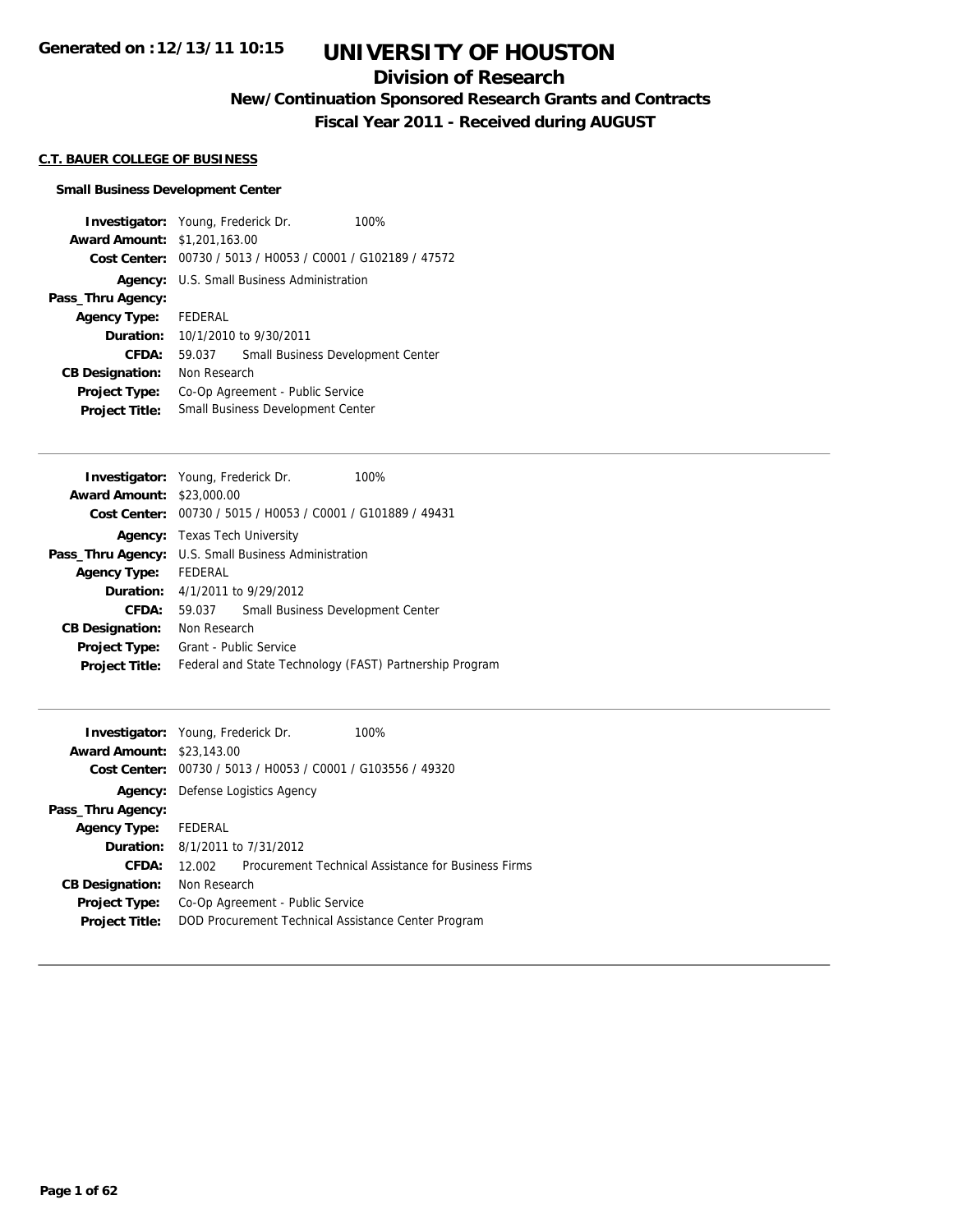## **Division of Research**

**New/Continuation Sponsored Research Grants and Contracts**

**Fiscal Year 2011 - Received during AUGUST**

### **COLLEGE OF EDUCATION**

#### **Consistency Mgmt and Coop Disc**

**Investigator:** Freiberg, H. Jerome Dr. 100% **Award Amount:** \$10,000.00 **Cost Center:** 00730 / 5021 / H0063 / C0001 / G104150 / 49383 **Agency:** Girls and Boys Preparatory Academy **Pass\_Thru Agency: Agency Type:** NON PROFIT **Duration:** 8/15/2011 to 2/15/2012 **CFDA: CB Designation:** Non Research **Project Type:** Contract - Public Service **Project Title:** Girls and Boys Preparatory Academy (2011-2012)

#### **Curriculum and Instruction**

|                        | Investigator: Dominey, Wallace Dr.           | 100%                                           |
|------------------------|----------------------------------------------|------------------------------------------------|
| <b>Award Amount:</b>   | \$99,886.00                                  |                                                |
| Cost Center:           |                                              | 00730 / 5014 / H0062 / A0001 / G101767 / 46692 |
| Agency:                | Texas Higher Education Coordinating Board    |                                                |
| Pass_Thru Agency:      | USE DED100; U.S. Department of Education     |                                                |
| <b>Agency Type:</b>    | FFDFRAI                                      |                                                |
| Duration:              | 6/1/2010 to 4/30/2012                        |                                                |
| CFDA:                  | 84.367                                       | <b>Improving Teacher Quality State Grants</b>  |
| <b>CB Designation:</b> | Non Research                                 |                                                |
| Project Type:          | Grant - Instruction                          |                                                |
| <b>Project Title:</b>  | Teacher Quality Grant-Elementary Science Lab |                                                |
|                        |                                              |                                                |

#### **Educational Psychology**

| <b>Award Amount: \$2,000.00</b>               | <b>Investigator:</b> Lopez, Frederick Dr.<br>100%                                                         |
|-----------------------------------------------|-----------------------------------------------------------------------------------------------------------|
|                                               | Cost Center: 00730 / 5021 / H0064 / B0001 / G104061 / 49345                                               |
|                                               | <b>Agency:</b> American Psychological Association                                                         |
| Pass_Thru Agency:                             |                                                                                                           |
| Agency Type: NON PROFIT                       |                                                                                                           |
|                                               | <b>Duration:</b> 8/1/2011 to 7/31/2012                                                                    |
| <b>CFDA:</b>                                  |                                                                                                           |
| <b>CB Designation:</b>                        | <b>Restricted Research</b>                                                                                |
| <b>Project Type:</b><br><b>Project Title:</b> | Grant - Research<br>Preliminary development and validation of a measure of late adult attachment security |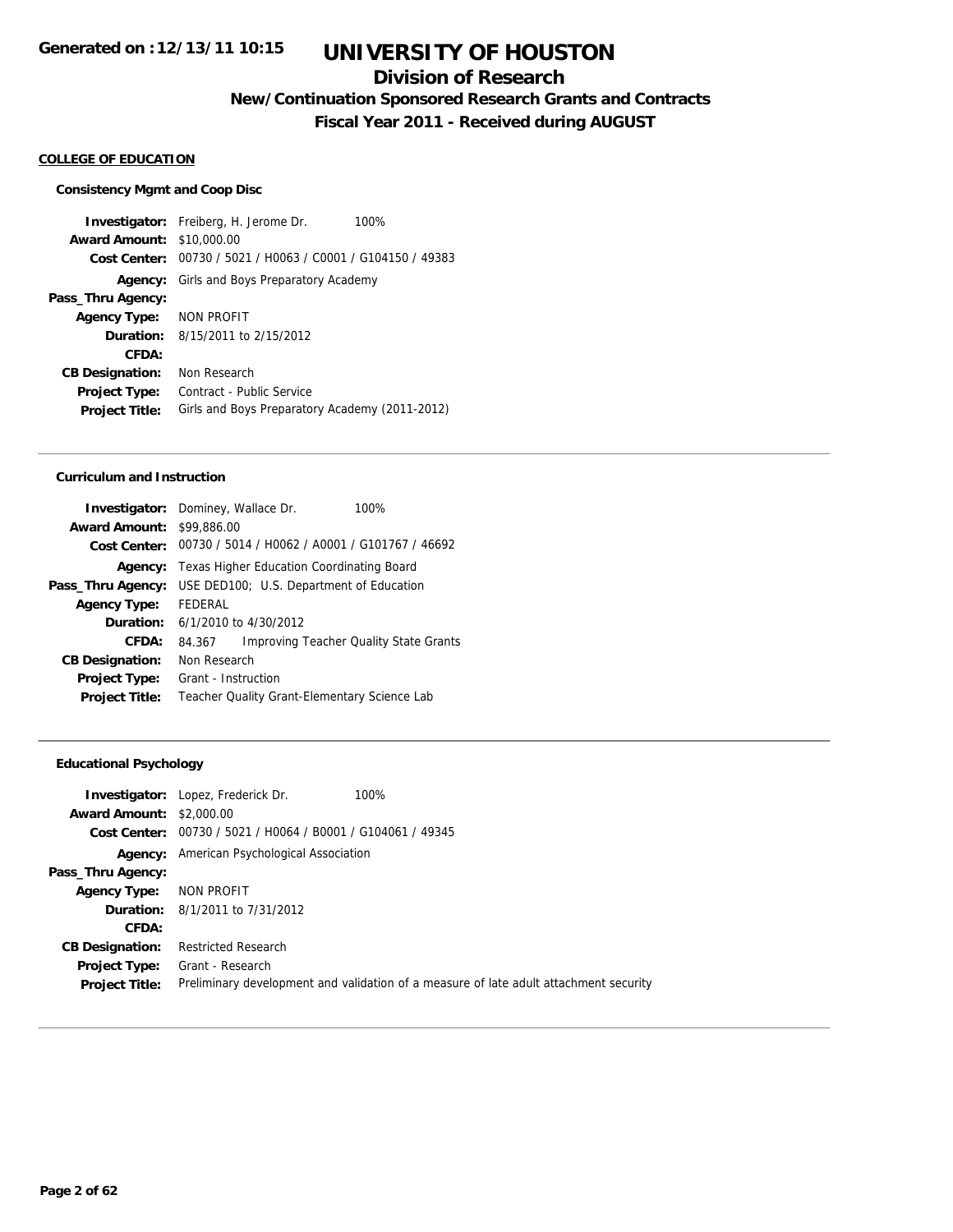## **Division of Research**

**New/Continuation Sponsored Research Grants and Contracts**

**Fiscal Year 2011 - Received during AUGUST**

### **COLLEGE OF EDUCATION**

### **Educational Psychology**

|                                   | <b>Investigator:</b> Wolters, Christopher A. Dr.<br>100%       |
|-----------------------------------|----------------------------------------------------------------|
| <b>Award Amount: \$175,020.00</b> |                                                                |
| Cost Center:                      | 00730 / 5013 / H0064 / H0001 / G100825 / 46649                 |
|                                   | Agency: U.S. Department of Education                           |
| Pass_Thru Agency:                 |                                                                |
| <b>Agency Type:</b>               | FEDERAL                                                        |
|                                   | <b>Duration:</b> 6/15/2010 to 8/15/2012                        |
| CFDA:                             | Graduate Assistance in Areas of National Need<br>84.200        |
| <b>CB Designation:</b>            | Non Research                                                   |
| <b>Project Type:</b>              | Grant - Scholarship/Fellowship                                 |
| <b>Project Title:</b>             | Fellowship in Educational Evaluation, Assessment, and Research |

| <b>Award Amount: \$29,995.60</b><br>Cost Center: 00730 / 5015 / H0288 / B0001 / G100232 / 46963<br><b>Agency:</b> University of Texas at Austin<br><b>Pass_Thru Agency:</b> USE DED100; U.S. Department of Education<br>FEDERAL<br><b>Agency Type:</b><br><b>Duration:</b> $7/1/2010$ to $6/30/2012$<br>National Institute on Student Achievement, Curriculum and Assessment<br><b>CFDA:</b><br>84.305<br><b>Restricted Research</b><br><b>CB Designation:</b><br>Grant - Research<br><b>Project Type:</b><br>Understanding Malleable Cognitive Processes and Integrated Comprehension Interventions for Grades 7-12<br><b>Project Title:</b> | <b>Investigator:</b> Wolters, Christopher A. Dr.<br>5% |
|-----------------------------------------------------------------------------------------------------------------------------------------------------------------------------------------------------------------------------------------------------------------------------------------------------------------------------------------------------------------------------------------------------------------------------------------------------------------------------------------------------------------------------------------------------------------------------------------------------------------------------------------------|--------------------------------------------------------|
|                                                                                                                                                                                                                                                                                                                                                                                                                                                                                                                                                                                                                                               |                                                        |
|                                                                                                                                                                                                                                                                                                                                                                                                                                                                                                                                                                                                                                               |                                                        |
|                                                                                                                                                                                                                                                                                                                                                                                                                                                                                                                                                                                                                                               |                                                        |
|                                                                                                                                                                                                                                                                                                                                                                                                                                                                                                                                                                                                                                               |                                                        |
|                                                                                                                                                                                                                                                                                                                                                                                                                                                                                                                                                                                                                                               |                                                        |
|                                                                                                                                                                                                                                                                                                                                                                                                                                                                                                                                                                                                                                               |                                                        |
|                                                                                                                                                                                                                                                                                                                                                                                                                                                                                                                                                                                                                                               |                                                        |
|                                                                                                                                                                                                                                                                                                                                                                                                                                                                                                                                                                                                                                               |                                                        |
|                                                                                                                                                                                                                                                                                                                                                                                                                                                                                                                                                                                                                                               |                                                        |
|                                                                                                                                                                                                                                                                                                                                                                                                                                                                                                                                                                                                                                               |                                                        |

| <b>Investigator:</b> Yu, Shirley Dr.<br><b>Award Amount: \$107,322.00</b> | 25%<br>Cost Center: 00730 / 5013 / H0070 / B0001 / G103297 / 49380                                                           |
|---------------------------------------------------------------------------|------------------------------------------------------------------------------------------------------------------------------|
|                                                                           | <b>Agency:</b> National Science Foundation                                                                                   |
| Pass_Thru Agency:                                                         |                                                                                                                              |
| <b>Agency Type:</b>                                                       | FEDERAL                                                                                                                      |
|                                                                           | <b>Duration:</b> 8/15/2011 to 7/31/2014                                                                                      |
| <b>CFDA:</b>                                                              | <b>Engineering Grants</b><br>47.041                                                                                          |
| <b>CB Designation:</b>                                                    | <b>Restricted Research</b>                                                                                                   |
| <b>Project Type:</b><br><b>Project Title:</b>                             | Grant - Research<br>RET in Engineering and Computer Science Site at the University of Houston: Innovations in Nanotechnology |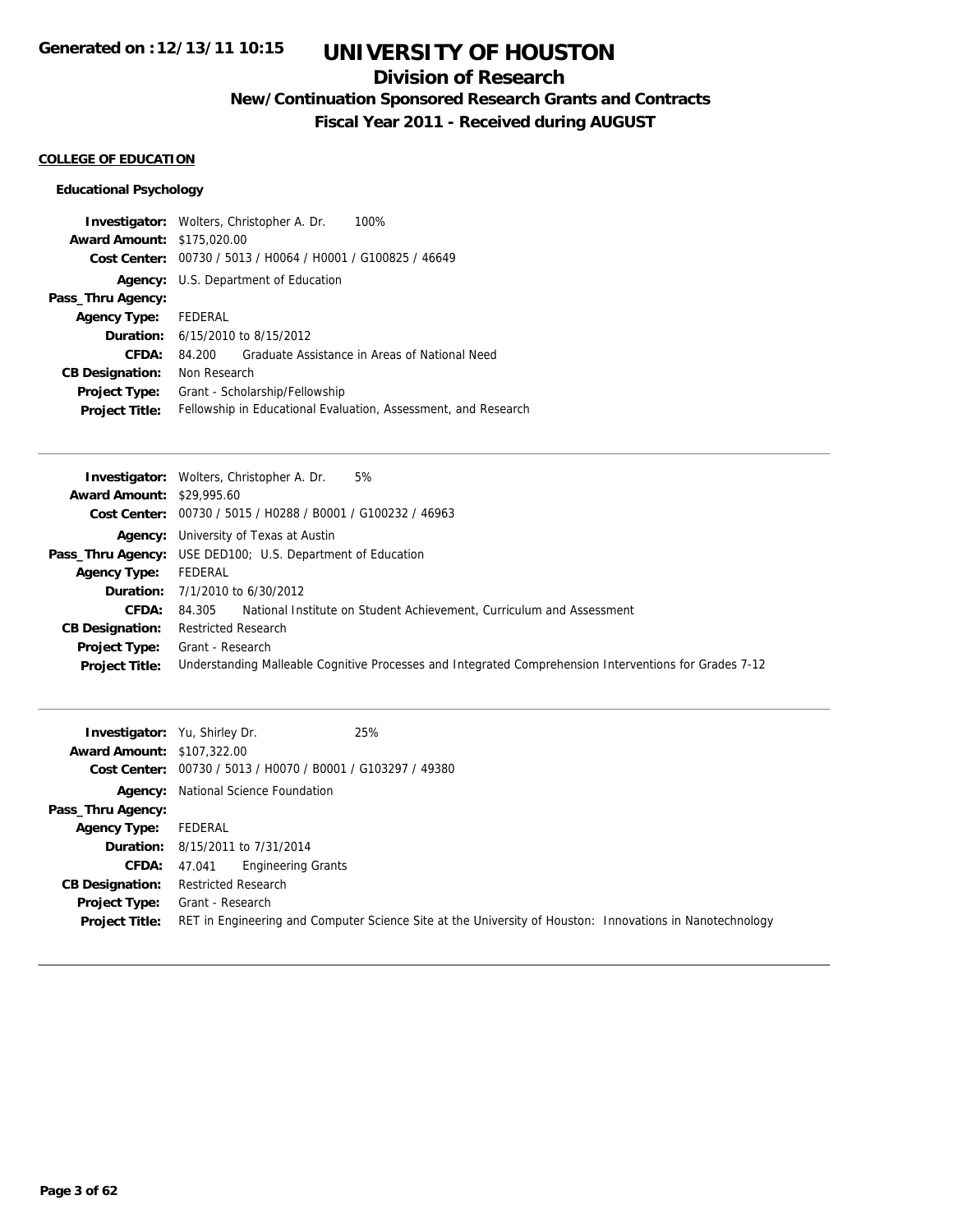## **Division of Research**

**New/Continuation Sponsored Research Grants and Contracts**

**Fiscal Year 2011 - Received during AUGUST**

#### **COLLEGE OF LIBERAL ARTS AND SOCIAL SCIENCES**

#### **Health and Human Performance**

| <b>Investigator:</b> Layne, Charles S. Dr. |                            |                                                | 100%                                                                                       |
|--------------------------------------------|----------------------------|------------------------------------------------|--------------------------------------------------------------------------------------------|
| <b>Award Amount: \$19,997.00</b>           |                            |                                                |                                                                                            |
| Cost Center:                               |                            | 00730 / 5013 / H0065 / B0001 / G103789 / 49417 |                                                                                            |
|                                            |                            |                                                | <b>Agency:</b> NASA - National Aeronautics and Space Administration - Johnson Space Center |
| Pass_Thru Agency:                          |                            |                                                |                                                                                            |
| <b>Agency Type:</b>                        | FEDERAL                    |                                                |                                                                                            |
| <b>Duration:</b> 8/1/2011 to 7/31/2012     |                            |                                                |                                                                                            |
| CFDA:                                      | 43.003                     |                                                | Basic Research, Educational Outreach, or Training in the area of Exploration               |
| <b>CB Designation:</b>                     | <b>Restricted Research</b> |                                                |                                                                                            |
| <b>Project Type:</b>                       | Grant - Research           |                                                |                                                                                            |
| <b>Project Title:</b>                      |                            | Space Life Sciences Graduate Research Stipend  |                                                                                            |
|                                            |                            |                                                |                                                                                            |

| <b>Investigator:</b> Fletcher, Jack Dr. |                            |                                             | 54%                                                         |  |
|-----------------------------------------|----------------------------|---------------------------------------------|-------------------------------------------------------------|--|
| <b>Award Amount:</b>                    | \$73,656.00                |                                             |                                                             |  |
|                                         |                            |                                             | Cost Center: 00730 / 5013 / H0125 / B0001 / G092583 / 38899 |  |
| Agency:                                 |                            |                                             | National Institute of Child Health and Human Development    |  |
| Pass_Thru Agency:                       |                            |                                             |                                                             |  |
| Agency Type: FEDERAL                    |                            |                                             |                                                             |  |
|                                         |                            | <b>Duration:</b> $6/1/2006$ to $11/30/2011$ |                                                             |  |
| CFDA:                                   | 93.865                     |                                             | Center for Research for Mothers and Children                |  |
| <b>CB Designation:</b>                  | <b>Restricted Research</b> |                                             |                                                             |  |
| <b>Project Type:</b>                    | Grant - Research           |                                             |                                                             |  |
| <b>Project Title:</b>                   |                            |                                             | Texas Center for Learning Disabilites - Master              |  |
|                                         |                            |                                             |                                                             |  |

| <b>Investigator:</b> Francis, David Dr.<br>20%              |                                                                      |
|-------------------------------------------------------------|----------------------------------------------------------------------|
| <b>Award Amount: \$33,015.40</b>                            |                                                                      |
| Cost Center: 00730 / 5013 / H0288 / B0001 / G097826 / 44984 |                                                                      |
| <b>Agency:</b> Harvard University                           |                                                                      |
| Pass_Thru Agency: USE DED100; U.S. Department of Education  |                                                                      |
| FEDERAL                                                     |                                                                      |
| <b>Duration:</b> $7/1/2009$ to $6/30/2012$                  |                                                                      |
| 84.305                                                      |                                                                      |
| <b>Restricted Research</b>                                  |                                                                      |
| Grant - Research                                            |                                                                      |
| Word Generation: An Efficacy Trial                          |                                                                      |
|                                                             | National Institute on Student Achievement, Curriculum and Assessment |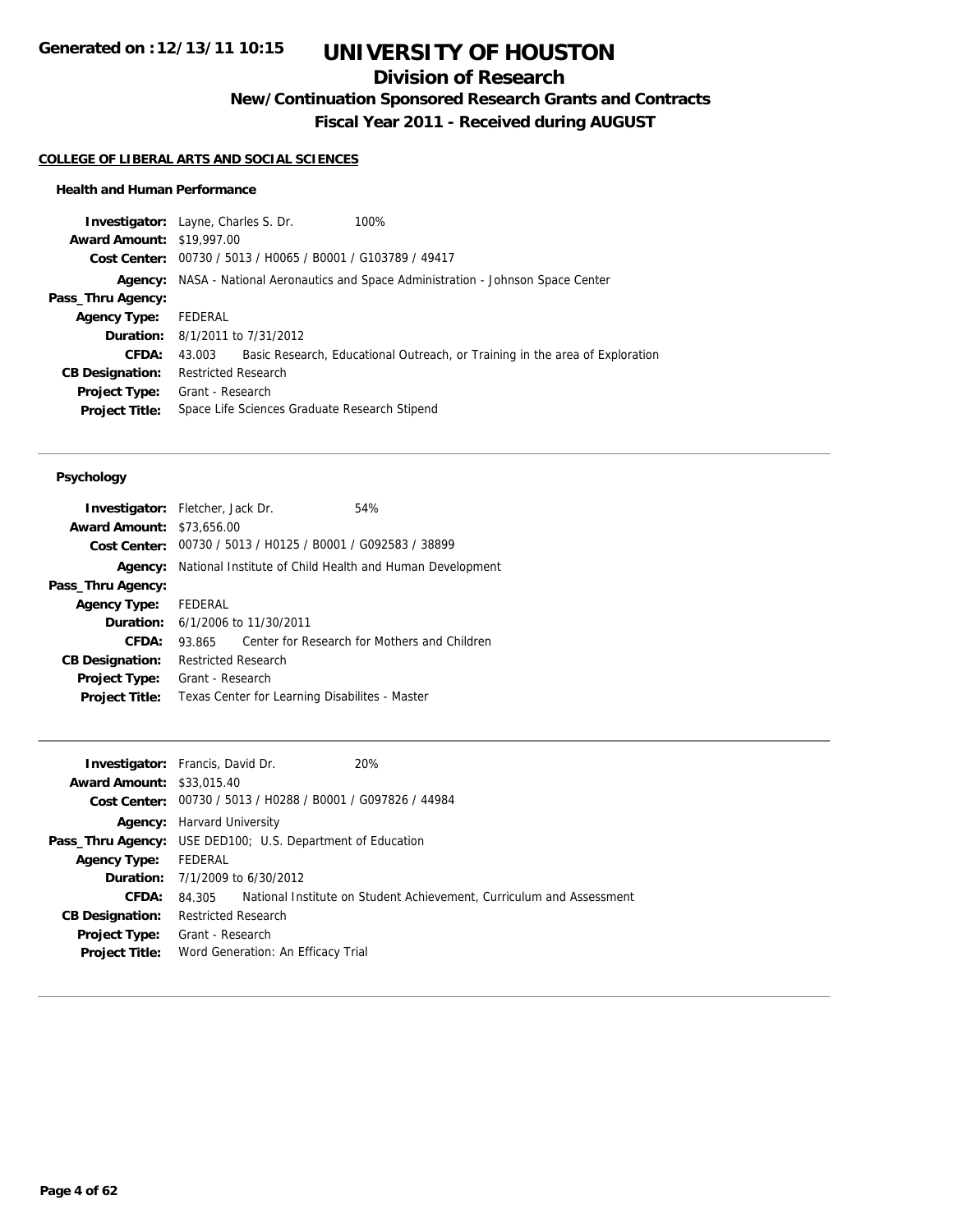## **Division of Research**

**New/Continuation Sponsored Research Grants and Contracts**

**Fiscal Year 2011 - Received during AUGUST**

#### **COLLEGE OF LIBERAL ARTS AND SOCIAL SCIENCES**

|                                  | <b>Investigator:</b> Francis, David Dr.<br>10%                                                         |
|----------------------------------|--------------------------------------------------------------------------------------------------------|
| <b>Award Amount: \$59,991.20</b> |                                                                                                        |
|                                  | Cost Center: 00730 / 5015 / H0288 / B0001 / G100232 / 46963                                            |
|                                  | <b>Agency:</b> University of Texas at Austin                                                           |
|                                  | <b>Pass_Thru Agency:</b> USE DED100; U.S. Department of Education                                      |
| <b>Agency Type:</b>              | FEDERAL                                                                                                |
|                                  | <b>Duration:</b> 7/1/2010 to 6/30/2012                                                                 |
| <b>CFDA:</b>                     | 84.305 National Institute on Student Achievement, Curriculum and Assessment                            |
| <b>CB Designation:</b>           | <b>Restricted Research</b>                                                                             |
| <b>Project Type:</b>             | Grant - Research                                                                                       |
| <b>Project Title:</b>            | Understanding Malleable Cognitive Processes and Integrated Comprehension Interventions for Grades 7-12 |

|                                 | 100%<br><b>Investigator:</b> Vincent, John P. Dr.                                                      |
|---------------------------------|--------------------------------------------------------------------------------------------------------|
| <b>Award Amount: \$2,910.50</b> |                                                                                                        |
|                                 | Cost Center: 00730 / 5013 / H0125 / A0001 / G100476 / 45484                                            |
|                                 | <b>Agency:</b> Baylor College of Medicine                                                              |
|                                 | <b>Pass_Thru Agency:</b> National Institute on Alcohol Abuse and Alcoholism                            |
| <b>Agency Type:</b>             | FEDERAL                                                                                                |
|                                 | <b>Duration:</b> 5/1/2009 to 6/30/2011                                                                 |
|                                 | <b>CFDA:</b> 93.273 Alcohol Research Programs                                                          |
| <b>CB Designation:</b>          | Non Research                                                                                           |
|                                 | <b>Project Type:</b> Grant - Instruction                                                               |
| <b>Project Title:</b>           | Lindsey Monteith Student Placement -- Expressive Writing for Co-Occuring Depression and Alcohol Misuse |

| <b>Award Amount:</b>   | <b>Investigator:</b> Massman, Paul Dr.<br>\$17,447.00 | 100%                                                           |
|------------------------|-------------------------------------------------------|----------------------------------------------------------------|
| Cost Center:           | 00730 / 5021 / H0125 / A0001 / G104186 / 49403        |                                                                |
|                        | <b>Agency:</b> The Methodist Hospital                 |                                                                |
| Pass_Thru Agency:      |                                                       |                                                                |
| <b>Agency Type:</b>    | NON PROFIT                                            |                                                                |
|                        | <b>Duration:</b> $9/1/2011$ to $9/1/2012$             |                                                                |
| CFDA:                  |                                                       |                                                                |
| <b>CB Designation:</b> | Non Research                                          |                                                                |
| <b>Project Type:</b>   | Contract - Instruction                                |                                                                |
| <b>Project Title:</b>  |                                                       | Clinical Neuropsychology Training-The Methodist Hospital-Dulay |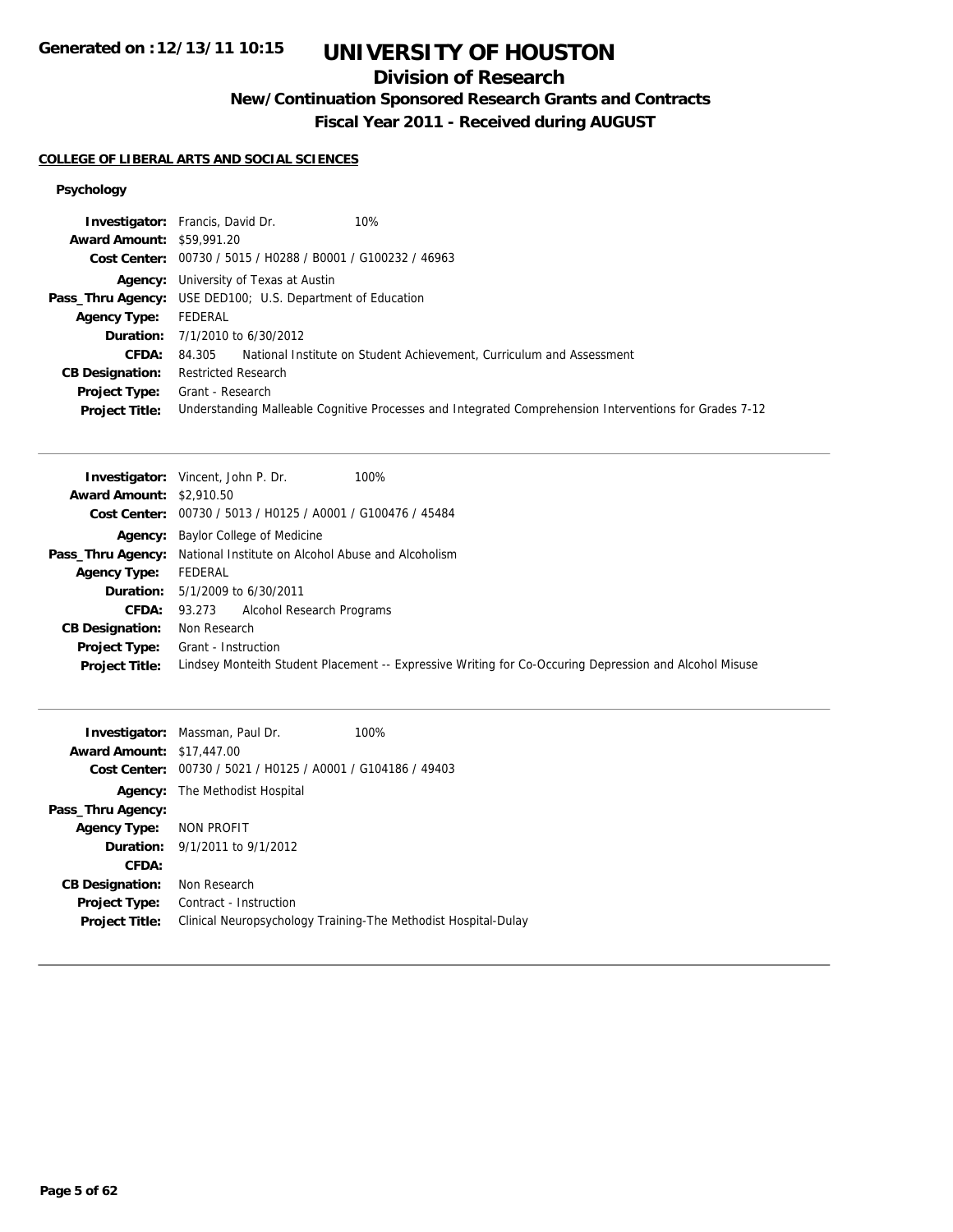## **Division of Research**

**New/Continuation Sponsored Research Grants and Contracts**

**Fiscal Year 2011 - Received during AUGUST**

### **COLLEGE OF LIBERAL ARTS AND SOCIAL SCIENCES**

|                                       | <b>Investigator:</b> Vincent, John P. Dr.<br>100%                                                 |
|---------------------------------------|---------------------------------------------------------------------------------------------------|
| <b>Award Amount: \$5,958.00</b>       |                                                                                                   |
|                                       | Cost Center: 00730 / 5013 / H0125 / B0001 / G102506 / 47605                                       |
|                                       | <b>Agency:</b> Baylor College of Medicine                                                         |
|                                       | <b>Pass_Thru Agency:</b> National Institute of Mental Health                                      |
| <b>Agency Type:</b>                   | FEDERAL                                                                                           |
|                                       | <b>Duration:</b> 9/1/2010 to 4/30/2012                                                            |
| CFDA:                                 | 93.242 Mental Health Research Grants                                                              |
| <b>CB Designation:</b>                | <b>Restricted Research</b>                                                                        |
| <b>Project Type:</b> Grant - Research |                                                                                                   |
| <b>Project Title:</b>                 | CBT for Late-Life GAD in Primary Care: Enhancing Outcomes and Translational Value - Chelsea Gilts |

| <b>Investigator:</b> Massman, Paul Dr.                      | 100% |
|-------------------------------------------------------------|------|
| <b>Award Amount: \$177.36</b>                               |      |
| Cost Center: 00730 / 5016 / H0125 / B0001 / G103729 / 48655 |      |
| University of Texas Health Science Center at Houston        |      |
|                                                             |      |
| <b>STATE</b>                                                |      |
| <b>Duration:</b> 5/16/2011 to 8/19/2011                     |      |
|                                                             |      |
| Non Restricted Research                                     |      |
| Contract - Research                                         |      |
| Clinical Neuropsychology Training-UTHSCH Barnes             |      |
|                                                             |      |

|                                   | 45%<br><b>Investigator:</b> Fletcher, Jack Dr.                                                         |
|-----------------------------------|--------------------------------------------------------------------------------------------------------|
| <b>Award Amount: \$269,960.40</b> |                                                                                                        |
|                                   | Cost Center: 00730 / 5015 / H0288 / B0001 / G100232 / 46963                                            |
|                                   | <b>Agency:</b> University of Texas at Austin                                                           |
|                                   | <b>Pass_Thru Agency:</b> USE DED100; U.S. Department of Education                                      |
| <b>Agency Type:</b>               | FEDERAL                                                                                                |
|                                   | <b>Duration:</b> $7/1/2010$ to $6/30/2012$                                                             |
| <b>CFDA:</b>                      | National Institute on Student Achievement, Curriculum and Assessment<br>84.305                         |
| <b>CB Designation:</b>            | <b>Restricted Research</b>                                                                             |
| <b>Project Type:</b>              | Grant - Research                                                                                       |
| <b>Project Title:</b>             | Understanding Malleable Cognitive Processes and Integrated Comprehension Interventions for Grades 7-12 |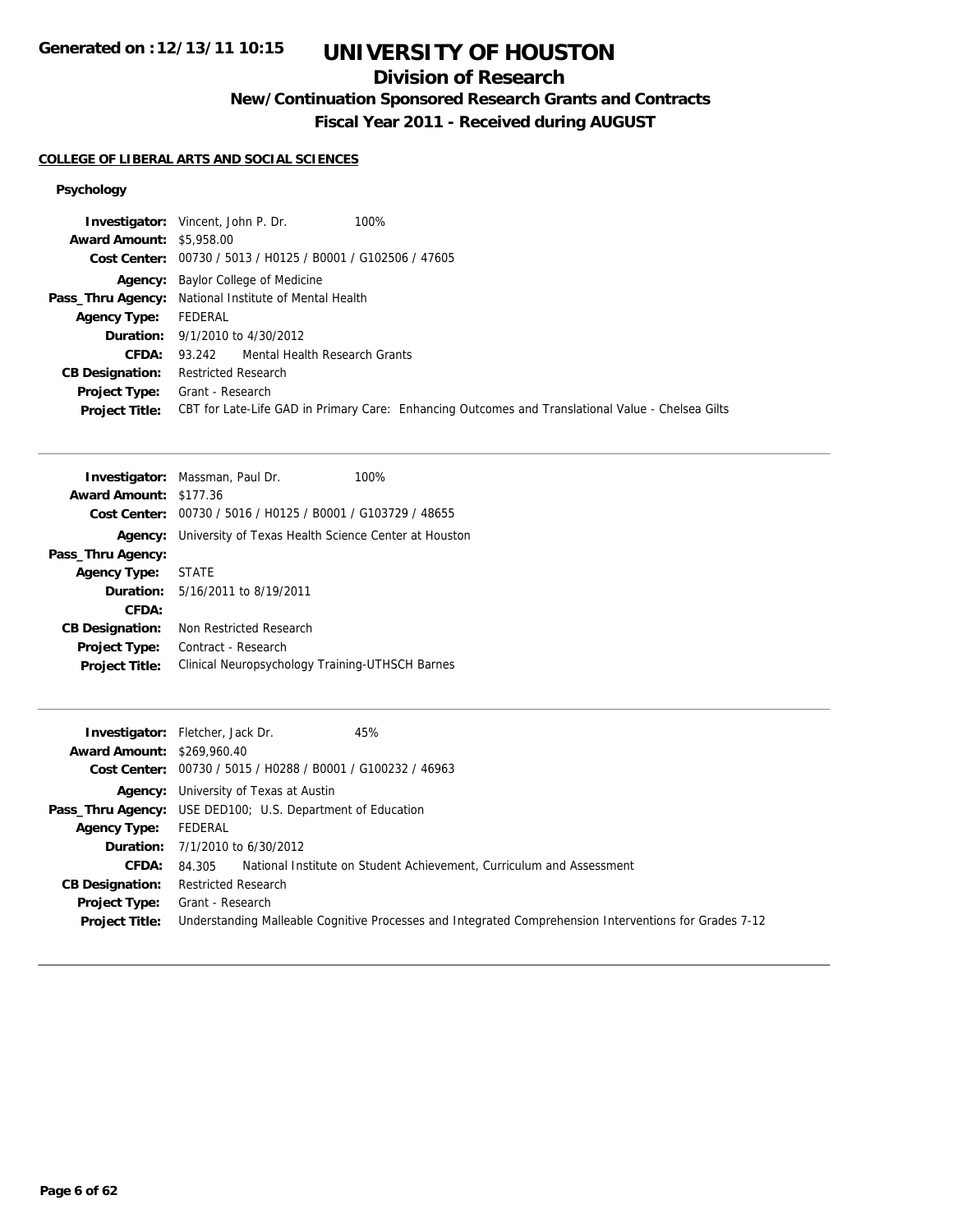## **Division of Research**

**New/Continuation Sponsored Research Grants and Contracts**

**Fiscal Year 2011 - Received during AUGUST**

### **COLLEGE OF LIBERAL ARTS AND SOCIAL SCIENCES**

|                                  | <b>Investigator:</b> Francis, David Dr.     | 9%                                                          |
|----------------------------------|---------------------------------------------|-------------------------------------------------------------|
| <b>Award Amount: \$12,276.00</b> |                                             |                                                             |
|                                  |                                             | Cost Center: 00730 / 5013 / H0125 / B0001 / G092583 / 38899 |
| Agency:                          |                                             | National Institute of Child Health and Human Development    |
| Pass_Thru Agency:                |                                             |                                                             |
| <b>Agency Type:</b>              | FEDERAL                                     |                                                             |
|                                  | <b>Duration:</b> $6/1/2006$ to $11/30/2011$ |                                                             |
| CFDA:                            | 93.865                                      | Center for Research for Mothers and Children                |
| <b>CB Designation:</b>           | <b>Restricted Research</b>                  |                                                             |
| <b>Project Type:</b>             | Grant - Research                            |                                                             |
| <b>Project Title:</b>            |                                             | Texas Center for Learning Disabilites - Master              |
|                                  |                                             |                                                             |

|                                 | <b>Investigator:</b> Massman, Paul Dr.                      | 100%                                                    |
|---------------------------------|-------------------------------------------------------------|---------------------------------------------------------|
| <b>Award Amount: \$7,997.00</b> |                                                             |                                                         |
|                                 | Cost Center: 00730 / 5015 / H0125 / B0001 / G104199 / 49481 |                                                         |
| Agency:                         |                                                             | University of Texas Health Science Center at Houston    |
| Pass_Thru Agency:               |                                                             | National Institute of Neurological Disorders and Stroke |
| <b>Agency Type:</b>             | FEDERAL                                                     |                                                         |
|                                 | <b>Duration:</b> $9/1/2011$ to $8/31/2012$                  |                                                         |
| CFDA:                           | 93.853                                                      | Clinical Research Related to Neurological Disorders     |
| <b>CB Designation:</b>          | <b>Restricted Research</b>                                  |                                                         |
| Project Type:                   | Grant - Research                                            |                                                         |
| <b>Project Title:</b>           |                                                             | Clinical Neuropsychology Training-UTHSCH Ewing-Cobbs    |
|                                 |                                                             |                                                         |

| <b>Investigator:</b> Hannay, H. Julia Dr.<br><b>Award Amount: \$104,504.00</b> |                     | Cost Center: 00730 / 5013 / H0125 / B0001 / G099123 / 47676 | 100%                                                    |
|--------------------------------------------------------------------------------|---------------------|-------------------------------------------------------------|---------------------------------------------------------|
| Agency:                                                                        |                     | Baylor College of Medicine                                  |                                                         |
| Pass_Thru Agency:                                                              |                     |                                                             | National Institute of Neurological Disorders and Stroke |
| <b>Agency Type:</b>                                                            | <b>FEDERAL</b>      |                                                             |                                                         |
| <b>Duration:</b>                                                               |                     | 5/1/2010 to 1/31/2012                                       |                                                         |
| CFDA:                                                                          | 93.853              |                                                             | Clinical Research Related to Neurological Disorders     |
| <b>CB Designation:</b>                                                         | Restricted Research |                                                             |                                                         |
| <b>Project Type:</b>                                                           | Grant - Research    |                                                             |                                                         |
| <b>Project Title:</b>                                                          |                     |                                                             | Vascular Mechanisms of Secondary Injury After TBI       |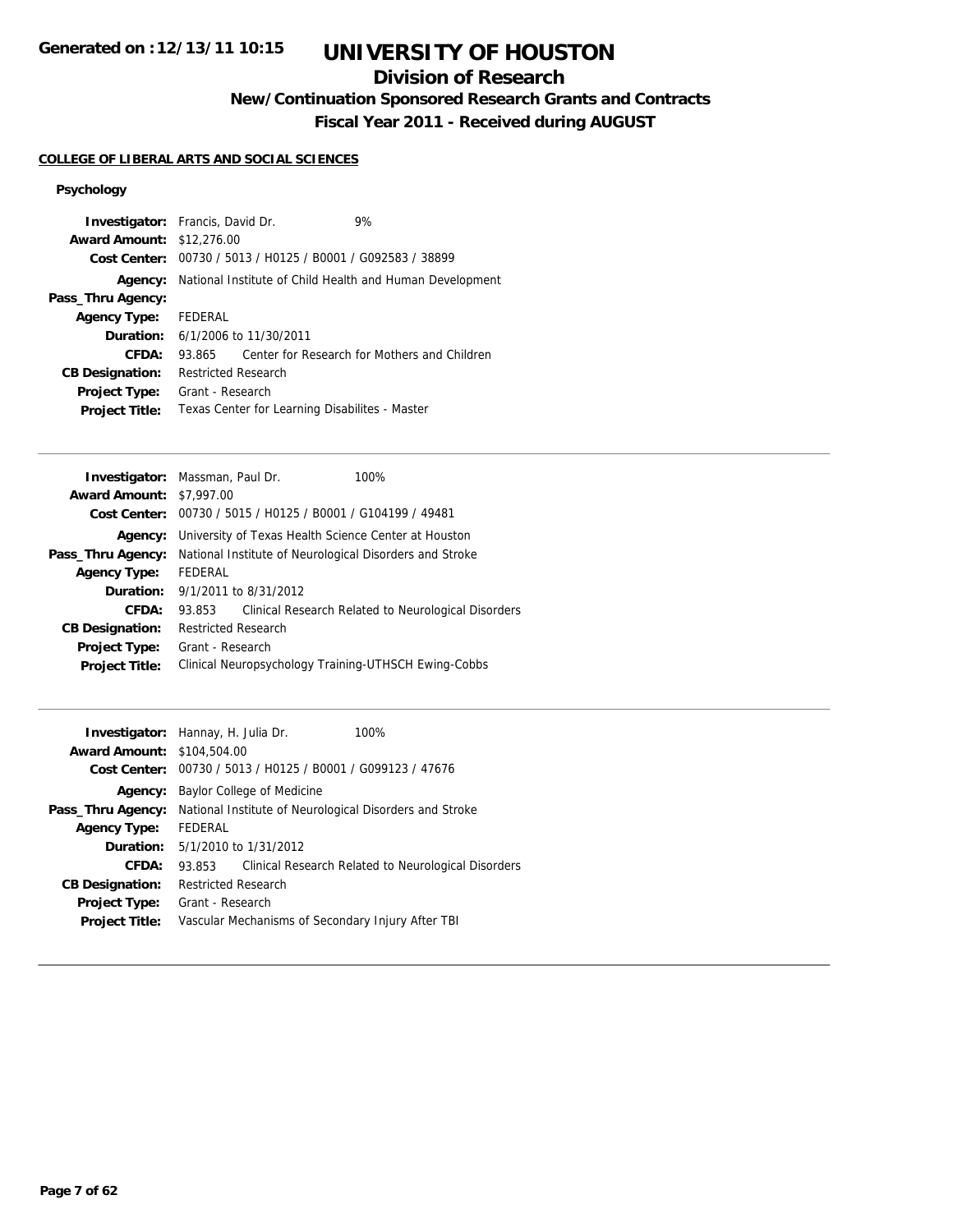## **Division of Research**

**New/Continuation Sponsored Research Grants and Contracts**

**Fiscal Year 2011 - Received during AUGUST**

## **COLLEGE OF LIBERAL ARTS AND SOCIAL SCIENCES**

## **Psychology**

| <b>Award Amount: \$189,866.00</b> | <b>Investigator:</b> Neighbors, Clayton Dr.<br>100%            |
|-----------------------------------|----------------------------------------------------------------|
|                                   | Cost Center: 00730 / 5013 / H0125 / B0001 / G100660 / 45773    |
| Agency:                           | University of Washington                                       |
| Pass_Thru Agency:                 | National Institute on Alcohol Abuse and Alcoholism             |
| <b>Agency Type:</b>               | FEDERAL                                                        |
| Duration:                         | 1/16/2010 to 6/30/2012                                         |
| CFDA:                             | Adolescent Family Life Research Grants<br>93.111               |
| <b>CB Designation:</b>            | Restricted Research                                            |
| <b>Project Type:</b>              | Grant - Research                                               |
| <b>Project Title:</b>             | Event Specific Prevention -- Transfer from Univ. of Washington |

#### **Sociology**

| <b>Investigator:</b> Cepeda, Alice Dr. |                            |                                                 | 8%                                                            |  |
|----------------------------------------|----------------------------|-------------------------------------------------|---------------------------------------------------------------|--|
| <b>Award Amount: \$33,285.20</b>       |                            |                                                 |                                                               |  |
|                                        |                            |                                                 | Cost Center: 00730 / 5013 / H0508 / B0001 / G099494 / 44747   |  |
|                                        |                            | <b>Agency:</b> National Institute on Drug Abuse |                                                               |  |
| Pass_Thru Agency:                      |                            |                                                 |                                                               |  |
| Agency Type: FEDERAL                   |                            |                                                 |                                                               |  |
|                                        |                            | <b>Duration:</b> 7/1/2009 to 6/30/2012          |                                                               |  |
|                                        | CFDA: 93.279               |                                                 | Drug Abuse Research Programs                                  |  |
| <b>CB Designation:</b>                 | <b>Restricted Research</b> |                                                 |                                                               |  |
| Project Type:                          | Grant - Research           |                                                 |                                                               |  |
| <b>Project Title:</b>                  |                            |                                                 | University of Houston Drug Abuse Research Development Program |  |

#### **COLLEGE OF NATURAL SCIENCES AND MATHEMATICS**

### **Biology/Biochemistry**

| <b>Award Amount: \$24,193.00</b> | <b>Investigator:</b> Schwartz, Robert Dr.<br>Cost Center: 00730 / 5021 / H0104 / B0001 / G100907 / 45892 | 100% |
|----------------------------------|----------------------------------------------------------------------------------------------------------|------|
|                                  | <b>Agency:</b> Texas Heart Institute                                                                     |      |
| Pass_Thru Agency:                |                                                                                                          |      |
| <b>Agency Type:</b>              | NON PROFIT                                                                                               |      |
| <b>Duration:</b>                 | 11/30/2009 to 12/31/2011                                                                                 |      |
| CFDA:                            |                                                                                                          |      |
| <b>CB Designation:</b>           | <b>Restricted Research</b>                                                                               |      |
| <b>Project Type:</b>             | Grant - Research                                                                                         |      |
| <b>Project Title:</b>            | Salary Reimbursement Agreement for Renee Braun                                                           |      |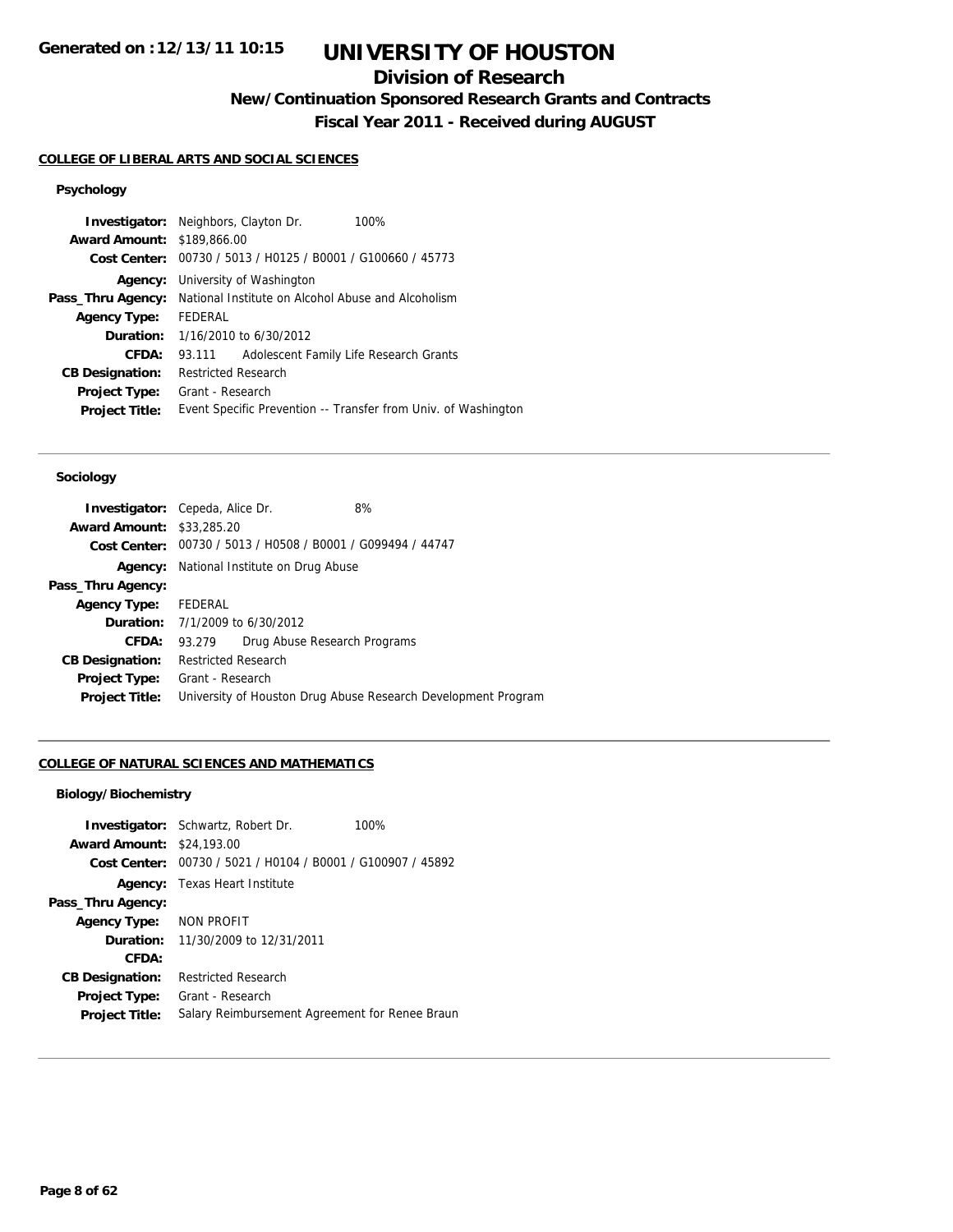## **Division of Research**

**New/Continuation Sponsored Research Grants and Contracts**

**Fiscal Year 2011 - Received during AUGUST**

### **COLLEGE OF NATURAL SCIENCES AND MATHEMATICS**

### **Biology/Biochemistry**

|                                 | <b>Investigator:</b> Willson, Richard C. Dr.                | 8%                                                             |
|---------------------------------|-------------------------------------------------------------|----------------------------------------------------------------|
| <b>Award Amount: \$1,217.44</b> |                                                             |                                                                |
|                                 | Cost Center: 00730 / 5016 / H0070 / B0001 / G103579 / 48456 |                                                                |
| Agency:                         | University of Texas Medical Branch at Galveston             |                                                                |
| Pass_Thru Agency:               | National Institute of Allergy and Infectious Diseases       |                                                                |
| <b>Agency Type:</b>             | FEDERAL                                                     |                                                                |
|                                 | <b>Duration:</b> 3/1/2011 to 2/29/2012                      |                                                                |
| CFDA:                           |                                                             |                                                                |
| <b>CB Designation:</b>          | <b>Restricted Research</b>                                  |                                                                |
| <b>Project Type:</b>            | Grant - Research                                            |                                                                |
| <b>Project Title:</b>           |                                                             | Towards the Development of a Syndrome-Specific Diagnostic Tool |

| <b>Investigator:</b> Fox, George E. Dr.<br>100%                                                        |
|--------------------------------------------------------------------------------------------------------|
| <b>Award Amount:</b><br>\$30,000.00                                                                    |
| Cost Center: $00730 / 5013 / 40104 / 80001 / 6098599 / 44930$                                          |
| NASA Institute for Advanced Concepts<br>Agency:                                                        |
| NASA - National Aeronautics and Space Administration - Headquarters (Wash., D.C.)<br>Pass_Thru Agency: |
| FEDERAL                                                                                                |
| <b>Duration:</b> $9/1/2009$ to $8/31/2012$                                                             |
| Aerospace Education Services Program<br>43.001                                                         |
| <b>Restricted Research</b>                                                                             |
| Grant - Research                                                                                       |
| Evolution and Origin of the Ribosome Quyen Tran (Graduate student)                                     |
|                                                                                                        |

| <b>Award Amount: \$100,000.00</b> | <b>Investigator:</b> Dryer, Stuart E. Dr.                   | 100% |
|-----------------------------------|-------------------------------------------------------------|------|
|                                   | Cost Center: 00730 / 5021 / H0104 / B0001 / G104035 / 49249 |      |
|                                   | <b>Agency:</b> American Society of Nephrology               |      |
| Pass_Thru Agency:                 |                                                             |      |
| Agency Type:                      | NON PROFIT                                                  |      |
|                                   | <b>Duration:</b> $7/1/2011$ to $6/30/2012$                  |      |
| CFDA:                             |                                                             |      |
| <b>CB Designation:</b>            | <b>Restricted Research</b>                                  |      |
| <b>Project Type:</b>              | Grant - Research                                            |      |
| <b>Project Title:</b>             | Cellular Physiology of Podocytes                            |      |
|                                   |                                                             |      |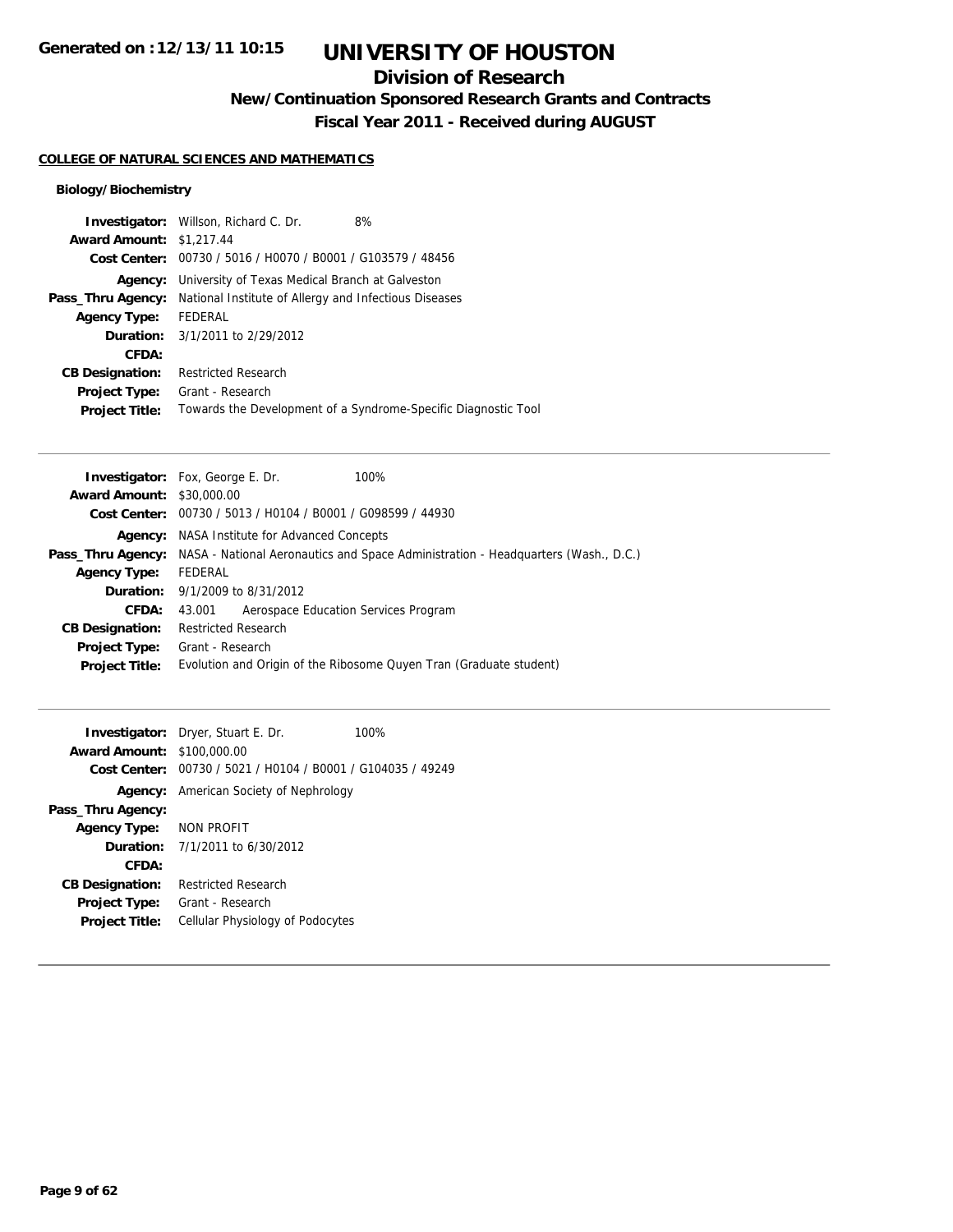## **Division of Research**

**New/Continuation Sponsored Research Grants and Contracts**

**Fiscal Year 2011 - Received during AUGUST**

### **COLLEGE OF NATURAL SCIENCES AND MATHEMATICS**

### **Biology/Biochemistry**

|                                   | 50%<br><b>Investigator:</b> Holland, Julian Dr.                                                                                                                      |
|-----------------------------------|----------------------------------------------------------------------------------------------------------------------------------------------------------------------|
| <b>Award Amount: \$109,770.00</b> |                                                                                                                                                                      |
|                                   | Cost Center: 00730 / 5013 / H0104 / B0001 / G104046 / 49368                                                                                                          |
|                                   | <b>Agency:</b> National Science Foundation                                                                                                                           |
| Pass_Thru Agency:                 |                                                                                                                                                                      |
| <b>Agency Type:</b>               | FEDERAL                                                                                                                                                              |
|                                   | <b>Duration:</b> 7/1/2011 to 7/31/2012                                                                                                                               |
| <b>CFDA:</b>                      | <b>Biological Sciences</b><br>47.074                                                                                                                                 |
| <b>CB Designation:</b>            | <b>Restricted Research</b>                                                                                                                                           |
| <b>Project Type:</b>              | Grant - Research                                                                                                                                                     |
| <b>Project Title:</b>             | Integrating Consumer-Resource Theory into Density-Dependent Mechanisms for Limiting Population Growth and<br>Overexploitation in a Pollinating Seed-eating Mutualism |

|                                   | <b>Investigator:</b> Gunaratne, Preethi Dr.<br>100%                    |  |  |
|-----------------------------------|------------------------------------------------------------------------|--|--|
| <b>Award Amount: \$211,241.00</b> |                                                                        |  |  |
|                                   | Cost Center: 00730 / 5013 / H0104 / B0001 / G104141 / 49375            |  |  |
| Agency:                           | <b>Baylor College of Medicine</b>                                      |  |  |
|                                   | <b>Pass_Thru Agency:</b> National Institute of Mental Health           |  |  |
| <b>Agency Type:</b>               | FEDERAL                                                                |  |  |
|                                   | <b>Duration:</b> 8/1/2011 to 3/31/2012                                 |  |  |
| CFDA:                             | 93.242 Mental Health Research Grants                                   |  |  |
| <b>CB Designation:</b>            | <b>Restricted Research</b>                                             |  |  |
| <b>Project Type:</b>              | Grant - Research                                                       |  |  |
| <b>Project Title:</b>             | The Genetic and Genomic Study of microRNA in Bipolar and Schizophrenia |  |  |
|                                   |                                                                        |  |  |

|                                  | 100%<br><b>Investigator:</b> Gunaratne, Preethi Dr.                                                                                                                           |
|----------------------------------|-------------------------------------------------------------------------------------------------------------------------------------------------------------------------------|
| <b>Award Amount: \$45,822.00</b> |                                                                                                                                                                               |
|                                  | Cost Center: 00730 / 5013 / H0104 / B0001 / G104014 / 49325                                                                                                                   |
|                                  | <b>Agency:</b> Methodist Hospital Research Institute                                                                                                                          |
|                                  | Pass_Thru Agency: U.S. Army Medical Research and Material Command                                                                                                             |
| <b>Agency Type:</b>              | FEDERAL                                                                                                                                                                       |
|                                  | <b>Duration:</b> 9/29/2010 to 9/28/2012                                                                                                                                       |
| <b>CFDA:</b>                     | Military Medical Research and Development<br>12.420                                                                                                                           |
| <b>CB Designation:</b>           | <b>Restricted Research</b>                                                                                                                                                    |
| <b>Project Type:</b>             | Grant - Research                                                                                                                                                              |
| <b>Project Title:</b>            | Integrating Amine-Functionalized Gold Nanoparticle Conjugated MicroRNAs Into Cancer Prognostic and Therapeutic<br>Strategies Targeted at Drug Resistant Multiple Myeloma (MM) |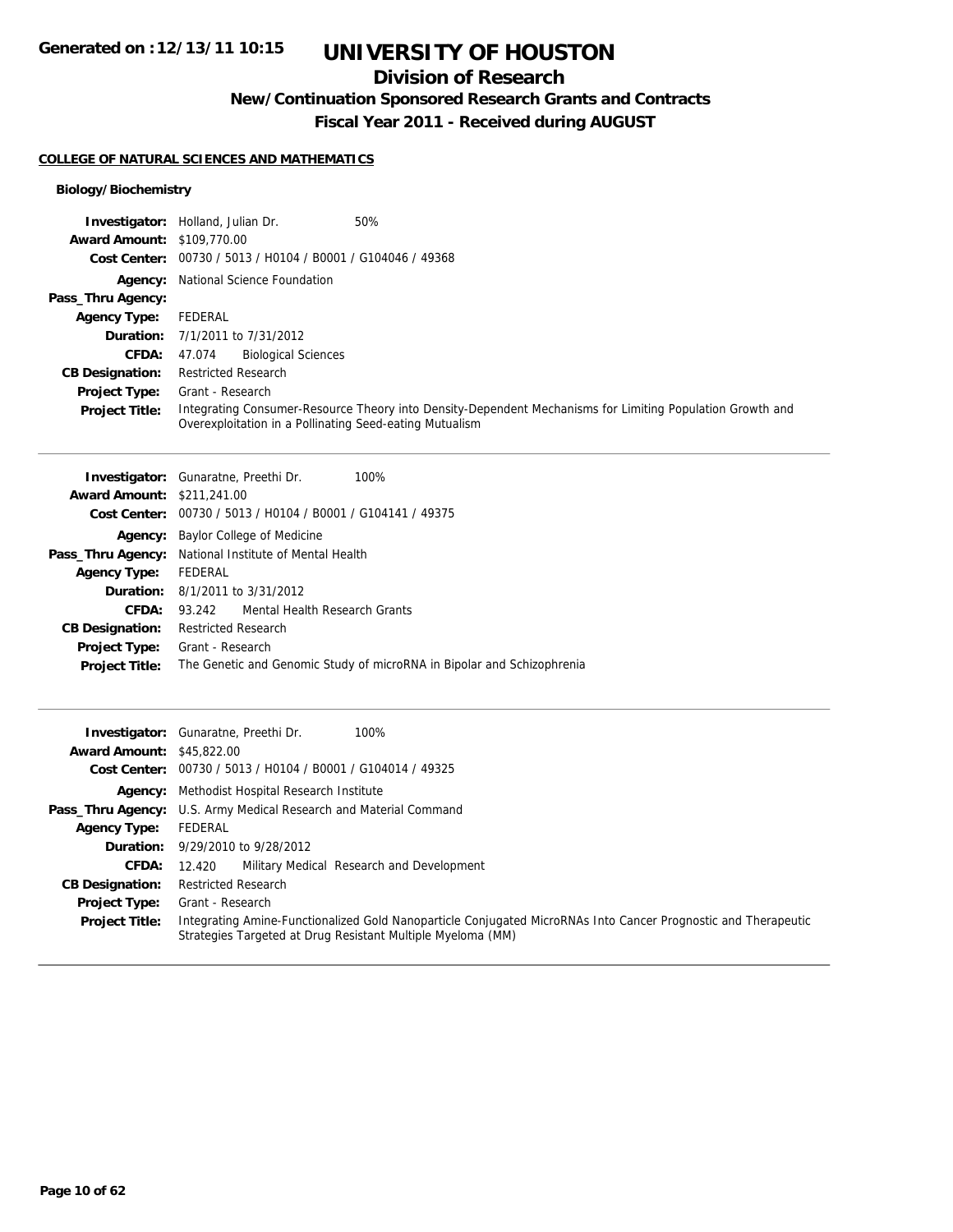## **Division of Research**

**New/Continuation Sponsored Research Grants and Contracts**

**Fiscal Year 2011 - Received during AUGUST**

### **COLLEGE OF NATURAL SCIENCES AND MATHEMATICS**

### **Biology/Biochemistry**

|                                 | <b>Investigator:</b> Willson, Richard C. Dr.                | 8%                                                             |  |
|---------------------------------|-------------------------------------------------------------|----------------------------------------------------------------|--|
| <b>Award Amount: \$1,478.32</b> |                                                             |                                                                |  |
|                                 | Cost Center: 00730 / 5013 / H0067 / B0001 / G103734 / 48888 |                                                                |  |
| Agency:                         | University of Texas Medical Branch at Galveston             |                                                                |  |
| Pass_Thru Agency:               | National Institute of Allergy and Infectious Diseases       |                                                                |  |
| <b>Agency Type:</b>             | FEDERAL                                                     |                                                                |  |
|                                 | <b>Duration:</b> 3/1/2011 to 2/29/2012                      |                                                                |  |
| CFDA:                           | 93.855                                                      | Allergy, Immunology, and Transplantation Research              |  |
| <b>CB Designation:</b>          | <b>Restricted Research</b>                                  |                                                                |  |
| Project Type:                   | Grant - Research                                            |                                                                |  |
| <b>Project Title:</b>           |                                                             | Towards the Development of a Syndrome-specific Diagnostic Tool |  |
|                                 |                                                             |                                                                |  |

#### **Chemistry**

|                                   | 100%<br><b>Investigator:</b> Thummel, Randolph P. Dr.            |
|-----------------------------------|------------------------------------------------------------------|
| <b>Award Amount: \$170,000.00</b> |                                                                  |
|                                   | Cost Center: 00730 / 5013 / H0107 / B0001 / G102386 / 49348      |
| Agency:                           | U.S. Department of Energy                                        |
| Pass_Thru Agency:                 |                                                                  |
| <b>Agency Type:</b>               | FEDERAL                                                          |
|                                   | <b>Duration:</b> 7/1/2011 to 6/30/2012                           |
| <b>CFDA:</b>                      | Office of Energy Research Financial Assistance Program<br>81.049 |
| <b>CB Designation:</b>            | <b>Restricted Research</b>                                       |
| <b>Project Type:</b>              | Grant - Research                                                 |
| <b>Project Title:</b>             | Further Studies on Photocatalytic Water Decomposition            |
|                                   |                                                                  |

|                                  | <b>Investigator:</b> Merchant, Fatima Dr.<br>49%                               |
|----------------------------------|--------------------------------------------------------------------------------|
| <b>Award Amount: \$34,976.45</b> |                                                                                |
|                                  | Cost Center: 00730 / 5015 / H0139 / B0001 / G098471 / 47062                    |
|                                  | <b>Agency:</b> University of Texas at Austin                                   |
|                                  | Pass_Thru Agency: National Cancer Institute                                    |
| <b>Agency Type:</b>              | FEDERAL                                                                        |
|                                  | <b>Duration:</b> 8/1/2010 to 5/31/2012                                         |
| CFDA:                            | 93.395 Cancer Treatment Research                                               |
| <b>CB Designation:</b>           | <b>Restricted Research</b>                                                     |
| Project Type:                    | Grant - Research                                                               |
| <b>Project Title:</b>            | 3D Computer Modeling for Optimizing Body Image Following Breast Reconstruction |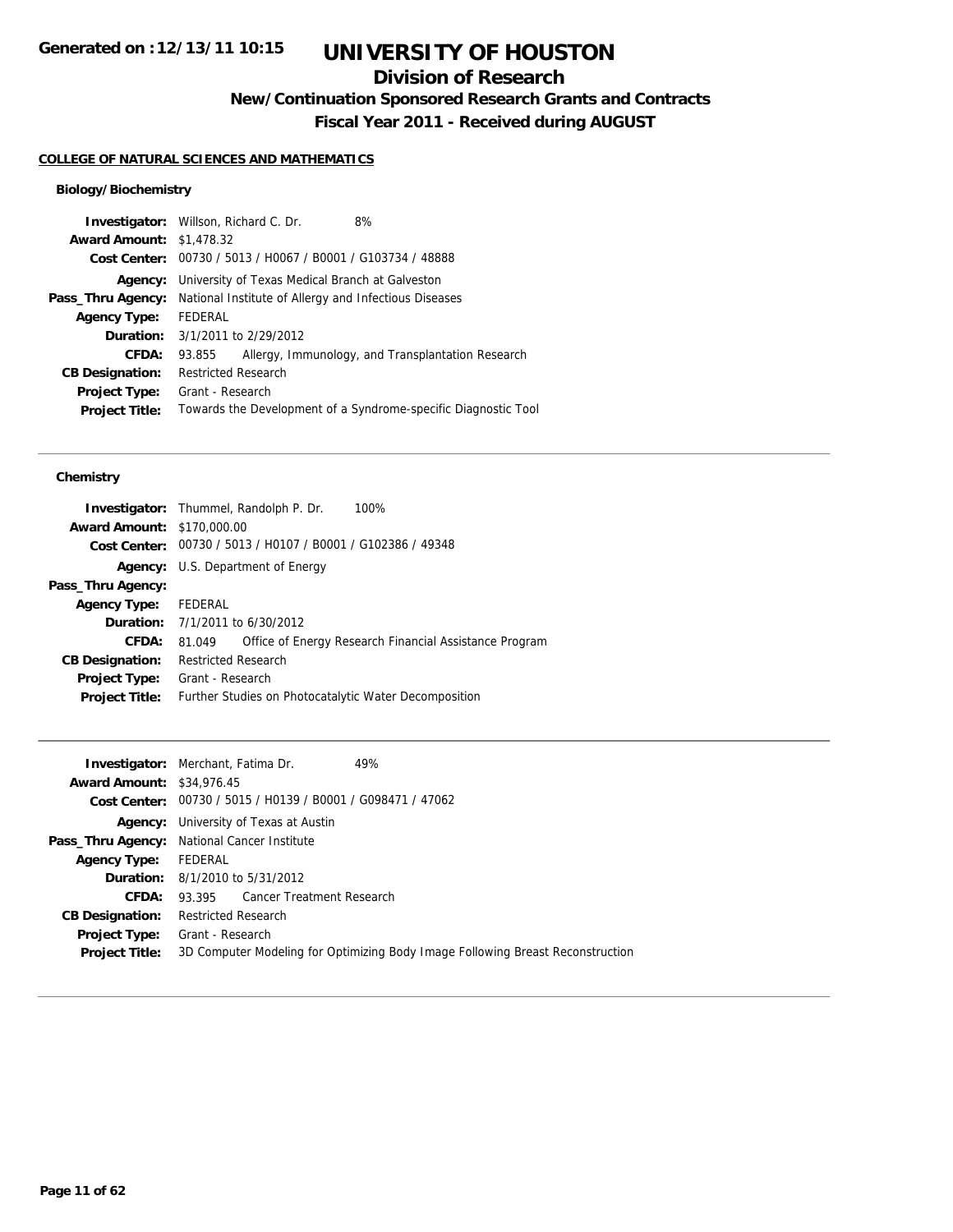## **Division of Research**

**New/Continuation Sponsored Research Grants and Contracts**

**Fiscal Year 2011 - Received during AUGUST**

### **COLLEGE OF NATURAL SCIENCES AND MATHEMATICS**

### **Chemistry**

| <b>Investigator:</b> Cai, Chengzhi Dr.                      | 60%                                                                               |
|-------------------------------------------------------------|-----------------------------------------------------------------------------------|
| <b>Award Amount: \$11,299.73</b>                            |                                                                                   |
| Cost Center: 00730 / 5021 / H0107 / B0001 / G100768 / 45585 |                                                                                   |
| Baylor College of Medicine<br>Agency:                       |                                                                                   |
|                                                             |                                                                                   |
| UNIVERSITY                                                  |                                                                                   |
| <b>Duration:</b> 9/1/2009 to 8/31/2011                      |                                                                                   |
|                                                             |                                                                                   |
| <b>Restricted Research</b>                                  |                                                                                   |
| Grant - Research                                            |                                                                                   |
|                                                             | Nanoscale Urinary Catheter Surface Modification to Enhance Bacterial Interference |
|                                                             |                                                                                   |

|                                  | <b>Investigator:</b> Cai, Chengzhi Dr.<br>100%                                  |  |  |
|----------------------------------|---------------------------------------------------------------------------------|--|--|
| <b>Award Amount: \$56,250.00</b> |                                                                                 |  |  |
|                                  | Cost Center: 00730 / 5013 / H0107 / B0001 / G104011 / 49269                     |  |  |
|                                  | <b>Agency:</b> Methodist Hospital Research Institute                            |  |  |
|                                  | Pass_Thru Agency: U.S. Army Medical Research and Material Command               |  |  |
| <b>Agency Type:</b>              | FEDERAL                                                                         |  |  |
|                                  | <b>Duration:</b> 9/29/2010 to 9/28/2012                                         |  |  |
| CFDA:                            | Military Medical Research and Development<br>12.420                             |  |  |
| <b>CB Designation:</b>           | <b>Restricted Research</b>                                                      |  |  |
| <b>Project Type:</b>             | Grant - Research                                                                |  |  |
| <b>Project Title:</b>            | Center for Nanotechnology Applications in Tissue Engineering of Vascular Grafts |  |  |
|                                  |                                                                                 |  |  |

### **Computer Science**

| <b>Award Amount: \$54,641,00</b> | <b>Investigator:</b> Garbey, Marc Dr.                       | 100% |
|----------------------------------|-------------------------------------------------------------|------|
|                                  | Cost Center: 00730 / 5021 / H0108 / A0001 / G104064 / 49373 |      |
|                                  | <b>Agency:</b> Vietnam Education Foundation                 |      |
| Pass_Thru Agency:                |                                                             |      |
| Agency Type: FOUNDATION          |                                                             |      |
|                                  | <b>Duration:</b> $7/1/2011$ to $9/30/2012$                  |      |
| CFDA:                            |                                                             |      |
| <b>CB Designation:</b>           | Non Research                                                |      |
| <b>Project Type:</b>             | Grant - Instruction                                         |      |
| <b>Project Title:</b>            | Computational Surgery: Modeling and Simulation              |      |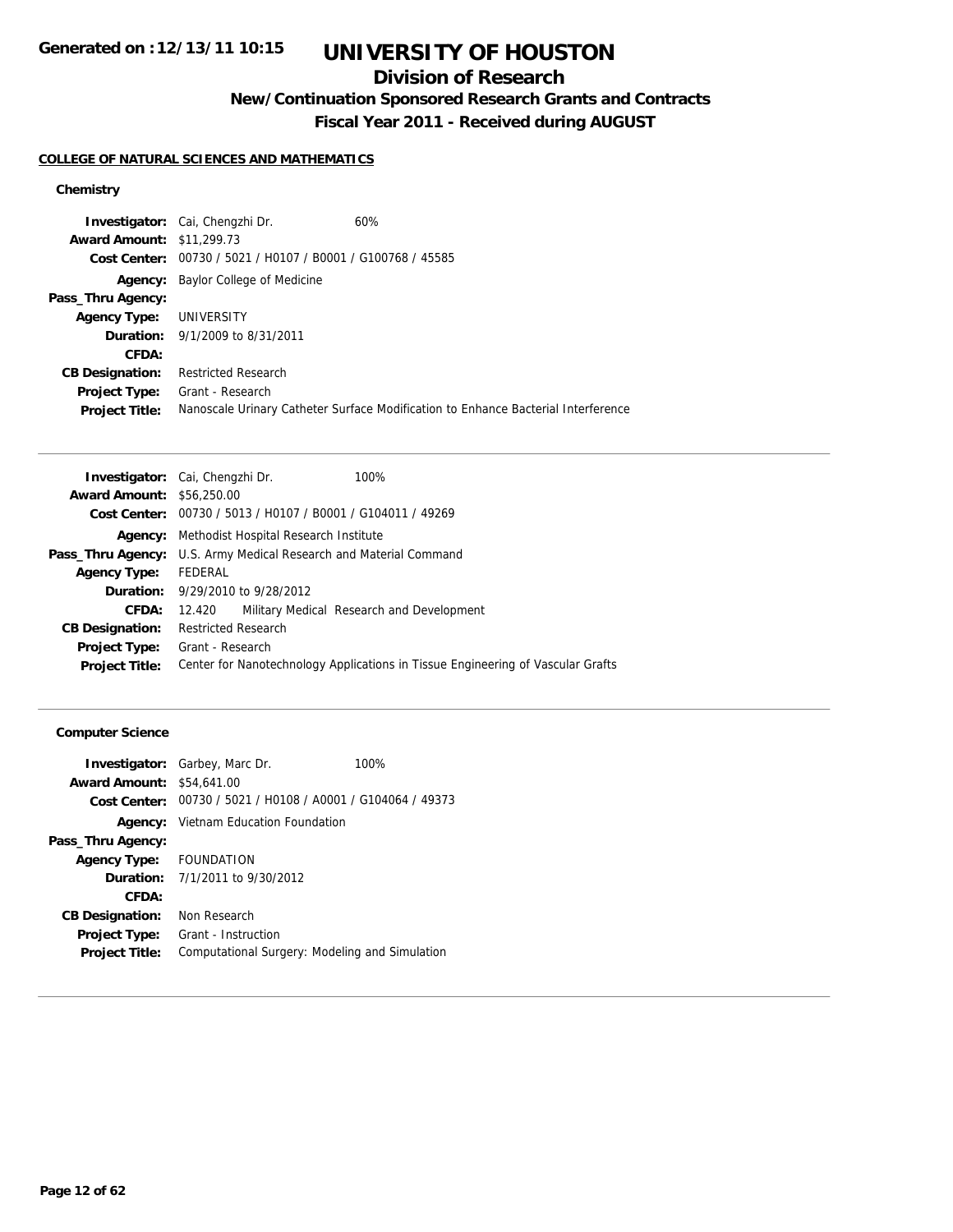## **Division of Research**

**New/Continuation Sponsored Research Grants and Contracts**

**Fiscal Year 2011 - Received during AUGUST**

### **COLLEGE OF NATURAL SCIENCES AND MATHEMATICS**

#### **Computer Science**

|                                  | <b>Investigator:</b> Fofanov, Yuriy Dr.                     | 50%                                                                   |
|----------------------------------|-------------------------------------------------------------|-----------------------------------------------------------------------|
| <b>Award Amount: \$75,000.00</b> |                                                             |                                                                       |
|                                  | Cost Center: 00730 / 5022 / H0546 / B0001 / G104068 / 49394 |                                                                       |
|                                  | <b>Agency:</b> Eureka Genomics, Inc.                        |                                                                       |
| Pass_Thru Agency:                |                                                             |                                                                       |
| <b>Agency Type:</b>              | PROFIT                                                      |                                                                       |
|                                  | <b>Duration:</b> 7/1/2011 to 10/31/2011                     |                                                                       |
| CFDA:                            |                                                             |                                                                       |
| <b>CB Designation:</b>           | <b>Restricted Research</b>                                  |                                                                       |
| Project Type:                    | Contract - Research                                         |                                                                       |
| <b>Project Title:</b>            |                                                             | Microbiome changes associated with pre-term birth & Colorectal Cancer |

| <b>Investigator:</b> Shah, Shishir Dr. |                            |                                                             | 22.5%                                                                   |
|----------------------------------------|----------------------------|-------------------------------------------------------------|-------------------------------------------------------------------------|
| <b>Award Amount: \$23,790.83</b>       |                            |                                                             |                                                                         |
|                                        |                            | Cost Center: 00730 / 5013 / H0246 / B0001 / G099205 / 45781 |                                                                         |
|                                        |                            | <b>Agency:</b> U.S. Army Research Office                    |                                                                         |
| Pass_Thru Agency:                      |                            |                                                             |                                                                         |
| <b>Agency Type:</b>                    | FEDERAL                    |                                                             |                                                                         |
|                                        |                            | <b>Duration:</b> 12/18/2009 to 12/13/2011                   |                                                                         |
| CFDA:                                  | 12.910                     |                                                             | Research and Technology Development                                     |
| <b>CB Designation:</b>                 | <b>Restricted Research</b> |                                                             |                                                                         |
| <b>Project Type:</b>                   | Co-Op Agreement - Research |                                                             |                                                                         |
| <b>Project Title:</b>                  |                            |                                                             | RECOLLECT: Robust and Accurate Face Recognition in Real-Life Conditions |
|                                        |                            |                                                             |                                                                         |

| <b>Investigator:</b> Kakadiaris, Ioannis Dr.<br><b>Award Amount: \$23,790.83</b> |                                                                         |  | 22.5%                               |
|----------------------------------------------------------------------------------|-------------------------------------------------------------------------|--|-------------------------------------|
|                                                                                  | Cost Center: 00730 / 5013 / H0246 / B0001 / G099205 / 45781             |  |                                     |
|                                                                                  | <b>Agency:</b> U.S. Army Research Office                                |  |                                     |
| Pass_Thru Agency:                                                                |                                                                         |  |                                     |
| <b>Agency Type:</b>                                                              | FEDERAL                                                                 |  |                                     |
|                                                                                  | <b>Duration:</b> 12/18/2009 to 12/13/2011                               |  |                                     |
| CFDA:                                                                            | 12.910                                                                  |  | Research and Technology Development |
| <b>CB Designation:</b>                                                           | <b>Restricted Research</b>                                              |  |                                     |
| Project Type:                                                                    | Co-Op Agreement - Research                                              |  |                                     |
| <b>Project Title:</b>                                                            | RECOLLECT: Robust and Accurate Face Recognition in Real-Life Conditions |  |                                     |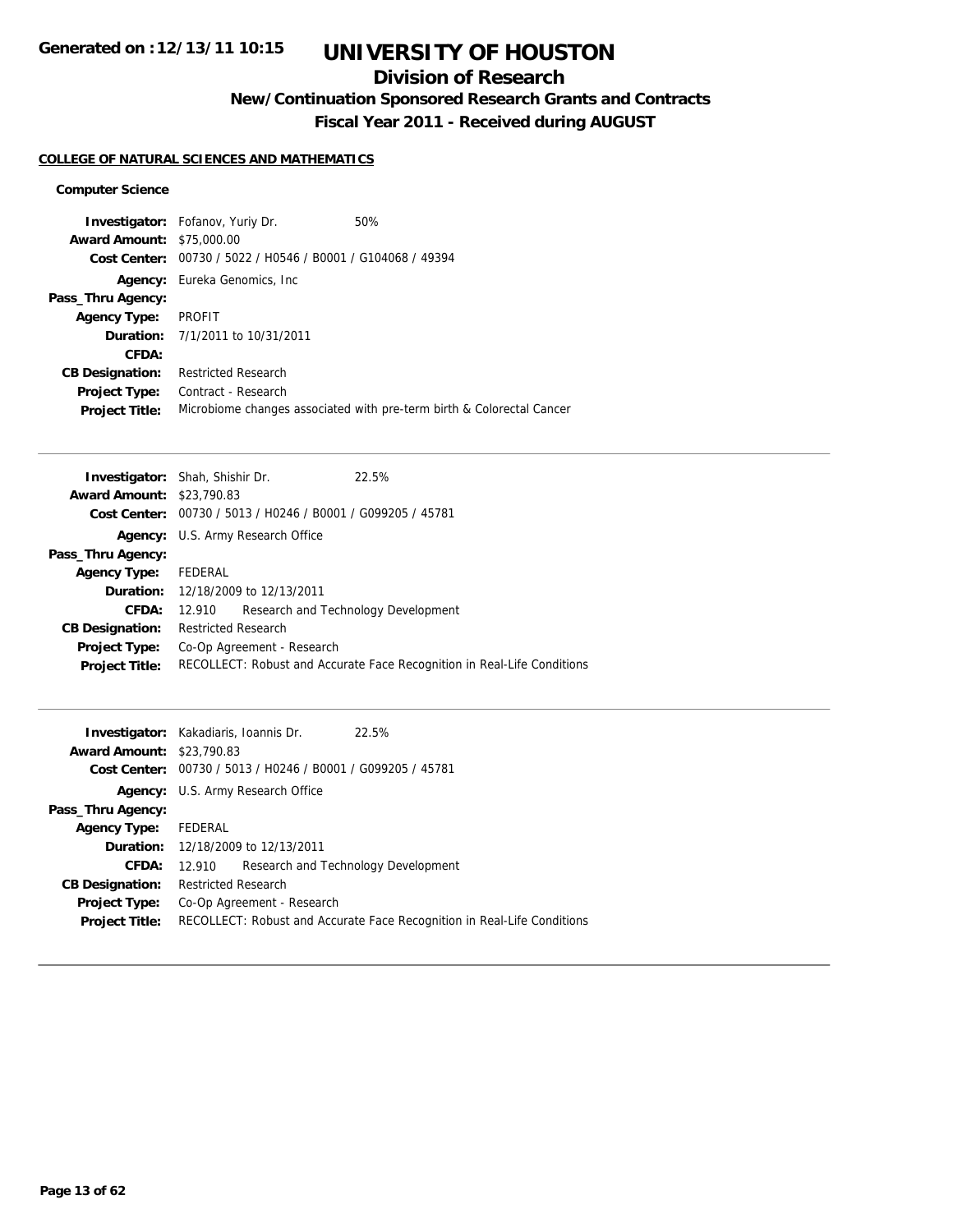## **Division of Research**

**New/Continuation Sponsored Research Grants and Contracts**

**Fiscal Year 2011 - Received during AUGUST**

#### **COLLEGE OF NATURAL SCIENCES AND MATHEMATICS**

### **Computer Science**

| <b>Investigator:</b> Zheng, Rong Dr. |                                                             |  | 50%                                                                        |
|--------------------------------------|-------------------------------------------------------------|--|----------------------------------------------------------------------------|
| <b>Award Amount: \$150,000.00</b>    |                                                             |  |                                                                            |
|                                      | Cost Center: 00730 / 5013 / H0108 / B0001 / G103039 / 49324 |  |                                                                            |
| Agency:                              | National Science Foundation                                 |  |                                                                            |
| Pass_Thru Agency:                    |                                                             |  |                                                                            |
| <b>Agency Type:</b>                  | FEDERAL                                                     |  |                                                                            |
|                                      | <b>Duration:</b> 8/1/2011 to 7/31/2014                      |  |                                                                            |
| CFDA:                                | 47.070                                                      |  | Computer and Information Science and Engineering (CISE)                    |
| <b>CB Designation:</b>               | <b>Restricted Research</b>                                  |  |                                                                            |
| <b>Project Type:</b>                 | Grant - Research                                            |  |                                                                            |
| <b>Project Title:</b>                |                                                             |  | Nets: Small: Toward Wireless Co-Existence for Safety-Critical Applications |
|                                      |                                                             |  |                                                                            |

|                                  | 100%<br><b>Investigator:</b> Garbey, Marc Dr.                                                             |
|----------------------------------|-----------------------------------------------------------------------------------------------------------|
| <b>Award Amount: \$14,500.00</b> |                                                                                                           |
|                                  | Cost Center: 00730 / 5013 / H0108 / B0001 / G103433 / 49343                                               |
|                                  | <b>Agency:</b> National Science Foundation                                                                |
| Pass_Thru Agency:                |                                                                                                           |
| <b>Agency Type:</b>              | FEDERAL                                                                                                   |
|                                  | <b>Duration:</b> 8/15/2011 to 7/31/2012                                                                   |
| <b>CFDA:</b>                     | <b>Engineering Grants</b><br>47.041                                                                       |
| <b>CB Designation:</b>           | <b>Restricted Research</b>                                                                                |
| Project Type:                    | Grant - Research                                                                                          |
| <b>Project Title:</b>            | Planning Grant: Collaborative Research: I/UCRC for Cyber-Physical Systems for the Hospital Operating Room |

### **Dean, Natural Sciences and Mathematics**

|                                 | 100%<br><b>Investigator:</b> Hardy, John Dr.                                                                                              |
|---------------------------------|-------------------------------------------------------------------------------------------------------------------------------------------|
| <b>Award Amount: \$9,700.00</b> |                                                                                                                                           |
|                                 | Cost Center: 00730 / 5019 / H0102 / E0001 / G104120 / 49374                                                                               |
|                                 | <b>Agency:</b> Houston Community College System                                                                                           |
| Pass_Thru Agency:               |                                                                                                                                           |
| <b>Agency Type:</b>             | LOCAL                                                                                                                                     |
|                                 | <b>Duration:</b> 9/1/2010 to 8/31/2011                                                                                                    |
| CFDA:                           |                                                                                                                                           |
| <b>CB Designation:</b>          | Non Research                                                                                                                              |
| <b>Project Type:</b>            | Grant - Student Service                                                                                                                   |
| <b>Project Title:</b>           | A Biosciences Pathway for the Underserved: An Innovative Partnership between HCC, University of Houston and<br>Baylor College of Medicine |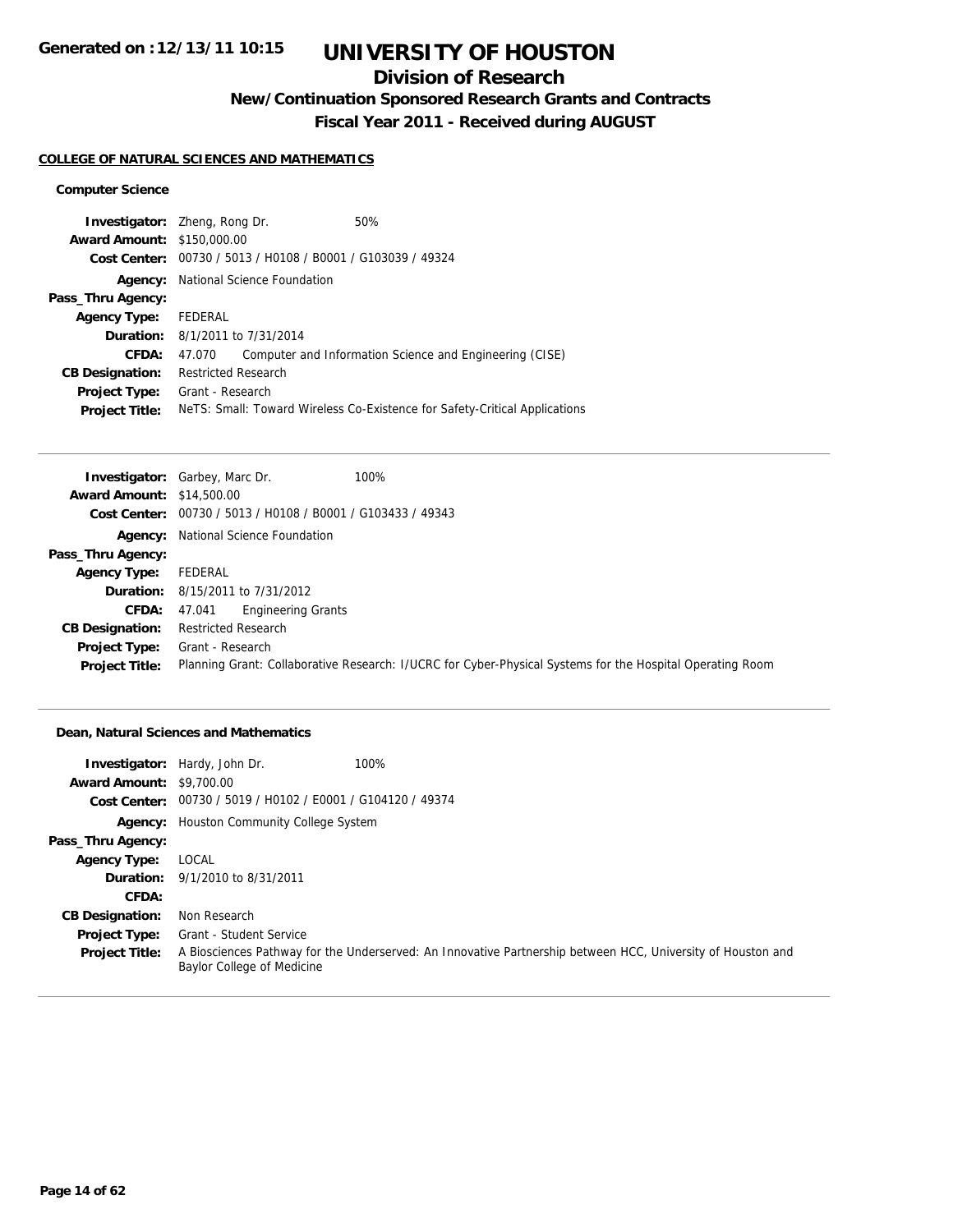## **Division of Research**

**New/Continuation Sponsored Research Grants and Contracts**

**Fiscal Year 2011 - Received during AUGUST**

### **COLLEGE OF NATURAL SCIENCES AND MATHEMATICS**

### **Geosciences**

|                                   | <b>Investigator:</b> Stewart, Robert Dr.                    | 100%                                                                                 |
|-----------------------------------|-------------------------------------------------------------|--------------------------------------------------------------------------------------|
| <b>Award Amount: \$535,956.00</b> |                                                             |                                                                                      |
|                                   | Cost Center: 00730 / 5022 / H0109 / B0001 / G099599 / 45228 |                                                                                      |
|                                   | <b>Agency: ConocoPhillips</b>                               |                                                                                      |
| Pass_Thru Agency:                 |                                                             |                                                                                      |
| <b>Agency Type:</b>               | PROFIT                                                      |                                                                                      |
|                                   | <b>Duration:</b> $7/1/2009$ to $6/30/2013$                  |                                                                                      |
| CFDA:                             |                                                             |                                                                                      |
| <b>CB Designation:</b>            | <b>Restricted Research</b>                                  |                                                                                      |
| <b>Project Type:</b>              | Grant - Research                                            |                                                                                      |
| <b>Project Title:</b>             |                                                             | Investigating Fractures and Anisotropy: Full-wave Elastic Modeling in the Laboratory |

|                                  | <b>Investigator:</b> Brandon, Alan Dr.                                            | 100%                                                              |  |
|----------------------------------|-----------------------------------------------------------------------------------|-------------------------------------------------------------------|--|
| <b>Award Amount: \$33,000.00</b> |                                                                                   |                                                                   |  |
|                                  | Cost Center: 00730 / 5013 / H0109 / B0001 / G099684 / 47237                       |                                                                   |  |
| Agency:                          | NASA - National Aeronautics and Space Administration - Headquarters (Wash., D.C.) |                                                                   |  |
| Pass_Thru Agency:                |                                                                                   |                                                                   |  |
| <b>Agency Type:</b>              | FEDERAL                                                                           |                                                                   |  |
|                                  | <b>Duration:</b> $8/1/2010$ to $6/1/2012$                                         |                                                                   |  |
| CFDA:                            | Aerospace Education Services Program<br>43.001                                    |                                                                   |  |
| <b>CB Designation:</b>           | <b>Restricted Research</b>                                                        |                                                                   |  |
| Project Type:                    | Grant - Research                                                                  |                                                                   |  |
| <b>Project Title:</b>            |                                                                                   | NASA GRANT TRANSFER: Isotopic Studies of Achondrites and the Moon |  |
|                                  |                                                                                   |                                                                   |  |

| <b>Award Amount:</b>   | <b>Investigator:</b> Han, De-Hua Dr.<br>\$55,000.00<br>Cost Center: 00730 / 5022 / H0109 / B0001 / G094777 / 40041 | 100% |
|------------------------|--------------------------------------------------------------------------------------------------------------------|------|
|                        | <b>Agency:</b> Various Private Profit Agencies                                                                     |      |
| Pass_Thru Agency:      |                                                                                                                    |      |
| <b>Agency Type:</b>    | <b>PROFIT</b>                                                                                                      |      |
|                        | <b>Duration:</b> 1/1/2007 to 12/31/2020                                                                            |      |
| CFDA:                  |                                                                                                                    |      |
| <b>CB Designation:</b> | <b>Restricted Research</b>                                                                                         |      |
| <b>Project Type:</b>   | Contract - Research                                                                                                |      |
| <b>Project Title:</b>  | Fluid & Rock Properties and Seismic Hydrocarbon Indicators                                                         |      |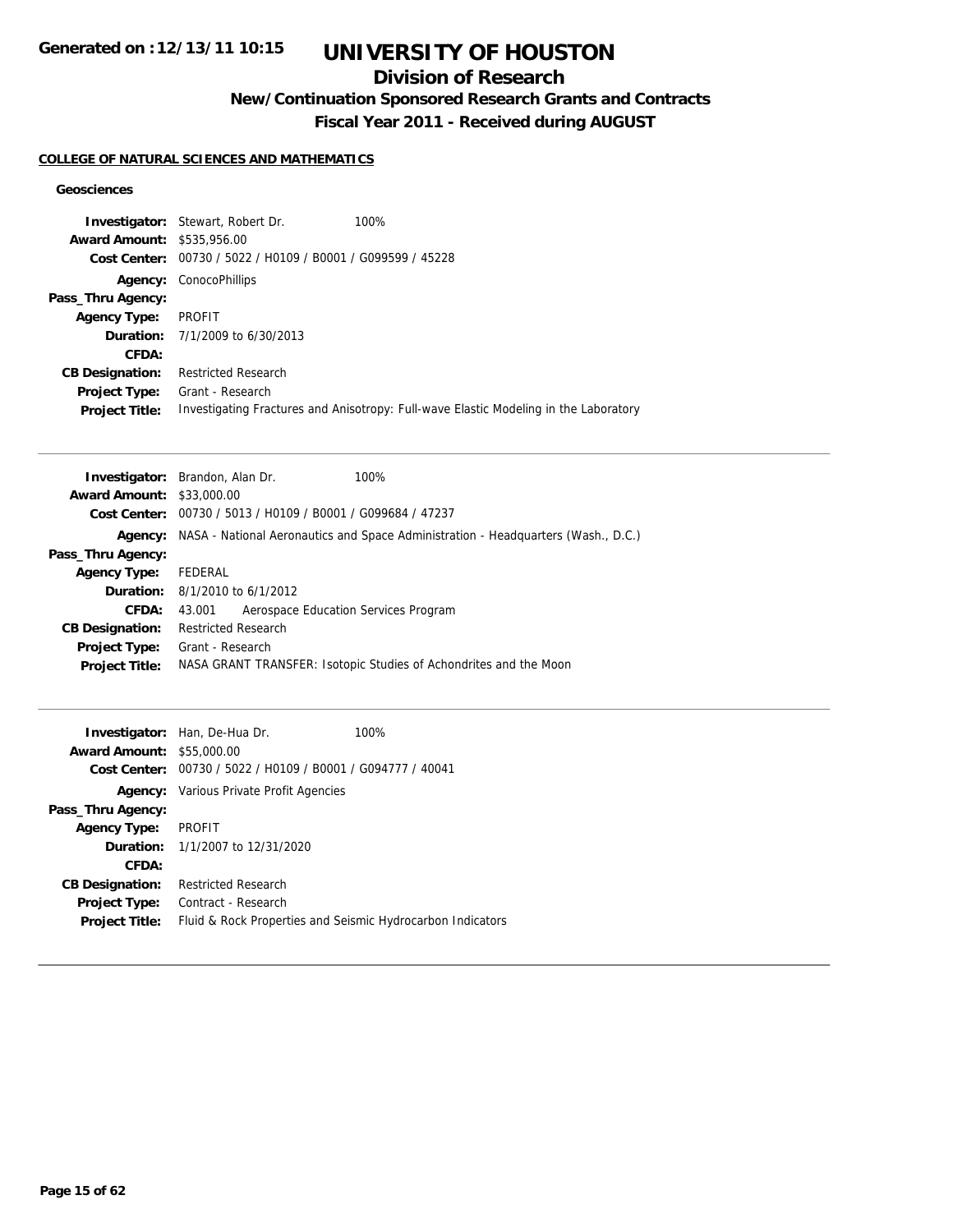## **Division of Research**

**New/Continuation Sponsored Research Grants and Contracts**

**Fiscal Year 2011 - Received during AUGUST**

### **COLLEGE OF NATURAL SCIENCES AND MATHEMATICS**

#### **Geosciences**

|                                  | Investigator: Mann, Paul Dr.<br>100%                                                                                           |
|----------------------------------|--------------------------------------------------------------------------------------------------------------------------------|
| <b>Award Amount:</b>             | \$295,054.00                                                                                                                   |
|                                  | Cost Center: 00730 / 5022 / H0109 / B0100 / G104063 / 49314                                                                    |
|                                  | Agency: Various Private Profit Agencies                                                                                        |
| Pass_Thru Agency:                |                                                                                                                                |
| <b>Agency Type:</b>              | <b>PROFIT</b>                                                                                                                  |
| Duration:                        | 6/1/2011 to 8/31/2014                                                                                                          |
| <b>CFDA:</b>                     |                                                                                                                                |
| <b>CB Designation:</b>           | <b>Restricted Research</b>                                                                                                     |
| Project Type:                    | Co-Op Agreement - Research                                                                                                     |
| <b>Project Title:</b>            | Transfer - Caribbean Basins, Tectonics, and Hydrocarbons - Phase II                                                            |
|                                  |                                                                                                                                |
|                                  |                                                                                                                                |
| <b>Award Amount: \$35,137.00</b> | 100%<br>Investigator: Lapen, Thomas Dr.                                                                                        |
|                                  | Cost Center: 00730 / 5013 / H0109 / B0001 / G102229 / 48586                                                                    |
|                                  |                                                                                                                                |
|                                  | Agency: NASA - National Aeronautics and Space Administration - Headquarters (Wash., D.C.)                                      |
| Pass_Thru Agency:                |                                                                                                                                |
| <b>Agency Type:</b>              | <b>FEDERAL</b>                                                                                                                 |
| Duration:                        | 2/23/2011 to 2/22/2014                                                                                                         |
| <b>CFDA:</b>                     | Aerospace Education Services Program<br>43.001                                                                                 |
| <b>CB Designation:</b>           | <b>Restricted Research</b>                                                                                                     |
| <b>Project Type:</b>             | Grant - Research                                                                                                               |
| Project Title:                   | Coupled Lu-Hf and Sm-Nd isotopic studies of Martian meteorites: constraints on crystallization ages and source<br>compositions |
|                                  |                                                                                                                                |
|                                  | 100%<br>Investigator: Dupre, William R. Dr.                                                                                    |
| <b>Award Amount: \$10,000.00</b> |                                                                                                                                |
|                                  | Cost Center: 00730 / 5013 / H0109 / B0001 / G103928 / 49313                                                                    |
|                                  | Agency: U.S.D.A. Forest Service                                                                                                |
| Pass_Thru Agency:                |                                                                                                                                |
| <b>Agency Type:</b>              | FEDERAL                                                                                                                        |
| Duration:                        | 7/22/2011 to 12/31/2012                                                                                                        |
| <b>CFDA:</b>                     | 10.664<br>Cooperative Forestry Assistance                                                                                      |
| <b>CB Designation:</b>           | <b>Restricted Research</b>                                                                                                     |
| <b>Project Type:</b>             | Co-Op Agreement - Research                                                                                                     |
| <b>Project Title:</b>            | Effects of large-scale forest mortality on stream channel form and function: re-visiting the Routt Divide Blowdown             |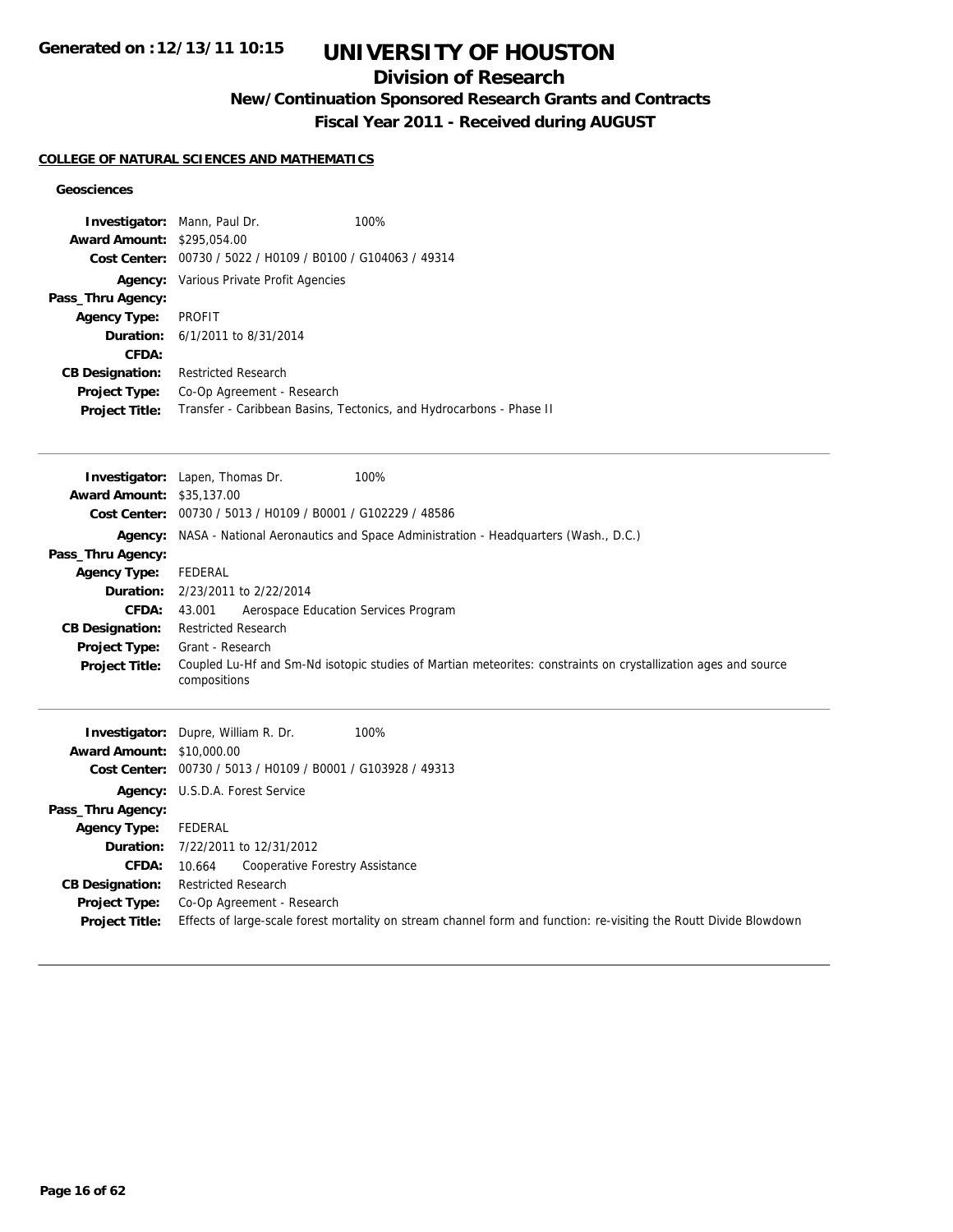## **Division of Research**

**New/Continuation Sponsored Research Grants and Contracts**

**Fiscal Year 2011 - Received during AUGUST**

#### **COLLEGE OF NATURAL SCIENCES AND MATHEMATICS**

### **Geosciences**

|                                  | <b>Investigator:</b> Gao, Yongjun Dr.<br>100%                                                                                     |
|----------------------------------|-----------------------------------------------------------------------------------------------------------------------------------|
| <b>Award Amount: \$14,957.00</b> |                                                                                                                                   |
|                                  | Cost Center: 00730 / 5013 / H0109 / B0001 / G103995 / 49472                                                                       |
|                                  | <b>Agency:</b> Consortium for Ocean Leadership (COL)                                                                              |
|                                  | Pass_Thru Agency: National Science Foundation                                                                                     |
| <b>Agency Type:</b>              | FEDERAL                                                                                                                           |
|                                  | <b>Duration:</b> 1/10/2011 to 11/9/2013                                                                                           |
| <b>CFDA:</b>                     | Geosciences<br>47.050                                                                                                             |
| <b>CB Designation:</b>           | <b>Restricted Research</b>                                                                                                        |
| <b>Project Type:</b>             | Co-Op Agreement - Research                                                                                                        |
| <b>Project Title:</b>            | Depth-profile of geochemical compositions and alterations of basement rock prior to subduction front: IODP drilling<br>site C0012 |

#### **Institute for Multidimensional Air Quality Studies**

|                                  | <b>Investigator:</b> Talbot, Robert Dr.                     | 100% |
|----------------------------------|-------------------------------------------------------------|------|
| <b>Award Amount: \$60,000.00</b> |                                                             |      |
|                                  | Cost Center: 00730 / 5013 / H0429 / B0001 / G103551 / 49389 |      |
|                                  | <b>Agency:</b> State University of New York                 |      |
| Pass_Thru Agency:                | National Science Foundation                                 |      |
| <b>Agency Type:</b>              | <b>FFDFRAL</b>                                              |      |
|                                  | <b>Duration:</b> 5/27/2011 to 11/30/2011                    |      |
| <b>CFDA:</b>                     | 47.050 Geosciences                                          |      |
| <b>CB Designation:</b>           | <b>Restricted Research</b>                                  |      |
| <b>Project Type:</b>             | Grant - Research                                            |      |
| <b>Project Title:</b>            | Mercury Cycling in the Marine Environment                   |      |
|                                  |                                                             |      |

### **Mathematics**

| <b>Investigator:</b> Azencott, Robert Dr. |                                                             |                                    | 50%                                                                              |
|-------------------------------------------|-------------------------------------------------------------|------------------------------------|----------------------------------------------------------------------------------|
| <b>Award Amount: \$95,000.00</b>          |                                                             |                                    |                                                                                  |
|                                           | Cost Center: 00730 / 5013 / H0110 / B0001 / G102784 / 49347 |                                    |                                                                                  |
|                                           | <b>Agency:</b> National Science Foundation                  |                                    |                                                                                  |
| Pass_Thru Agency:                         |                                                             |                                    |                                                                                  |
| <b>Agency Type:</b> FEDERAL               |                                                             |                                    |                                                                                  |
|                                           | <b>Duration:</b> 8/1/2011 to 7/31/2014                      |                                    |                                                                                  |
| <b>CFDA:</b>                              | 47.049                                                      | Mathematical and Physical Sciences |                                                                                  |
| <b>CB Designation:</b>                    | Restricted Research                                         |                                    |                                                                                  |
| Project Type:                             | Grant - Research                                            |                                    |                                                                                  |
| <b>Project Title:</b>                     |                                                             |                                    | Parametric estimation of stochastic differential equations from approximate data |
|                                           |                                                             |                                    |                                                                                  |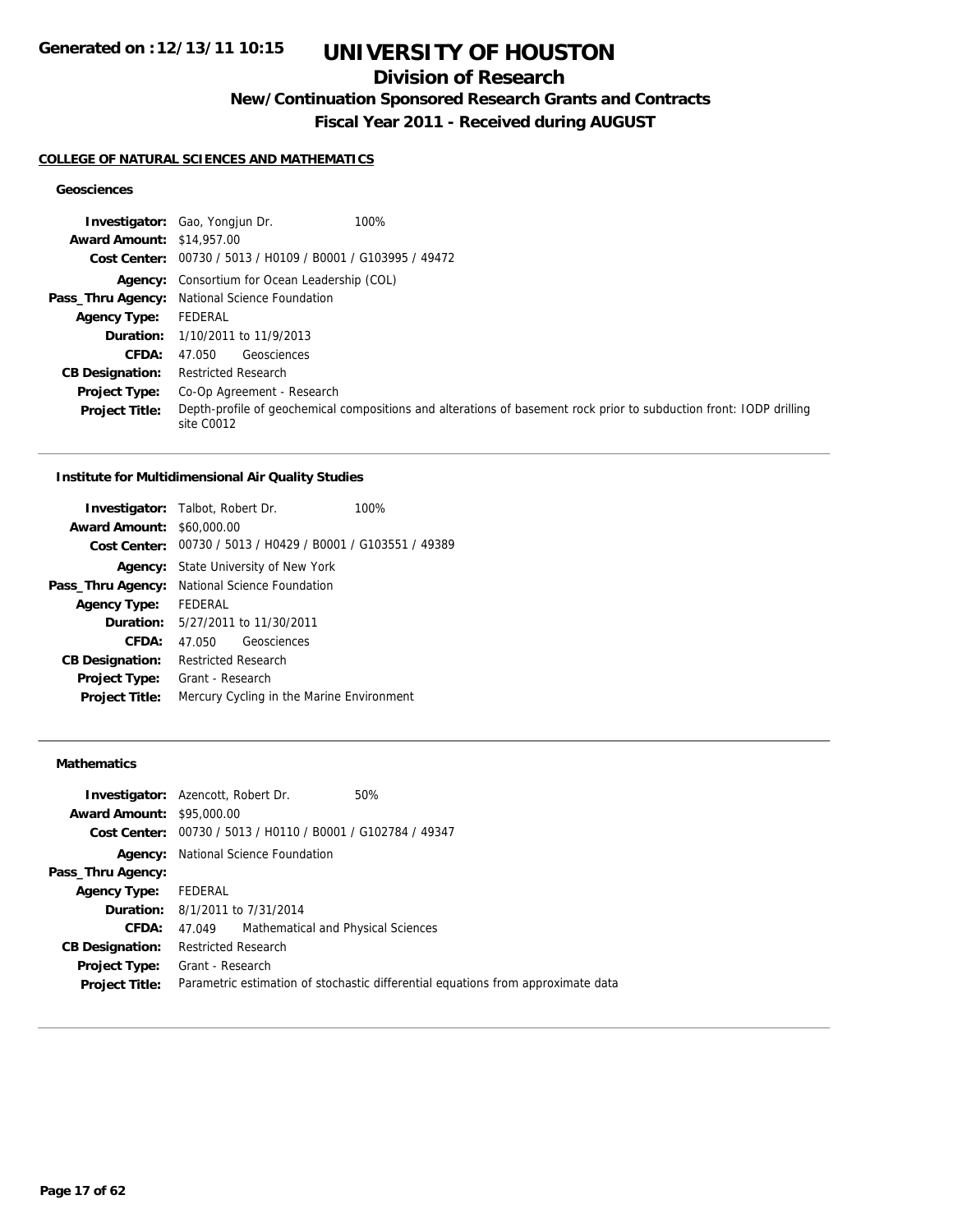## **Division of Research**

**New/Continuation Sponsored Research Grants and Contracts**

**Fiscal Year 2011 - Received during AUGUST**

### **COLLEGE OF NATURAL SCIENCES AND MATHEMATICS**

### **Mathematics**

| <b>Award Amount: \$95,000.00</b><br>Cost Center: 00730 / 5013 / H0110 / B0001 / G102784 / 49347<br>National Science Foundation<br>Agency:<br>Pass_Thru Agency:<br>FEDERAL<br><b>Agency Type:</b><br><b>Duration:</b> 8/1/2011 to 7/31/2014<br><b>CFDA:</b><br>Mathematical and Physical Sciences<br>47.049<br><b>Restricted Research</b><br><b>CB Designation:</b><br>Grant - Research<br><b>Project Type:</b><br>Parametric estimation of stochastic differential equations from approximate data<br><b>Project Title:</b> | <b>Investigator:</b> Timofeyev, Ilya Dr. | 50% |
|-----------------------------------------------------------------------------------------------------------------------------------------------------------------------------------------------------------------------------------------------------------------------------------------------------------------------------------------------------------------------------------------------------------------------------------------------------------------------------------------------------------------------------|------------------------------------------|-----|
|                                                                                                                                                                                                                                                                                                                                                                                                                                                                                                                             |                                          |     |
|                                                                                                                                                                                                                                                                                                                                                                                                                                                                                                                             |                                          |     |
|                                                                                                                                                                                                                                                                                                                                                                                                                                                                                                                             |                                          |     |
|                                                                                                                                                                                                                                                                                                                                                                                                                                                                                                                             |                                          |     |
|                                                                                                                                                                                                                                                                                                                                                                                                                                                                                                                             |                                          |     |
|                                                                                                                                                                                                                                                                                                                                                                                                                                                                                                                             |                                          |     |
|                                                                                                                                                                                                                                                                                                                                                                                                                                                                                                                             |                                          |     |
|                                                                                                                                                                                                                                                                                                                                                                                                                                                                                                                             |                                          |     |
|                                                                                                                                                                                                                                                                                                                                                                                                                                                                                                                             |                                          |     |
|                                                                                                                                                                                                                                                                                                                                                                                                                                                                                                                             |                                          |     |

|                                 | <b>Investigator:</b> Tomforde, Mark Dr.                     | 100% |
|---------------------------------|-------------------------------------------------------------|------|
| <b>Award Amount: \$7,000.00</b> |                                                             |      |
|                                 | Cost Center: 00730 / 5021 / H0110 / B0001 / G103227 / 49385 |      |
|                                 | <b>Agency:</b> The Simons Foundation                        |      |
| Pass_Thru Agency:               |                                                             |      |
| Agency Type: FOUNDATION         |                                                             |      |
|                                 | <b>Duration:</b> $7/1/2011$ to $8/31/2016$                  |      |
| CFDA:                           |                                                             |      |
| <b>CB Designation:</b>          | <b>Restricted Research</b>                                  |      |
| <b>Project Type:</b>            | Grant - Research                                            |      |
| <b>Project Title:</b>           | Classification of graph C <sup>*</sup> -algebras            |      |
|                                 |                                                             |      |

|                                 | 100%<br><b>Investigator:</b> Tomforde, Mark Dr.                                                    |
|---------------------------------|----------------------------------------------------------------------------------------------------|
| <b>Award Amount: \$1,666.67</b> |                                                                                                    |
|                                 | Cost Center: 00730 / 5013 / H0110 / F0001 / G101742 / 46901                                        |
|                                 | <b>Agency:</b> National Science Foundation                                                         |
| Pass_Thru Agency:               |                                                                                                    |
| <b>Agency Type:</b>             | FEDERAL                                                                                            |
|                                 | <b>Duration:</b> 7/1/2010 to 5/31/2013                                                             |
| <b>CFDA:</b>                    | Mathematical and Physical Sciences<br>47.049                                                       |
| <b>CB Designation:</b>          | Non Research                                                                                       |
| Project Type:                   | Grant - Instruction                                                                                |
| <b>Project Title:</b>           | Paulette N. Willis: NSF Mathematical Sciences Postdoctoral Research Fellowship for Paulette Willis |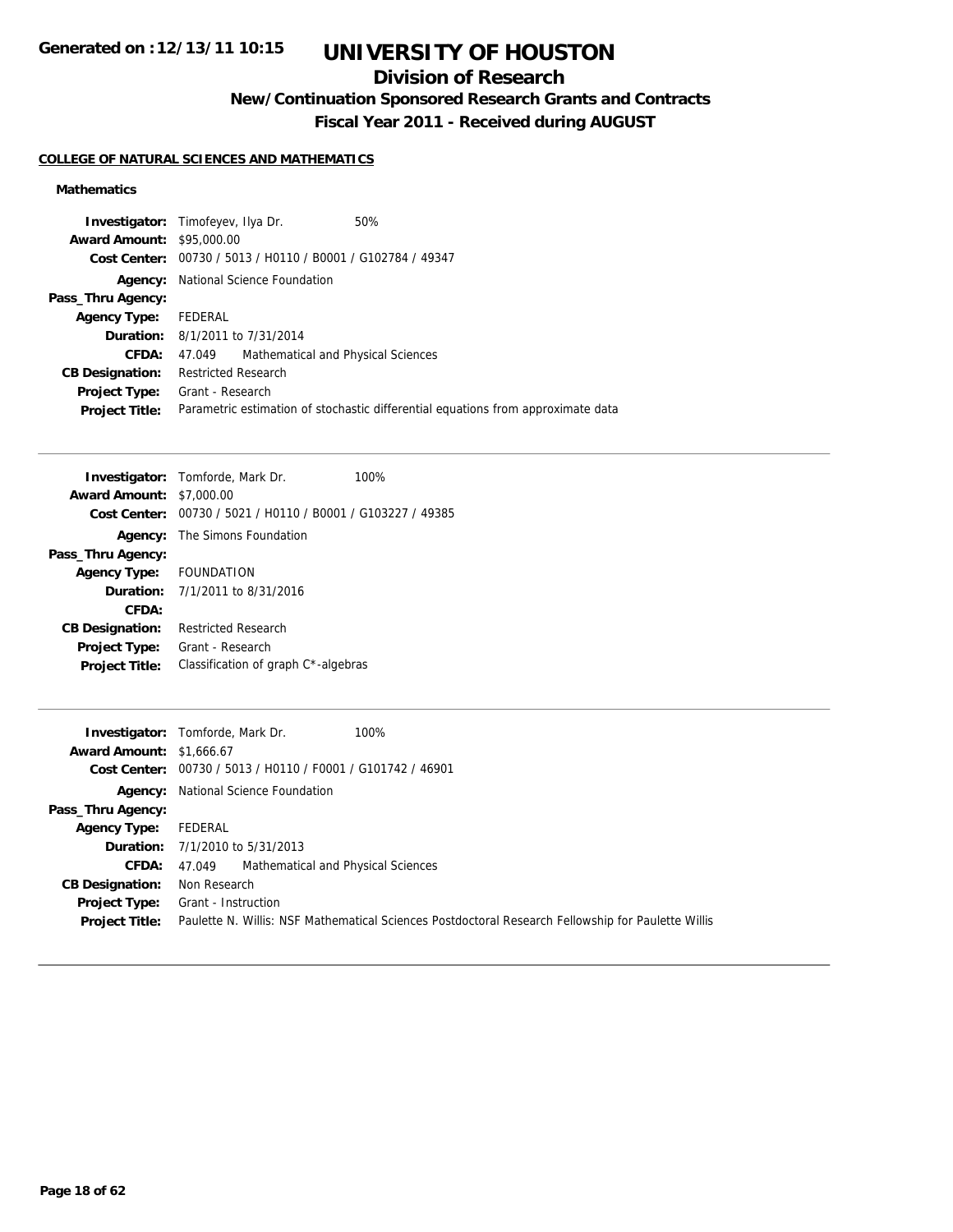## **Division of Research**

**New/Continuation Sponsored Research Grants and Contracts**

**Fiscal Year 2011 - Received during AUGUST**

### **COLLEGE OF NATURAL SCIENCES AND MATHEMATICS**

### **Mathematics**

|                                  | <b>Investigator:</b> Paulsen, Vern I. Dr.<br>100%                  |
|----------------------------------|--------------------------------------------------------------------|
| <b>Award Amount: \$69,503.00</b> |                                                                    |
|                                  | Cost Center: 00730 / 5013 / H0110 / B0001 / G102458 / 49356        |
|                                  | <b>Agency:</b> National Science Foundation                         |
| Pass_Thru Agency:                |                                                                    |
| <b>Agency Type:</b>              | FEDERAL                                                            |
|                                  | <b>Duration:</b> 8/15/2011 to 7/31/2014                            |
| CFDA:                            | Mathematical and Physical Sciences<br>47.049                       |
| <b>CB Designation:</b>           | Restricted Research                                                |
| <b>Project Type:</b>             | Grant - Research                                                   |
| <b>Project Title:</b>            | Tensor Products of Operator Systems and the Kadison-Singer Problem |

|                                 | <b>Investigator:</b> Morgan, Jeffrey Dr.                    | 100% |
|---------------------------------|-------------------------------------------------------------|------|
| <b>Award Amount: \$8,064.00</b> |                                                             |      |
|                                 | Cost Center: 00730 / 5022 / H0110 / B0001 / G103922 / 49381 |      |
|                                 | <b>Agency:</b> Tietronix Software, Inc.                     |      |
| Pass_Thru Agency:               |                                                             |      |
| <b>Agency Type:</b>             | <b>PROFIT</b>                                               |      |
|                                 | <b>Duration:</b> $6/1/2011$ to $8/31/2011$                  |      |
| CFDA:                           |                                                             |      |
| <b>CB Designation:</b>          | <b>Restricted Research</b>                                  |      |
| <b>Project Type:</b>            | Contract - Research                                         |      |
| <b>Project Title:</b>           | Optimization Method for a Solar Energy Plant                |      |
|                                 |                                                             |      |

| <b>Investigator:</b> Papadakis, Emanuel Dr. |                            |                                                             | 5.6%                                                                    |
|---------------------------------------------|----------------------------|-------------------------------------------------------------|-------------------------------------------------------------------------|
| <b>Award Amount: \$5,921.27</b>             |                            |                                                             |                                                                         |
|                                             |                            | Cost Center: 00730 / 5013 / H0246 / B0001 / G099205 / 45781 |                                                                         |
|                                             |                            | Agency: U.S. Army Research Office                           |                                                                         |
| Pass_Thru Agency:                           |                            |                                                             |                                                                         |
| Agency Type: FEDERAL                        |                            |                                                             |                                                                         |
|                                             |                            | <b>Duration:</b> 12/18/2009 to 12/13/2011                   |                                                                         |
| <b>CFDA:</b>                                | 12.910                     |                                                             | Research and Technology Development                                     |
| <b>CB Designation:</b>                      | <b>Restricted Research</b> |                                                             |                                                                         |
| <b>Project Type:</b>                        |                            | Co-Op Agreement - Research                                  |                                                                         |
| <b>Project Title:</b>                       |                            |                                                             | RECOLLECT: Robust and Accurate Face Recognition in Real-Life Conditions |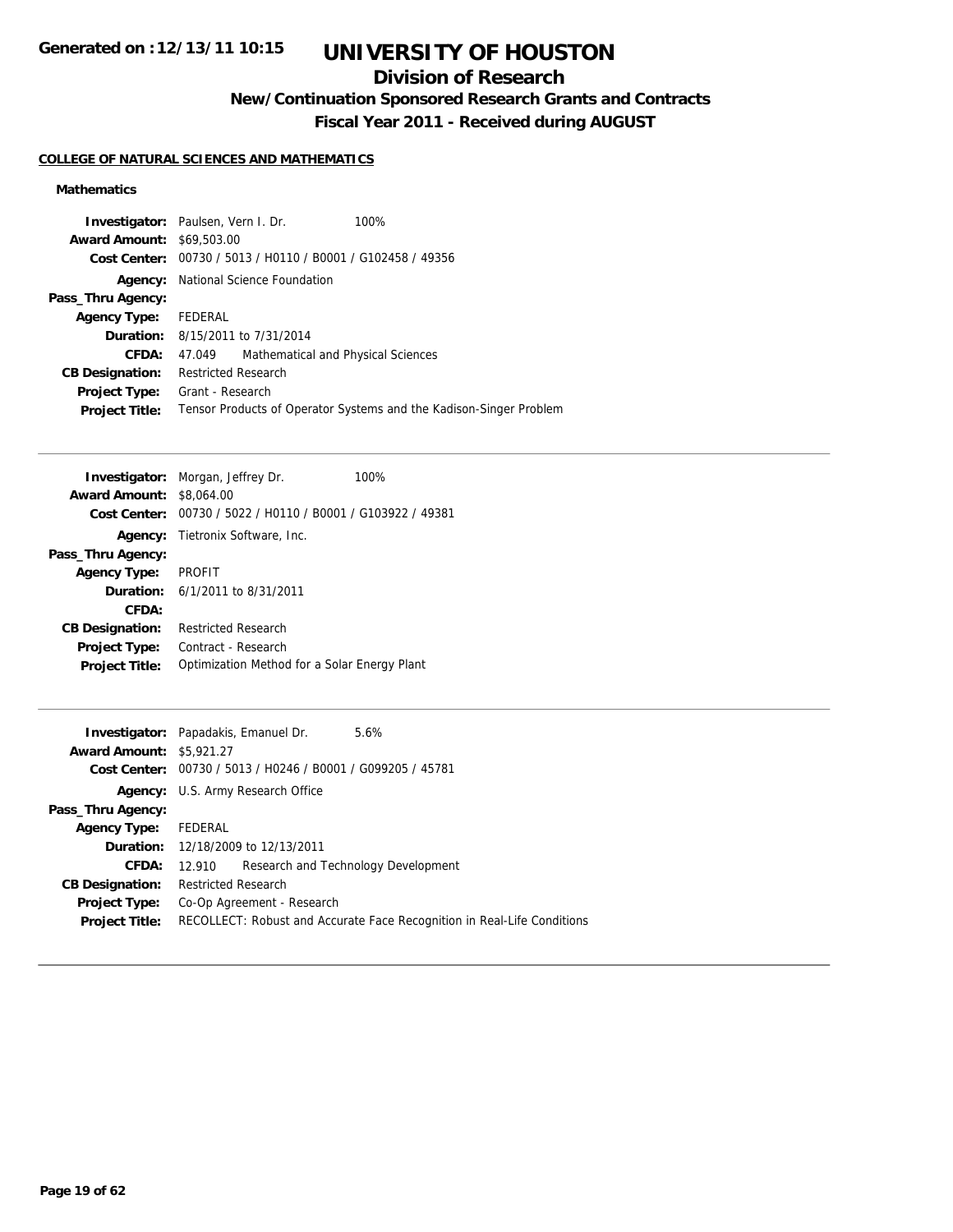**Generated on :12/13/11 10:15**

# **UNIVERSITY OF HOUSTON**

## **Division of Research**

**New/Continuation Sponsored Research Grants and Contracts**

**Fiscal Year 2011 - Received during AUGUST**

### **COLLEGE OF NATURAL SCIENCES AND MATHEMATICS**

### **Physics**

| <b>Investigator:</b> Lau, Kwong Dr. |                                                             |                                             | 100%                                                   |  |  |
|-------------------------------------|-------------------------------------------------------------|---------------------------------------------|--------------------------------------------------------|--|--|
| <b>Award Amount: \$335,000.00</b>   |                                                             |                                             |                                                        |  |  |
|                                     | Cost Center: 00730 / 5013 / H0112 / B0001 / G101171 / 46961 |                                             |                                                        |  |  |
|                                     |                                                             | <b>Agency:</b> U.S. Department of Energy    |                                                        |  |  |
| Pass_Thru Agency:                   |                                                             |                                             |                                                        |  |  |
| <b>Agency Type:</b>                 | FEDERAL                                                     |                                             |                                                        |  |  |
|                                     |                                                             | <b>Duration:</b> $8/15/2010$ to $8/14/2012$ |                                                        |  |  |
| <b>CFDA:</b>                        | 81.049                                                      |                                             | Office of Energy Research Financial Assistance Program |  |  |
| <b>CB Designation:</b>              | <b>Restricted Research</b>                                  |                                             |                                                        |  |  |
| <b>Project Type:</b>                | Grant - Research                                            |                                             |                                                        |  |  |
| <b>Project Title:</b>               |                                                             | Measuring Theta_13 at Daya Bay              |                                                        |  |  |

| <b>Award Amount: \$99,999.00</b><br><b>Cost Center:</b> $00730 / 5013 / 40112 / 80001 / 6095088 / 42235$<br>U.S. Department of Energy-Chicago Operations Office<br>Agency:<br>Pass_Thru Agency:<br>FEDERAL<br><b>Agency Type:</b> |
|-----------------------------------------------------------------------------------------------------------------------------------------------------------------------------------------------------------------------------------|
|                                                                                                                                                                                                                                   |
|                                                                                                                                                                                                                                   |
|                                                                                                                                                                                                                                   |
|                                                                                                                                                                                                                                   |
|                                                                                                                                                                                                                                   |
| <b>Duration:</b> 2/1/2008 to 7/31/2012                                                                                                                                                                                            |
| <b>CFDA:</b><br>Office of Energy Research Financial Assistance Program<br>81.049                                                                                                                                                  |
| <b>Restricted Research</b><br><b>CB Designation:</b>                                                                                                                                                                              |
| Grant - Research<br><b>Project Type:</b>                                                                                                                                                                                          |
| Neutron Compton Scattering as a Probe of Hydrogen Bonded (and other) Systems<br><b>Project Title:</b>                                                                                                                             |

|                                                | 100%                                                                                                                                                                                      |
|------------------------------------------------|-------------------------------------------------------------------------------------------------------------------------------------------------------------------------------------------|
|                                                |                                                                                                                                                                                           |
| 00730 / 5022 / H0112 / B0001 / G094786 / 40040 |                                                                                                                                                                                           |
|                                                |                                                                                                                                                                                           |
|                                                |                                                                                                                                                                                           |
| <b>PROFIT</b>                                  |                                                                                                                                                                                           |
|                                                |                                                                                                                                                                                           |
|                                                |                                                                                                                                                                                           |
| <b>Restricted Research</b>                     |                                                                                                                                                                                           |
| Contract - Research                            |                                                                                                                                                                                           |
| Mission-Oriented Seismic Research Program      |                                                                                                                                                                                           |
|                                                | <b>Investigator:</b> Weglein, Arthur Dr.<br><b>Award Amount: \$99,400.00</b><br>Cost Center:<br><b>Agency:</b> Various Private Profit Agencies<br><b>Duration:</b> 1/1/2007 to 12/31/2014 |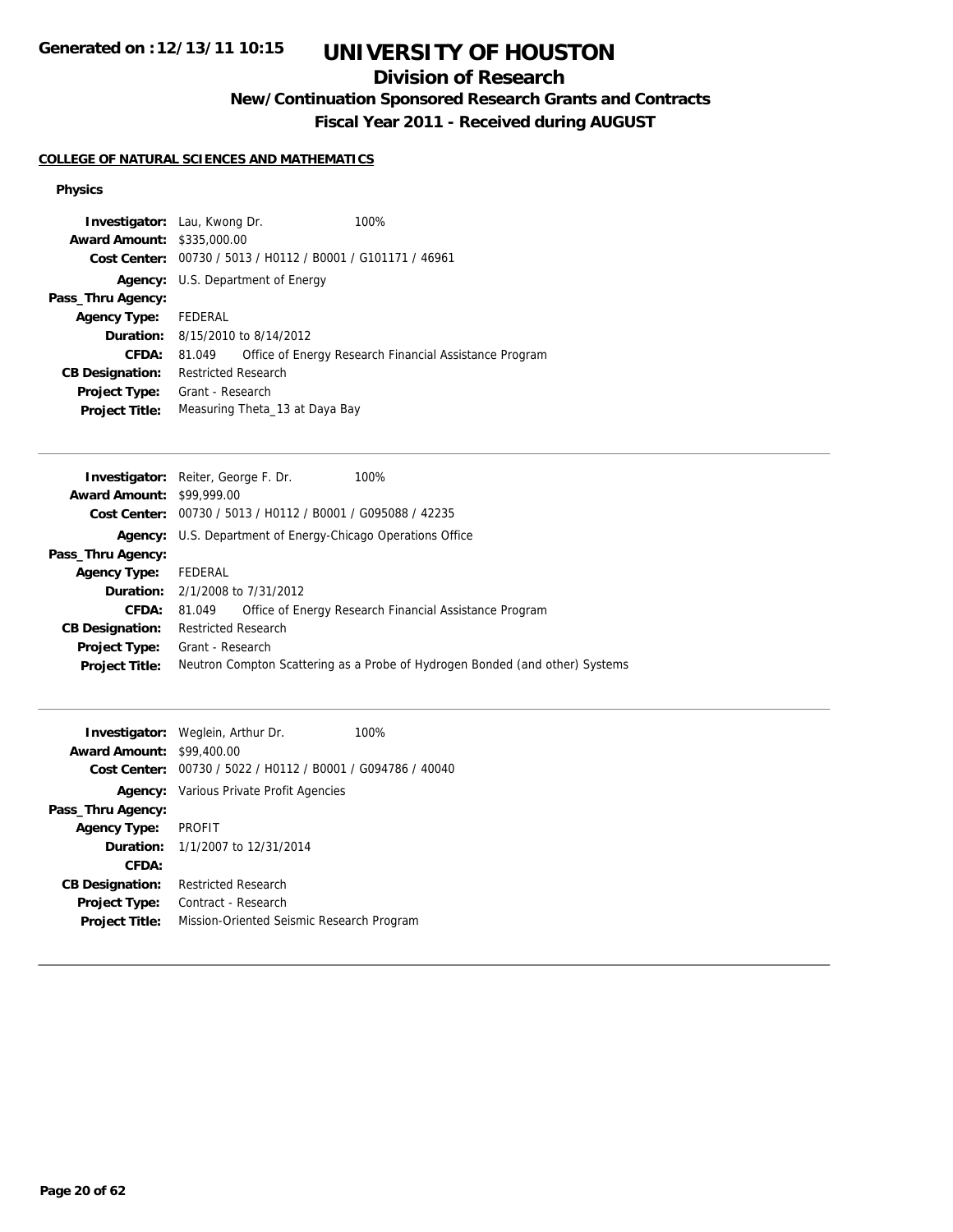## **Division of Research**

**New/Continuation Sponsored Research Grants and Contracts**

**Fiscal Year 2011 - Received during AUGUST**

### **COLLEGE OF NATURAL SCIENCES AND MATHEMATICS**

### **Physics**

|                                 | 25%<br><b>Investigator:</b> Chen, Chonglin Dr.                                                              |
|---------------------------------|-------------------------------------------------------------------------------------------------------------|
| <b>Award Amount: \$7,252.00</b> |                                                                                                             |
|                                 | Cost Center: 00730 / 5043 / H0073 / B0001 / G104015 / 49297                                                 |
|                                 | <b>Agency:</b> Methodist Hospital Research Institute                                                        |
|                                 | <b>Pass_Thru Agency:</b> U.S. Army Medical Research and Material Command                                    |
| <b>Agency Type:</b>             | FEDERAL                                                                                                     |
|                                 | <b>Duration:</b> 9/29/2010 to 9/28/2012                                                                     |
| <b>CFDA:</b>                    | 12.420 Military Medical Research and Development                                                            |
| <b>CB Designation:</b>          | <b>Restricted Research</b>                                                                                  |
| Project Type:                   | Grant - Research                                                                                            |
| <b>Project Title:</b>           | Design of Nanofabricated Piezoelectric Sensors for the Structural Health Monitoring of Total Hip Prostheses |

| <b>Investigator:</b> Weinstein, Roy Dr.                     |                     |                                                 | 50%                                                            |
|-------------------------------------------------------------|---------------------|-------------------------------------------------|----------------------------------------------------------------|
| <b>Award Amount: \$12,000.00</b>                            |                     |                                                 |                                                                |
|                                                             |                     |                                                 | Cost Center: 00730 / 5022 / H0112 / B0001 / G103911 / 49420    |
|                                                             |                     | <b>Agency:</b> American Magley Technology, Inc. |                                                                |
| <b>Pass_Thru Agency:</b> U.S. Navy Office of Naval Research |                     |                                                 |                                                                |
| <b>Agency Type:</b>                                         | FEDERAL             |                                                 |                                                                |
|                                                             |                     | <b>Duration:</b> 8/1/2011 to 12/31/2011         |                                                                |
| CFDA:                                                       | 14.506              |                                                 | General Research and Technology Activity                       |
| <b>CB Designation:</b>                                      | Restricted Research |                                                 |                                                                |
| <b>Project Type:</b>                                        | Contract - Research |                                                 |                                                                |
| <b>Project Title:</b>                                       |                     |                                                 | New Energy Storage Technology: Electromechanical Battery (EMB) |

| <b>Award Amount: \$180,000.00</b> | <b>Investigator:</b> Bensaoula, Abdelhak Dr.<br>100%<br>Cost Center: 00730 / 5022 / H0112 / B0001 / G103910 / 49370                                                                |
|-----------------------------------|------------------------------------------------------------------------------------------------------------------------------------------------------------------------------------|
|                                   | <b>Agency:</b> Chevron Energy Technology Company                                                                                                                                   |
| Pass_Thru Agency:                 |                                                                                                                                                                                    |
| <b>Agency Type:</b>               | PROFIT                                                                                                                                                                             |
|                                   | <b>Duration:</b> 4/1/2011 to 3/31/2012                                                                                                                                             |
| CFDA:                             |                                                                                                                                                                                    |
| <b>CB Designation:</b>            | <b>Restricted Research</b>                                                                                                                                                         |
| <b>Project Type:</b>              | Contract - Research                                                                                                                                                                |
| <b>Project Title:</b>             | Real scale testing of an optical wireless sensor for pipe temperature measurement in an oil pipeline system (Smart<br>Joint I) and design extension to accommodate a second sensor |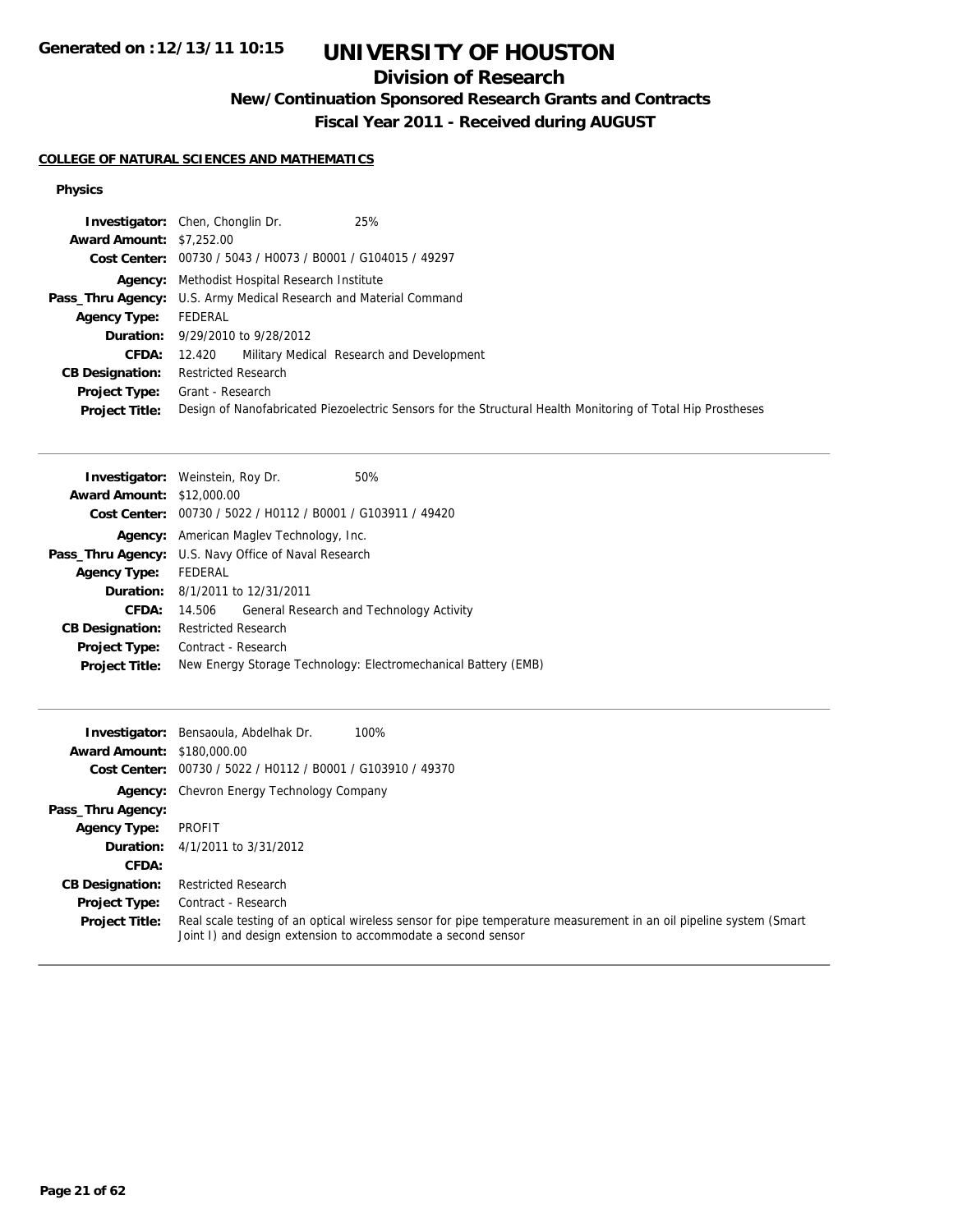## **Division of Research**

**New/Continuation Sponsored Research Grants and Contracts**

**Fiscal Year 2011 - Received during AUGUST**

### **COLLEGE OF NATURAL SCIENCES AND MATHEMATICS**

#### **Physics**

**Investigator:** Freundlich, Alexandre Dr. 50% **Award Amount:** \$22,500.00 **Cost Center:** 00730 / 5022 / H0453 / B0001 / G104130 / 49369 **Agency:** Nano EnerTex, Inc. **Pass\_Thru Agency: Agency Type:** PROFIT **Duration:** 7/1/2011 to 6/30/2012 **CFDA: CB Designation:** Restricted Research **Project Type:** Contract - Research **Project Title:** Ultra-Thin III-V Films for Tandem Photovaltaic Application

#### **COLLEGE OF OPTOMETRY**

#### **Optometry, Community**

| <b>Investigator:</b> Das, Vallabh Dr. |                                            |                                                | 100%                                                        |
|---------------------------------------|--------------------------------------------|------------------------------------------------|-------------------------------------------------------------|
| <b>Award Amount: \$356,400.00</b>     |                                            |                                                |                                                             |
|                                       |                                            |                                                | Cost Center: 00730 / 5013 / H0114 / B0001 / G099625 / 44820 |
|                                       | <b>Agency:</b> National Eye Institute      |                                                |                                                             |
| Pass_Thru Agency:                     |                                            |                                                |                                                             |
| Agency Type: FEDERAL                  |                                            |                                                |                                                             |
|                                       | <b>Duration:</b> $8/1/2009$ to $7/31/2012$ |                                                |                                                             |
| CFDA:                                 | 93.867 Vision Research                     |                                                |                                                             |
| <b>CB Designation:</b>                | <b>Restricted Research</b>                 |                                                |                                                             |
| <b>Project Type:</b>                  | Grant - Research                           |                                                |                                                             |
| <b>Project Title:</b>                 |                                            | <b>Binocular Coordination of Eye Movements</b> |                                                             |

|                                   | <b>Investigator:</b> Smith III, Earl L. Dr.                 | 100% |
|-----------------------------------|-------------------------------------------------------------|------|
| <b>Award Amount: \$375,000.00</b> |                                                             |      |
|                                   | Cost Center: 00730 / 5013 / H0114 / B0001 / G102705 / 49271 |      |
| Agency:                           | National Institutes of Health                               |      |
| Pass_Thru Agency:                 |                                                             |      |
| <b>Agency Type:</b>               | FEDERAL                                                     |      |
|                                   | <b>Duration:</b> 8/1/2011 to 7/31/2012                      |      |
| CFDA:                             | Vision Research<br>93.867                                   |      |
| <b>CB Designation:</b>            | Restricted Research                                         |      |
| <b>Project Type:</b>              | Grant - Research                                            |      |
| <b>Project Title:</b>             | Optically Induced Anisometropia                             |      |
|                                   |                                                             |      |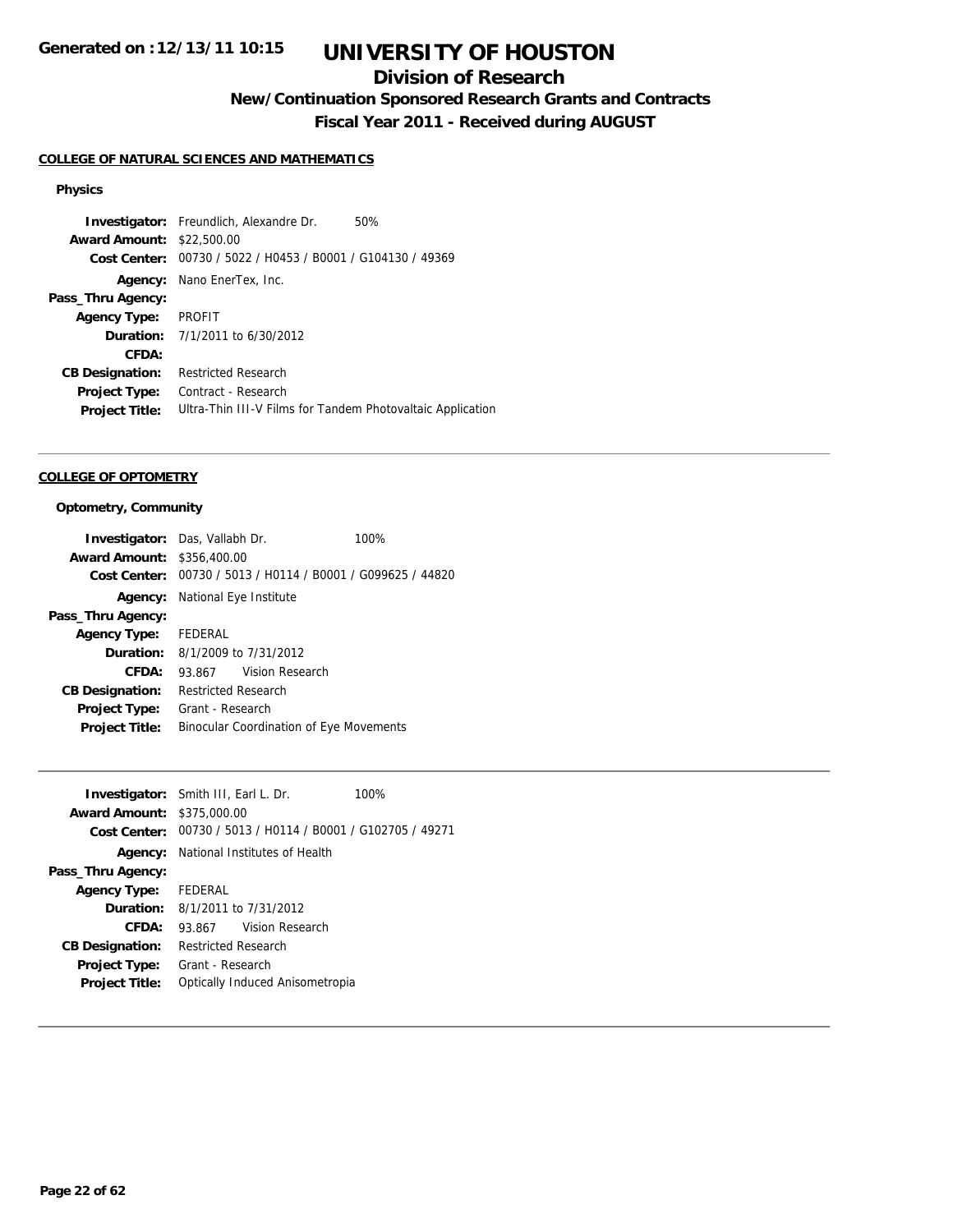## **Division of Research**

**New/Continuation Sponsored Research Grants and Contracts**

**Fiscal Year 2011 - Received during AUGUST**

#### **COLLEGE OF OPTOMETRY**

### **Optometry, Community**

|                        | <b>Investigator:</b> Patel, Nimesh Mr.                      | 100% |
|------------------------|-------------------------------------------------------------|------|
| <b>Award Amount:</b>   | \$206,566.00                                                |      |
|                        | Cost Center: 00730 / 5013 / H0114 / B0001 / G102515 / 49291 |      |
|                        | <b>Agency:</b> National Institutes of Health                |      |
| Pass_Thru Agency:      |                                                             |      |
| <b>Agency Type:</b>    | FEDERAL                                                     |      |
| Duration:              | 9/1/2011 to 8/31/2012                                       |      |
| CFDA:                  | 93.867 Vision Research                                      |      |
| <b>CB Designation:</b> | <b>Restricted Research</b>                                  |      |
| <b>Project Type:</b>   | Grant - Research                                            |      |
| <b>Project Title:</b>  | Retinal Nerve Fiber Layer Area in Aging and Glaucoma        |      |

| <b>Investigator:</b> Frishman, PhD, Laura J. Dr.<br>100%                                     |
|----------------------------------------------------------------------------------------------|
| <b>Award Amount: \$10,500.00</b>                                                             |
| Cost Center: 00730 / 5021 / H0114 / B0001 / G104133 / 49387                                  |
| <b>Agency:</b> Fight for Sight, Inc.                                                         |
|                                                                                              |
| NON PROFIT                                                                                   |
| <b>Duration:</b> 6/1/2011 to 8/31/2011                                                       |
|                                                                                              |
| <b>Restricted Research</b>                                                                   |
| Grant - Research                                                                             |
| Fight for Sight - Summer Fellowships for K Beach, K Ivers, D Lozano, J Manarang, D Narayanan |
|                                                                                              |

|                                   | <b>Investigator:</b> McDermott, Alison Dr.                  | 100% |
|-----------------------------------|-------------------------------------------------------------|------|
| <b>Award Amount: \$282,960.00</b> |                                                             |      |
|                                   | Cost Center: 00730 / 5022 / H0114 / B0001 / G103889 / 49384 |      |
|                                   | <b>Agency:</b> Cooper Vision, Inc.                          |      |
| Pass_Thru Agency:                 |                                                             |      |
| <b>Agency Type:</b>               | <b>PROFIT</b>                                               |      |
|                                   | <b>Duration:</b> $6/1/2011$ to $6/30/2013$                  |      |
| CFDA:                             |                                                             |      |
| <b>CB Designation:</b>            | <b>Restricted Research</b>                                  |      |
| <b>Project Type:</b>              | Contract - Research                                         |      |
| <b>Project Title:</b>             | Biological Model of Contact Lens Wear                       |      |
|                                   |                                                             |      |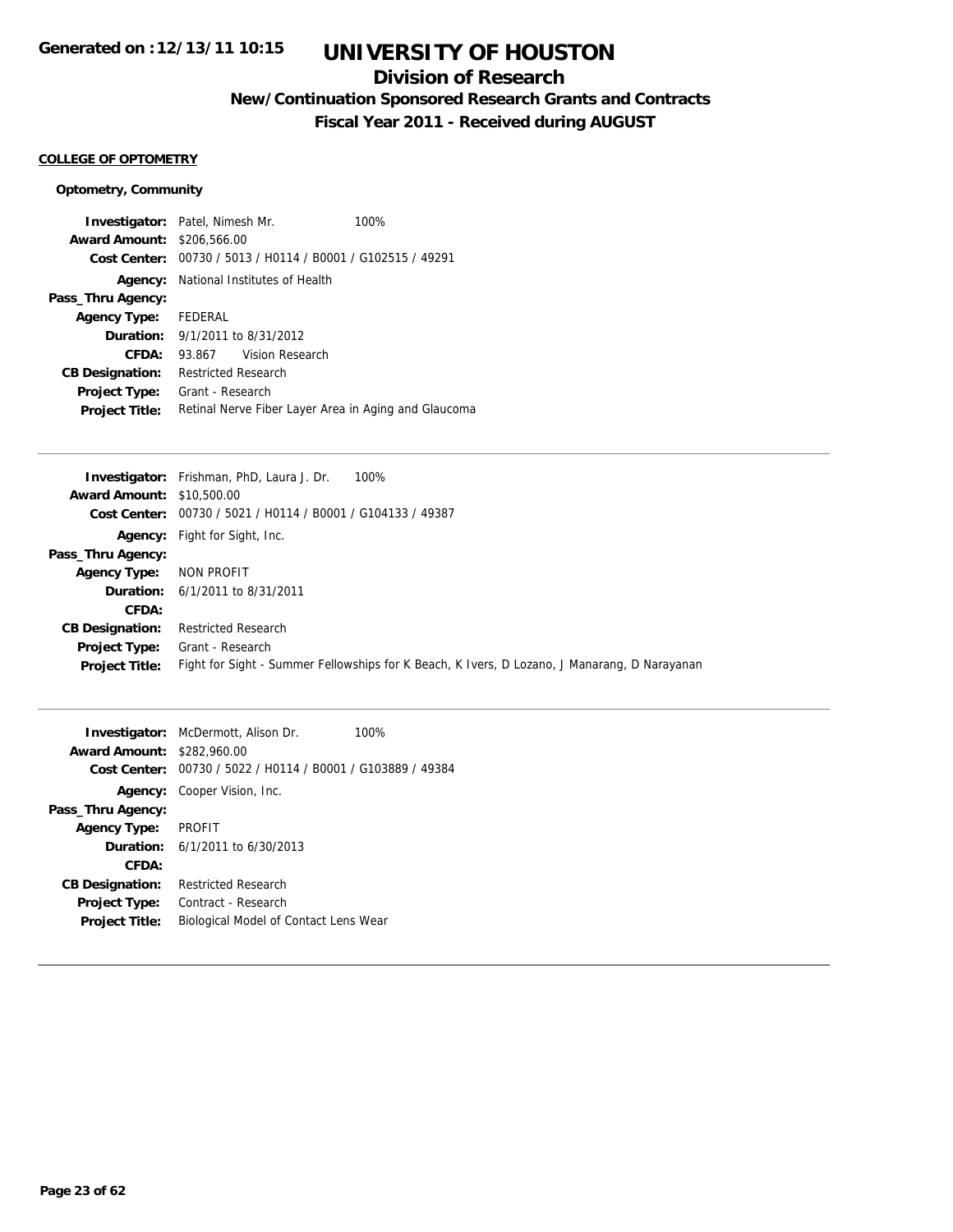## **Division of Research**

**New/Continuation Sponsored Research Grants and Contracts**

**Fiscal Year 2011 - Received during AUGUST**

### **COLLEGE OF PHARMACY**

#### **Clinical Sciences and Administration**

|                                               | Investigator: Coyle, Elizabeth Dr.                          | 90%                                                                                                                     |
|-----------------------------------------------|-------------------------------------------------------------|-------------------------------------------------------------------------------------------------------------------------|
| <b>Award Amount: \$4,526.86</b>               |                                                             |                                                                                                                         |
|                                               | Cost Center: 00730 / 5022 / H0118 / B0001 / G089870 / 36066 |                                                                                                                         |
|                                               | Agency: Cubist Pharmaceuticals                              |                                                                                                                         |
| Pass_Thru Agency:                             |                                                             |                                                                                                                         |
| <b>Agency Type:</b>                           | <b>PROFIT</b>                                               |                                                                                                                         |
| Duration:                                     | 11/18/2004 to 12/31/2011                                    |                                                                                                                         |
| CFDA:                                         |                                                             |                                                                                                                         |
| <b>CB Designation:</b>                        | <b>Restricted Research</b>                                  |                                                                                                                         |
| <b>Project Type:</b><br><b>Project Title:</b> | Contract - Research                                         | Influence of Daptomycin Compared to that of Penicillin, Clindamycin & Linezolid on SPE A & B Release and                |
|                                               | Antibacterial Activity                                      |                                                                                                                         |
|                                               |                                                             |                                                                                                                         |
|                                               |                                                             |                                                                                                                         |
|                                               | <b>Investigator:</b> Sansgiry, Sujit Dr.                    | 100%                                                                                                                    |
| <b>Award Amount: \$11,000.00</b>              |                                                             |                                                                                                                         |
|                                               | Cost Center: 00730 / 5016 / H0118 / B0001 / G103205 / 49319 |                                                                                                                         |
|                                               | Agency: Texas Pharmacy Association                          |                                                                                                                         |
| Pass_Thru Agency:                             |                                                             |                                                                                                                         |
| <b>Agency Type:</b>                           | <b>STATE</b>                                                |                                                                                                                         |
| Duration:                                     | 8/1/2010 to 8/31/2012                                       |                                                                                                                         |
| CFDA:                                         |                                                             |                                                                                                                         |
| <b>CB Designation:</b>                        | <b>Restricted Research</b>                                  |                                                                                                                         |
| <b>Project Type:</b>                          | Contract - Research                                         | The Role of Collaborative Team Approach to Managing Patients with Diabetes to Improve Economic and Health               |
| <b>Project Title:</b>                         | Outcomes                                                    |                                                                                                                         |
|                                               |                                                             |                                                                                                                         |
|                                               |                                                             |                                                                                                                         |
|                                               | Investigator: Garey, Kevin Dr.                              | 80%                                                                                                                     |
| <b>Award Amount: \$152,605.60</b>             |                                                             |                                                                                                                         |
|                                               | Cost Center: 00730 / 5022 / H0118 / B0001 / G102473 / 48131 |                                                                                                                         |
|                                               | Agency: Merck & Co. Inc.                                    |                                                                                                                         |
| Pass_Thru Agency:                             |                                                             |                                                                                                                         |
| <b>Agency Type:</b>                           | <b>PROFIT</b>                                               |                                                                                                                         |
| Duration:<br>CFDA:                            | 8/1/2011 to 3/1/2014                                        |                                                                                                                         |
|                                               | <b>Restricted Research</b>                                  |                                                                                                                         |
| <b>CB Designation:</b><br>Project Type:       | Contract - Research                                         |                                                                                                                         |
| <b>Project Title:</b>                         |                                                             | Direct Medical and Nonmedical Costs of Recurrent Clostridium difficile infection stratified by C. difficile strain type |
|                                               |                                                             |                                                                                                                         |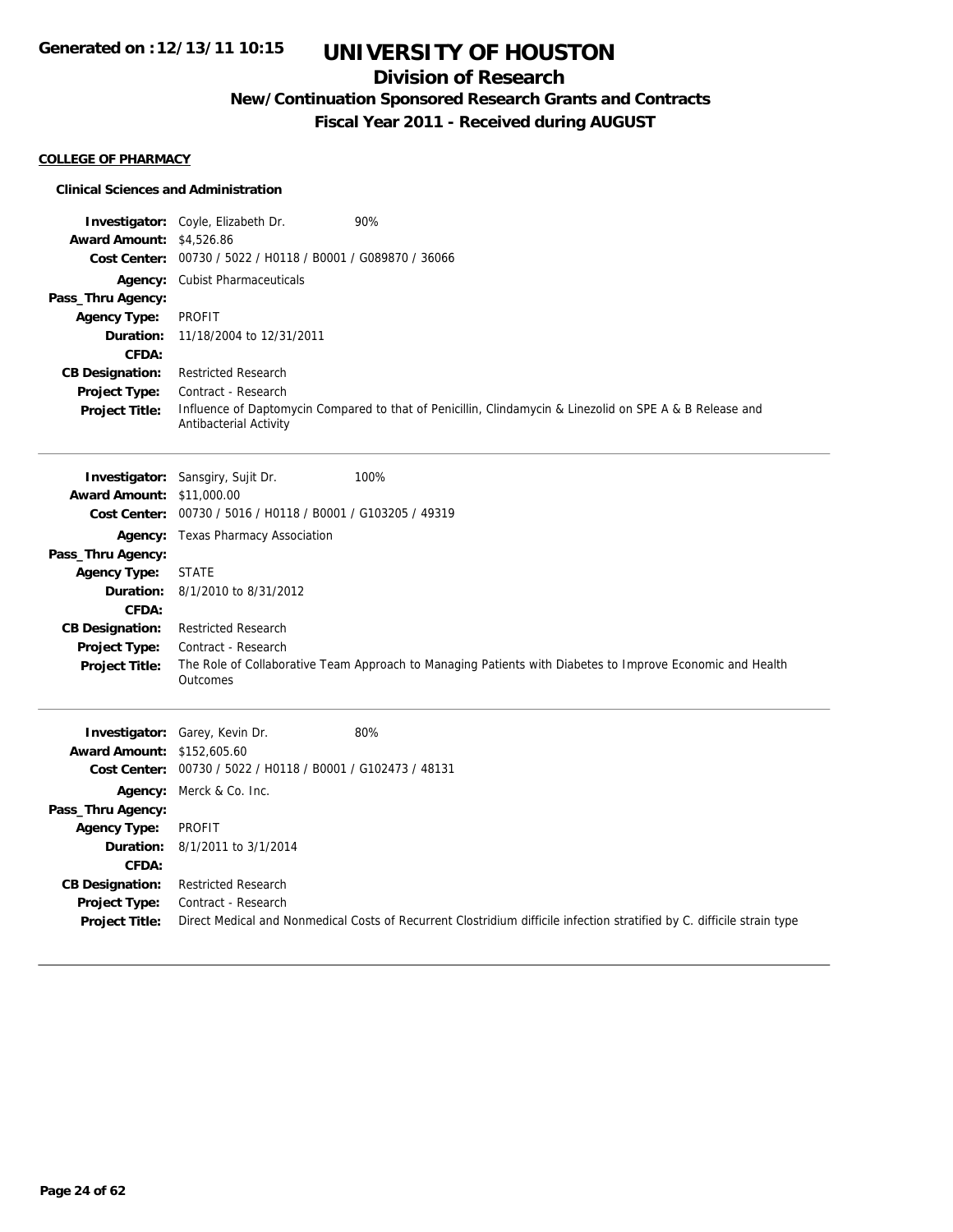## **Division of Research**

**New/Continuation Sponsored Research Grants and Contracts**

**Fiscal Year 2011 - Received during AUGUST**

### **COLLEGE OF PHARMACY**

### **Clinical Sciences and Administration**

|                                  | <b>Investigator:</b> Rajan, Suja Dr.                        | 20%                                                                                                                     |
|----------------------------------|-------------------------------------------------------------|-------------------------------------------------------------------------------------------------------------------------|
| <b>Award Amount: \$38,151.40</b> |                                                             |                                                                                                                         |
|                                  | Cost Center: 00730 / 5022 / H0118 / B0001 / G102473 / 48131 |                                                                                                                         |
|                                  | <b>Agency:</b> Merck & Co. Inc.                             |                                                                                                                         |
| Pass_Thru Agency:                |                                                             |                                                                                                                         |
| <b>Agency Type:</b>              | PROFIT                                                      |                                                                                                                         |
|                                  | <b>Duration:</b> 8/1/2011 to 3/1/2014                       |                                                                                                                         |
| <b>CFDA:</b>                     |                                                             |                                                                                                                         |
| <b>CB Designation:</b>           | <b>Restricted Research</b>                                  |                                                                                                                         |
| <b>Project Type:</b>             | Contract - Research                                         |                                                                                                                         |
| <b>Project Title:</b>            |                                                             | Direct Medical and Nonmedical Costs of Recurrent Clostridium difficile infection stratified by C. difficile strain type |

|                               | <b>Investigator:</b> Prince, Randall A. Dr.                 | 5%                                                                                                       |
|-------------------------------|-------------------------------------------------------------|----------------------------------------------------------------------------------------------------------|
| Award Amount: \$251.49        |                                                             |                                                                                                          |
|                               | Cost Center: 00730 / 5022 / H0118 / B0001 / G089870 / 36066 |                                                                                                          |
|                               | <b>Agency:</b> Cubist Pharmaceuticals                       |                                                                                                          |
| Pass_Thru Agency:             |                                                             |                                                                                                          |
| <b>Agency Type:</b>           | PROFIT                                                      |                                                                                                          |
|                               | <b>Duration:</b> 11/18/2004 to 12/31/2011                   |                                                                                                          |
| CFDA:                         |                                                             |                                                                                                          |
| <b>CB Designation:</b>        | <b>Restricted Research</b>                                  |                                                                                                          |
| Project Type:                 | Contract - Research                                         |                                                                                                          |
| <b>Project Title:</b>         | Antibacterial Activity                                      | Influence of Daptomycin Compared to that of Penicillin, Clindamycin & Linezolid on SPE A & B Release and |
|                               | <b>Investigator:</b> Lewis, Russell Dr.                     | 5%                                                                                                       |
| <b>Award Amount: \$251.49</b> |                                                             |                                                                                                          |
|                               | Cast Capter: 00730 / 5022 / 40118 / 80001 / C080870 / 36066 |                                                                                                          |

| <b>Cost Center:</b>    | 00730 / 5022 / H0118 / B0001 / G089870 / 36066                                                                                     |
|------------------------|------------------------------------------------------------------------------------------------------------------------------------|
|                        | <b>Agency:</b> Cubist Pharmaceuticals                                                                                              |
| Pass_Thru Agency:      |                                                                                                                                    |
| <b>Agency Type:</b>    | PROFIT                                                                                                                             |
|                        | <b>Duration:</b> 11/18/2004 to 12/31/2011                                                                                          |
| CFDA:                  |                                                                                                                                    |
| <b>CB Designation:</b> | Restricted Research                                                                                                                |
| <b>Project Type:</b>   | Contract - Research                                                                                                                |
| <b>Project Title:</b>  | Influence of Daptomycin Compared to that of Penicillin, Clindamycin & Linezolid on SPE A & B Release and<br>Antibacterial Activity |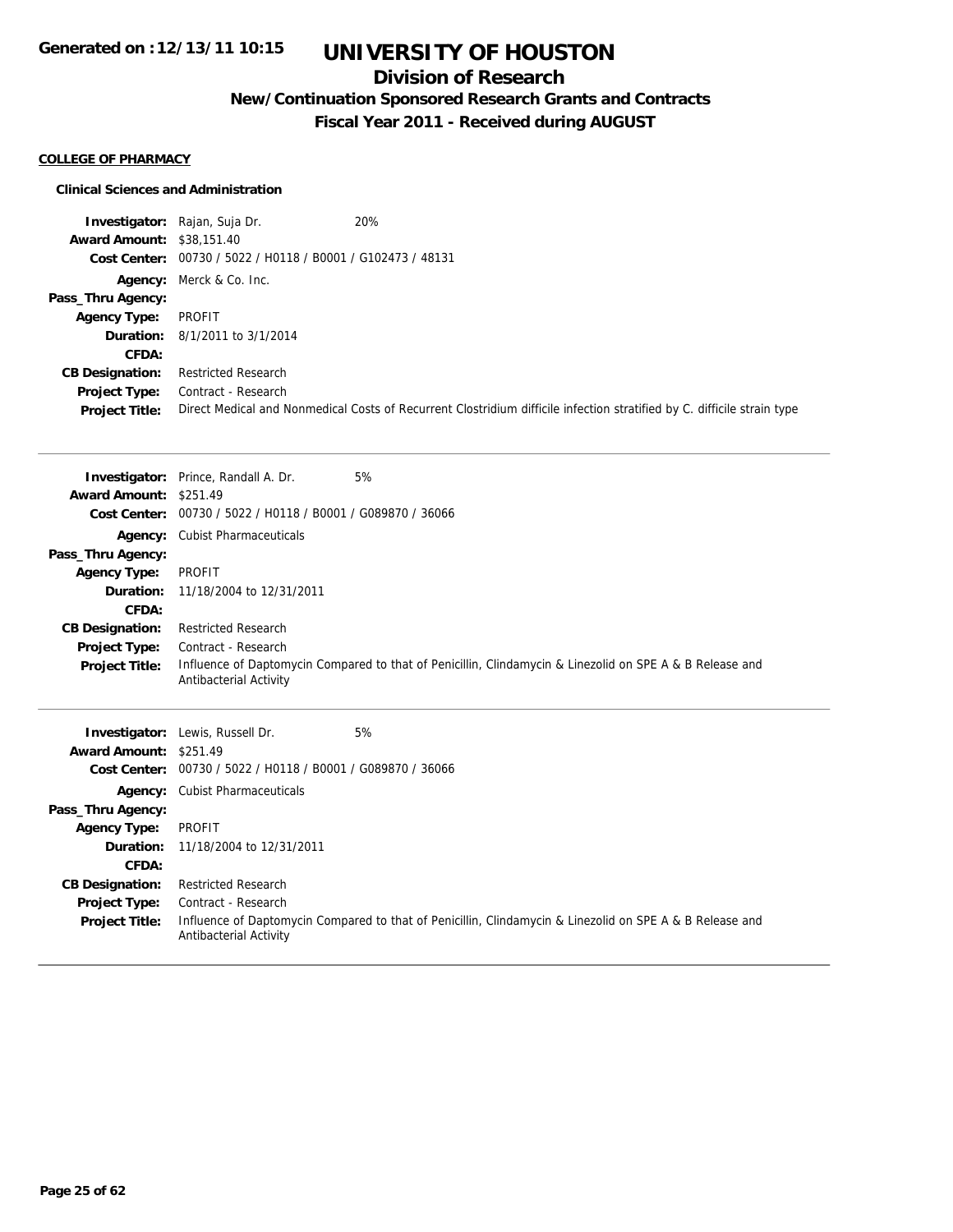## **Division of Research**

**New/Continuation Sponsored Research Grants and Contracts**

**Fiscal Year 2011 - Received during AUGUST**

### **COLLEGE OF PHARMACY**

#### **Institute for Drug Education and Research**

**Investigator:** Bikram, Malavosklish Dr. 50% **Award Amount:** \$19,330.00 **Cost Center:** 00730 / 5021 / H0117 / B0001 / G103636 / 49503 **Agency:** Rice University **Pass\_Thru Agency:** John S. Dunn Research Foundation **Agency Type:** FOUNDATION **Duration:** 1/1/2011 to 12/12/2012 **CFDA: CB Designation:** Restricted Research **Project Type:** Co-Op Agreement - Research **Project Title:** Molecular Activated Stealth Nanoparticles for Cancer Treatment

#### **Pharmacological and Pharmaceutical Sciences**

|                                  | <b>Investigator:</b> Bikram, Malavosklish Dr.                  | 50% |
|----------------------------------|----------------------------------------------------------------|-----|
| <b>Award Amount: \$19,330.00</b> |                                                                |     |
|                                  | Cost Center: 00730 / 5021 / H0117 / B0001 / G103636 / 49503    |     |
| Agency:                          | Rice University                                                |     |
|                                  | Pass_Thru Agency: John S. Dunn Research Foundation             |     |
| Agency Type: FOUNDATION          |                                                                |     |
|                                  | <b>Duration:</b> 1/1/2011 to 12/12/2012                        |     |
| CFDA:                            |                                                                |     |
| <b>CB Designation:</b>           | <b>Restricted Research</b>                                     |     |
| <b>Project Type:</b>             | Co-Op Agreement - Research                                     |     |
| <b>Project Title:</b>            | Molecular Activated Stealth Nanoparticles for Cancer Treatment |     |
|                                  |                                                                |     |

| <b>Investigator:</b> Hu, Ming Dr. |                                                               | 100%                                                        |  |
|-----------------------------------|---------------------------------------------------------------|-------------------------------------------------------------|--|
| <b>Award Amount: \$388,652.00</b> |                                                               |                                                             |  |
|                                   |                                                               | Cost Center: 00730 / 5013 / H0117 / B0001 / G098785 / 45170 |  |
|                                   | <b>Agency:</b> National Institute of General Medical Sciences |                                                             |  |
| Pass_Thru Agency:                 |                                                               |                                                             |  |
| <b>Agency Type:</b>               | FEDERAL                                                       |                                                             |  |
|                                   | <b>Duration:</b> 9/30/2009 to 7/31/2012                       |                                                             |  |
| CFDA:                             | 93.859                                                        | Pharmacology, Physiology, and Biological Chemistry Research |  |
| <b>CB Designation:</b>            | <b>Restricted Research</b>                                    |                                                             |  |
| <b>Project Type:</b>              | Grant - Research                                              |                                                             |  |
| <b>Project Title:</b>             | Disposition of Flavonoids via Metabolic Interplay             |                                                             |  |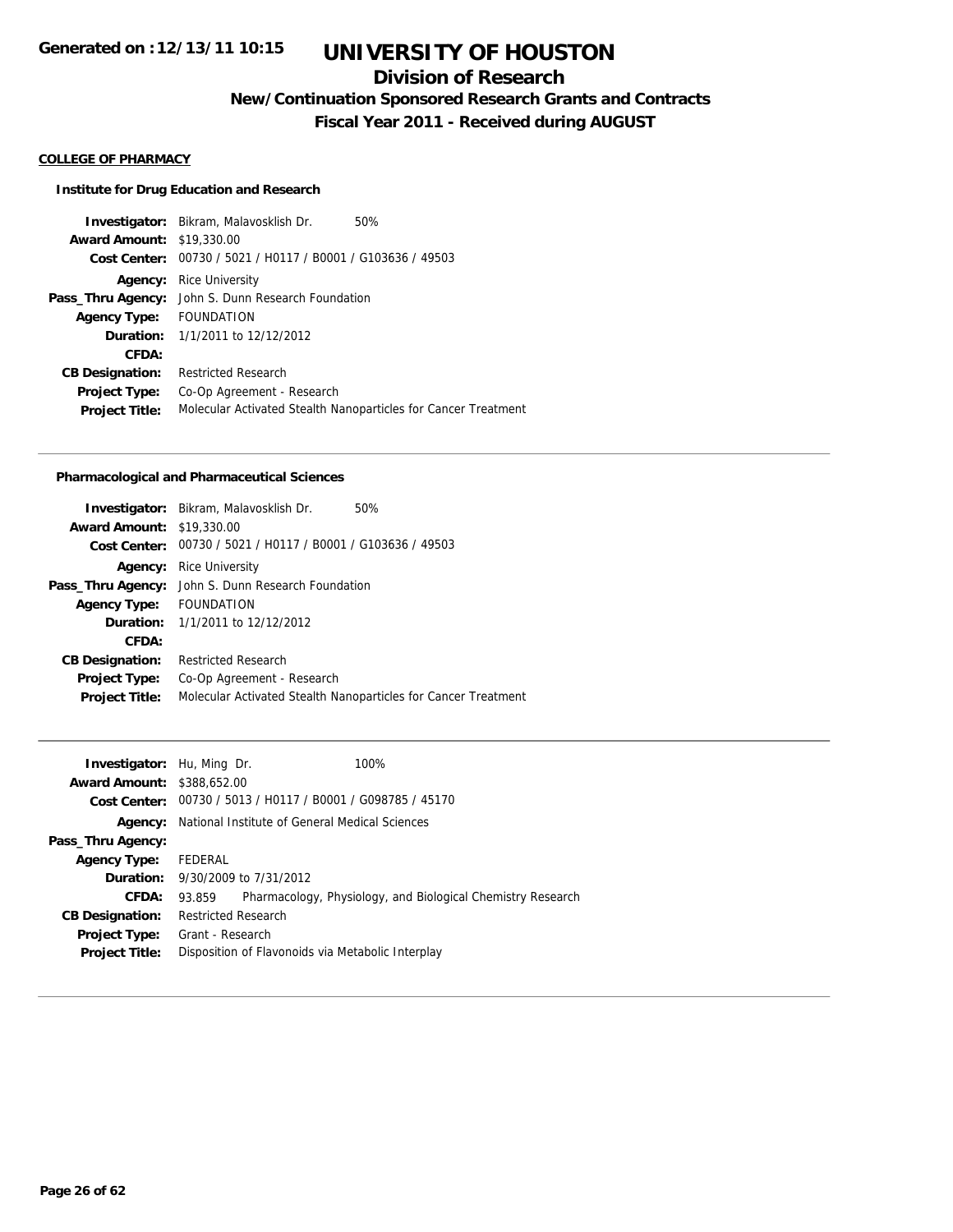## **Division of Research**

**New/Continuation Sponsored Research Grants and Contracts**

**Fiscal Year 2011 - Received during AUGUST**

#### **COLLEGE OF PHARMACY**

#### **Pharmacological and Pharmaceutical Sciences**

|                                  | 100%<br><b>Investigator:</b> Eriksen, Jason Dr.                                                     |
|----------------------------------|-----------------------------------------------------------------------------------------------------|
| <b>Award Amount: \$23,715.00</b> |                                                                                                     |
|                                  | Cost Center: 00730 / 5013 / H0117 / B0001 / G104013 / 49326                                         |
|                                  | <b>Agency:</b> Methodist Hospital Research Institute                                                |
|                                  | Pass_Thru Agency: U.S. Army Medical Research and Material Command                                   |
| <b>Agency Type:</b>              | FEDERAL                                                                                             |
|                                  | <b>Duration:</b> 9/29/2010 to 9/28/2012                                                             |
| CFDA:                            | 12.420 Military Medical Research and Development                                                    |
| <b>CB Designation:</b>           | <b>Restricted Research</b>                                                                          |
| Project Type:                    | Grant - Research                                                                                    |
| <b>Project Title:</b>            | Nanoparticle-based Molecular Imaging of Cerebral Amyloid Angiopathy, A Major Risk Factor for Stroke |

#### **COLLEGE OF TECHNOLOGY**

### **Abramson Center for the Future of Health**

|                                  | <b>Investigator:</b> Pollonini, Luca Dr.                                           | 100%                                    |  |
|----------------------------------|------------------------------------------------------------------------------------|-----------------------------------------|--|
| <b>Award Amount: \$31,415.00</b> |                                                                                    |                                         |  |
|                                  | Cost Center: 00730 / 5033 / H0469 / B0001 / G102393 / 47994                        |                                         |  |
|                                  | <b>Agency:</b> Stanford University                                                 |                                         |  |
|                                  | <b>Pass_Thru Agency:</b> NIH/Division of Research Grants                           |                                         |  |
| <b>Agency Type:</b>              | FEDERAL                                                                            |                                         |  |
|                                  | <b>Duration:</b> 1/20/2011 to 7/31/2012                                            |                                         |  |
| <b>CFDA:</b>                     | 93.701                                                                             | Trans-NIH Recovery Act Research Support |  |
| <b>CB Designation:</b>           | <b>Restricted Research</b>                                                         |                                         |  |
| <b>Project Type:</b>             | Grant - Research                                                                   |                                         |  |
| <b>Project Title:</b>            | ARRA - Translation of Near-Infrared Spectroscopy for Use in Clinical Neuro-Imaging |                                         |  |

### **Center for Technology Literacy**

| <b>Award Amount: \$7,500.00</b> | <b>Investigator:</b> Barbieri, Enrique Dr.                  | 25%                                                                                       |  |
|---------------------------------|-------------------------------------------------------------|-------------------------------------------------------------------------------------------|--|
|                                 | Cost Center: 00730 / 5013 / H0139 / B0001 / G102710 / 49421 |                                                                                           |  |
|                                 |                                                             | Agency: NASA - National Aeronautics and Space Administration - Headquarters (Wash., D.C.) |  |
| Pass_Thru Agency:               |                                                             |                                                                                           |  |
| <b>Agency Type:</b>             | FEDERAL                                                     |                                                                                           |  |
|                                 | <b>Duration:</b> 7/1/2011 to 7/10/2012                      |                                                                                           |  |
| <b>CFDA:</b>                    | Aerospace Education Services Program<br>43.001              |                                                                                           |  |
| <b>CB Designation:</b>          | <b>Restricted Research</b>                                  |                                                                                           |  |
| <b>Project Type:</b>            | Grant - Research                                            |                                                                                           |  |
| <b>Project Title:</b>           | CORE: Coordination Of Robotics Education Program            |                                                                                           |  |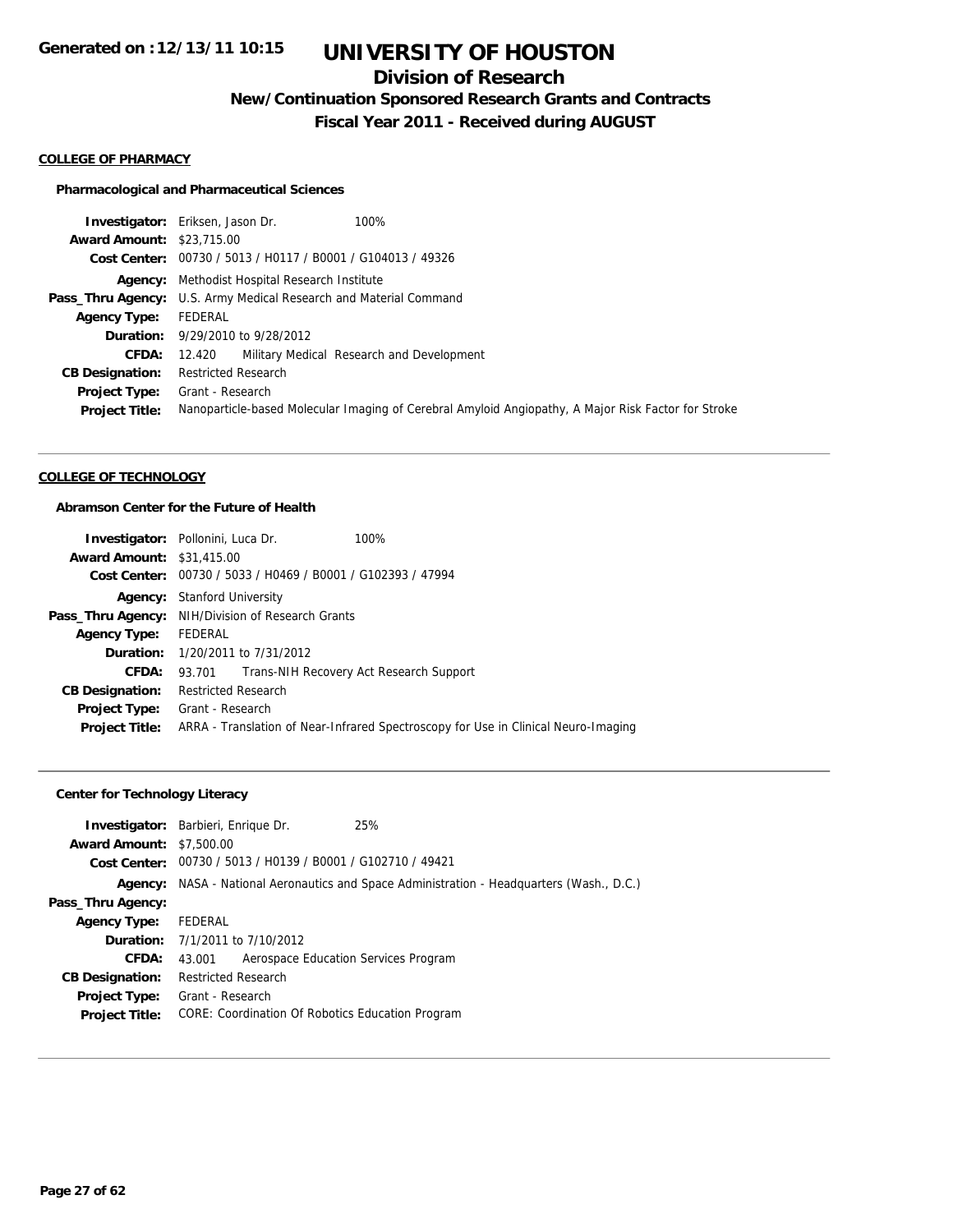## **Division of Research**

**New/Continuation Sponsored Research Grants and Contracts**

**Fiscal Year 2011 - Received during AUGUST**

#### **COLLEGE OF TECHNOLOGY**

### **Center for Technology Literacy**

| <b>Investigator:</b> Cline, Raymond Dr. |                            |                                                  | 50%                                                                                               |
|-----------------------------------------|----------------------------|--------------------------------------------------|---------------------------------------------------------------------------------------------------|
| <b>Award Amount: \$39,626.50</b>        |                            |                                                  |                                                                                                   |
|                                         |                            |                                                  | Cost Center: 00730 / 5043 / H0137 / B0001 / G101827 / 48518                                       |
|                                         |                            | <b>Agency:</b> Electric Power Research Institute |                                                                                                   |
|                                         |                            |                                                  | <b>Pass_Thru Agency:</b> U.S. Department of Energy - National Energy Technology Laboratory        |
| <b>Agency Type:</b>                     | FEDERAL                    |                                                  |                                                                                                   |
|                                         |                            | <b>Duration:</b> 3/15/2011 to 9/30/2012          |                                                                                                   |
| <b>CFDA:</b>                            | 81.122                     |                                                  | Electricity Delivery and Energy Reliability, Research, Development and Analysis                   |
| <b>CB Designation:</b>                  | <b>Restricted Research</b> |                                                  |                                                                                                   |
| <b>Project Type:</b>                    | Contract - Research        |                                                  |                                                                                                   |
| <b>Project Title:</b>                   |                            |                                                  | Establishment of an EPRI Facilitated Cyber Security Organization for the National Electric Sector |
|                                         |                            |                                                  |                                                                                                   |

### **Dean, Technology**

|                                   | 100%<br><b>Investigator:</b> Fitzgibbon, William E. Dr.                    |
|-----------------------------------|----------------------------------------------------------------------------|
| <b>Award Amount: \$183,837.51</b> |                                                                            |
|                                   | Cost Center: 00730 / 5015 / H0281 / C0001 / G102494 / 47988                |
| Agency:                           | University of Texas at Arlington                                           |
| Pass_Thru Agency:                 | U.S. Department of Commerce-National Institute of Standards and Technology |
| <b>Agency Type:</b>               | FEDERAL                                                                    |
|                                   | <b>Duration:</b> $9/1/2010$ to $8/31/2011$                                 |
| CFDA:                             | Manufacturing Extension Partnership<br>11.611                              |
| <b>CB Designation:</b>            | Non Research                                                               |
| <b>Project Type:</b>              | Co-Op Agreement - Public Service                                           |
| <b>Project Title:</b>             | <b>TMAC Gulf Coast GY16 Budget</b>                                         |
|                                   |                                                                            |

### **Engineering Technology**

|                                             | <b>Investigator:</b> Merchant, Fatima Dr.                   | 51%                                                                            |
|---------------------------------------------|-------------------------------------------------------------|--------------------------------------------------------------------------------|
| <b>Award Amount: \$36,404.06</b>            |                                                             |                                                                                |
|                                             | Cost Center: 00730 / 5015 / H0139 / B0001 / G098471 / 47062 |                                                                                |
| Agency:                                     | University of Texas at Austin                               |                                                                                |
| Pass_Thru Agency: National Cancer Institute |                                                             |                                                                                |
| <b>Agency Type:</b>                         | FEDERAL                                                     |                                                                                |
|                                             | <b>Duration:</b> 8/1/2010 to 5/31/2012                      |                                                                                |
| CFDA:                                       | 93.395 Cancer Treatment Research                            |                                                                                |
| <b>CB Designation:</b>                      | <b>Restricted Research</b>                                  |                                                                                |
| <b>Project Type:</b>                        | Grant - Research                                            |                                                                                |
| <b>Project Title:</b>                       |                                                             | 3D Computer Modeling for Optimizing Body Image Following Breast Reconstruction |
|                                             |                                                             |                                                                                |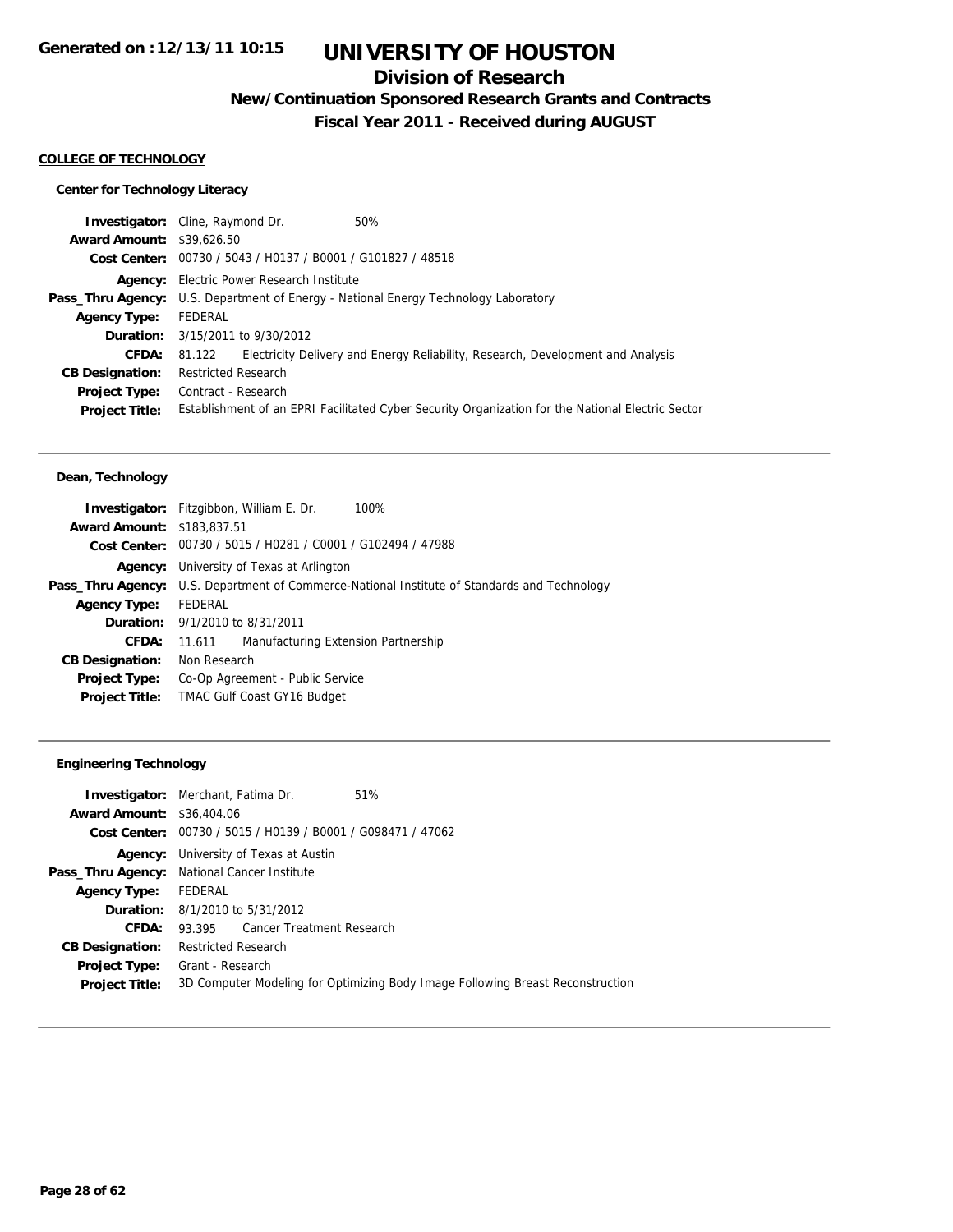## **Division of Research**

**New/Continuation Sponsored Research Grants and Contracts**

**Fiscal Year 2011 - Received during AUGUST**

### **COLLEGE OF TECHNOLOGY**

### **Engineering Technology**

| <b>Investigator:</b> Dacso, Clifford Dr. |                                        |                                                             | 20%                                                                        |
|------------------------------------------|----------------------------------------|-------------------------------------------------------------|----------------------------------------------------------------------------|
| <b>Award Amount: \$60,000.00</b>         |                                        |                                                             |                                                                            |
|                                          |                                        | Cost Center: 00730 / 5013 / H0108 / B0001 / G103039 / 49324 |                                                                            |
| Agency:                                  |                                        | National Science Foundation                                 |                                                                            |
| Pass_Thru Agency:                        |                                        |                                                             |                                                                            |
| <b>Agency Type:</b>                      | FEDERAL                                |                                                             |                                                                            |
|                                          | <b>Duration:</b> 8/1/2011 to 7/31/2014 |                                                             |                                                                            |
| CFDA:                                    | 47.070                                 |                                                             | Computer and Information Science and Engineering (CISE)                    |
| <b>CB Designation:</b>                   | <b>Restricted Research</b>             |                                                             |                                                                            |
| <b>Project Type:</b>                     | Grant - Research                       |                                                             |                                                                            |
| <b>Project Title:</b>                    |                                        |                                                             | Nets: Small: Toward Wireless Co-Existence for Safety-Critical Applications |
|                                          |                                        |                                                             |                                                                            |

|                                  | <b>Investigator:</b> Barbieri, Enrique Dr.                  | 75%                                                                                              |
|----------------------------------|-------------------------------------------------------------|--------------------------------------------------------------------------------------------------|
| <b>Award Amount: \$22,500.00</b> |                                                             |                                                                                                  |
|                                  | Cost Center: 00730 / 5013 / H0139 / B0001 / G102710 / 49421 |                                                                                                  |
|                                  |                                                             | <b>Agency:</b> NASA - National Aeronautics and Space Administration - Headquarters (Wash., D.C.) |
| Pass_Thru Agency:                |                                                             |                                                                                                  |
| <b>Agency Type:</b>              | FEDERAL                                                     |                                                                                                  |
|                                  | <b>Duration:</b> 7/1/2011 to 7/10/2012                      |                                                                                                  |
| CFDA:                            | Aerospace Education Services Program<br>43.001              |                                                                                                  |
| <b>CB Designation:</b>           | <b>Restricted Research</b>                                  |                                                                                                  |
| Project Type:                    | Grant - Research                                            |                                                                                                  |
| <b>Project Title:</b>            | CORE: Coordination Of Robotics Education Program            |                                                                                                  |
|                                  |                                                             |                                                                                                  |

| <b>Award Amount: \$16.732.00</b>       | <b>Investigator:</b> Yuan, Xiaojing Dr.                     | 100%                                                                                                    |
|----------------------------------------|-------------------------------------------------------------|---------------------------------------------------------------------------------------------------------|
|                                        | Cost Center: 00730 / 5021 / H0139 / B0001 / G103974 / 49250 |                                                                                                         |
|                                        | <b>Agency:</b> Texas Heart Institute                        |                                                                                                         |
| Pass_Thru Agency:                      |                                                             |                                                                                                         |
| <b>Agency Type:</b>                    | NON PROFIT                                                  |                                                                                                         |
|                                        | <b>Duration:</b> 7/1/2011 to 12/31/2011                     |                                                                                                         |
| CFDA:                                  |                                                             |                                                                                                         |
| <b>CB Designation:</b>                 | <b>Restricted Research</b>                                  |                                                                                                         |
| Project Type:<br><b>Project Title:</b> | Special Research Agreement - Research                       | Salary Reimbursement Agreement for Multi-Scale Computational Modeling at the Texas Heart Institute (Wu) |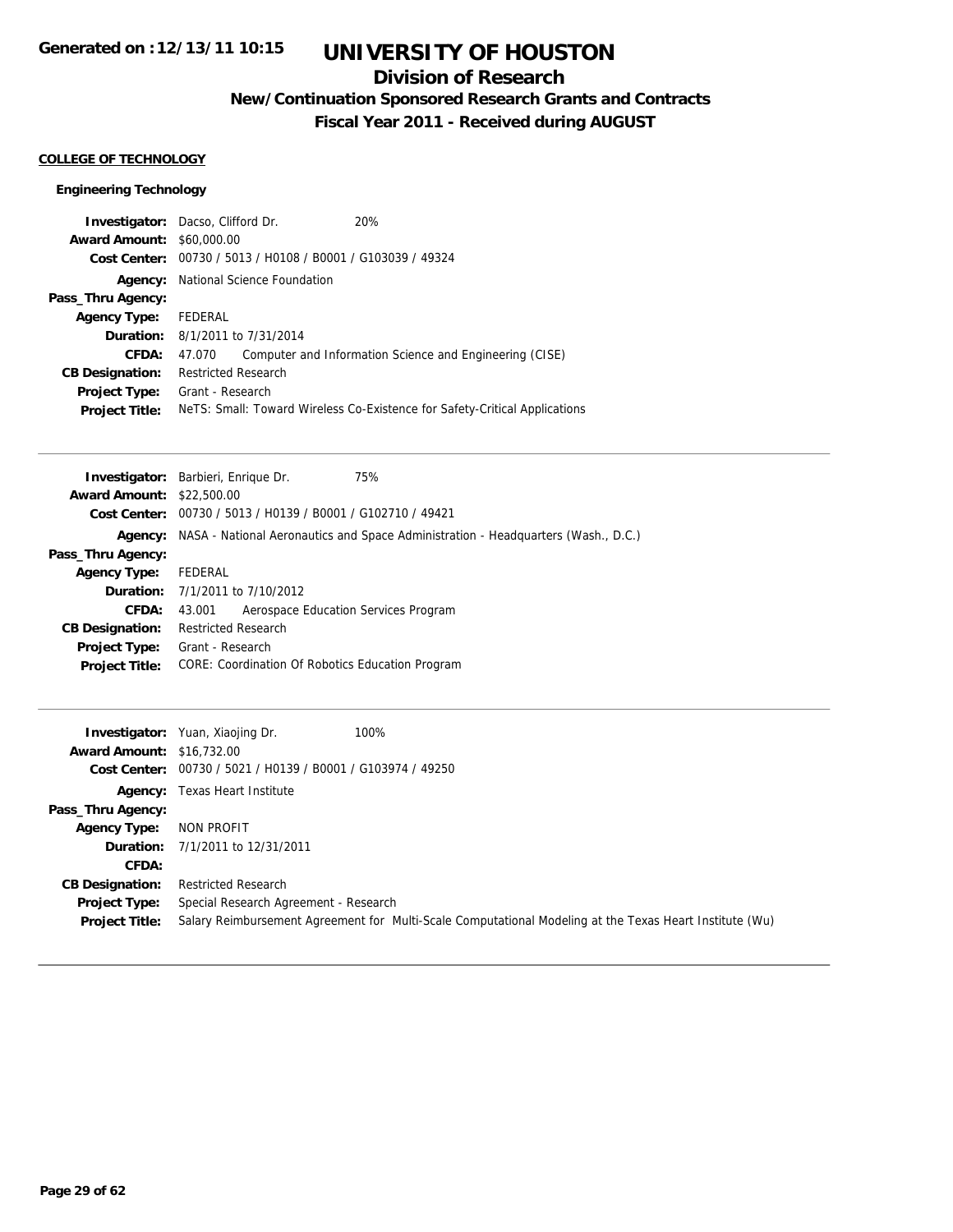## **Division of Research**

**New/Continuation Sponsored Research Grants and Contracts**

**Fiscal Year 2011 - Received during AUGUST**

#### **COLLEGE OF TECHNOLOGY**

### **Engineering Technology**

|                                  | <b>Investigator:</b> Gurkan, Deniz Dr.<br>100%                                                                                                                |
|----------------------------------|---------------------------------------------------------------------------------------------------------------------------------------------------------------|
| <b>Award Amount: \$36,195,00</b> |                                                                                                                                                               |
|                                  | Cost Center: 00730 / 5022 / H0139 / B0001 / G103733 / 48895                                                                                                   |
|                                  | Agency: InfoBlox Inc.                                                                                                                                         |
| Pass_Thru Agency:                |                                                                                                                                                               |
| <b>Agency Type:</b>              | PROFIT                                                                                                                                                        |
|                                  | <b>Duration:</b> $6/21/2011$ to $6/20/2012$                                                                                                                   |
| CFDA:                            |                                                                                                                                                               |
| <b>CB Designation:</b>           | <b>Restricted Research</b>                                                                                                                                    |
| <b>Project Type:</b>             | Grant - Research                                                                                                                                              |
| <b>Project Title:</b>            | Metadata Application of IF-MAP across GENI Infrastructures ; A Use Case for Instrumentation and Measurement<br>Resource Characterization, Access, and Control |

|                                  | <b>Investigator:</b> Eberth, John Dr.<br>100%                       |
|----------------------------------|---------------------------------------------------------------------|
| <b>Award Amount: \$36,753.00</b> |                                                                     |
|                                  | Cost Center: 00730 / 5021 / H0139 / B0001 / G103649 / 49344         |
| Agency:                          | Alternatives Research & Development Foundation                      |
| Pass_Thru Agency:                |                                                                     |
| Agency Type: FOUNDATION          |                                                                     |
|                                  | <b>Duration:</b> 8/1/2011 to 7/31/2012                              |
| CFDA:                            |                                                                     |
| <b>CB Designation:</b>           | <b>Restricted Research</b>                                          |
| <b>Project Type:</b>             | Grant - Research                                                    |
| <b>Project Title:</b>            | Physical Model of Impact Wave Propagation and Cerebral Degeneration |
|                                  |                                                                     |

### **Information & Logistics Technology**

| <b>Investigator:</b> Conklin, William Dr. |                            |                                                             | 50%                                                                                               |
|-------------------------------------------|----------------------------|-------------------------------------------------------------|---------------------------------------------------------------------------------------------------|
| <b>Award Amount: \$39,626.50</b>          |                            |                                                             |                                                                                                   |
|                                           |                            | Cost Center: 00730 / 5043 / H0137 / B0001 / G101827 / 48518 |                                                                                                   |
|                                           |                            | <b>Agency:</b> Electric Power Research Institute            |                                                                                                   |
|                                           |                            |                                                             | <b>Pass_Thru Agency:</b> U.S. Department of Energy - National Energy Technology Laboratory        |
| <b>Agency Type:</b>                       | FEDERAL                    |                                                             |                                                                                                   |
|                                           |                            | <b>Duration:</b> 3/15/2011 to 9/30/2012                     |                                                                                                   |
| <b>CFDA:</b>                              | 81.122                     |                                                             | Electricity Delivery and Energy Reliability, Research, Development and Analysis                   |
| <b>CB Designation:</b>                    | <b>Restricted Research</b> |                                                             |                                                                                                   |
| <b>Project Type:</b>                      | Contract - Research        |                                                             |                                                                                                   |
| <b>Project Title:</b>                     |                            |                                                             | Establishment of an EPRI Facilitated Cyber Security Organization for the National Electric Sector |
|                                           |                            |                                                             |                                                                                                   |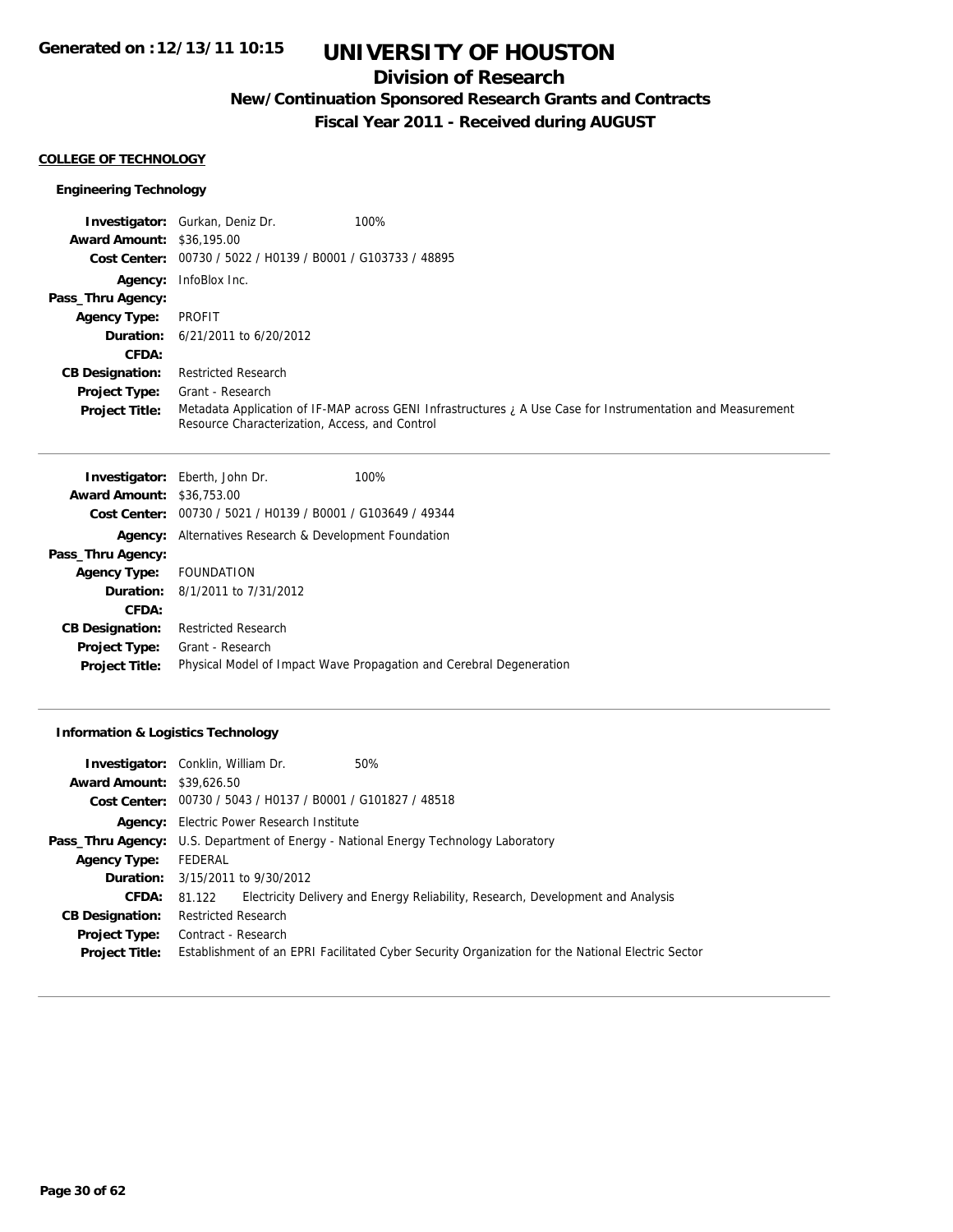## **Division of Research**

**New/Continuation Sponsored Research Grants and Contracts**

**Fiscal Year 2011 - Received during AUGUST**

#### **CULLEN COLLEGE OF ENGINEERING**

### **Biomedical Engineering**

| <b>Investigator:</b> Larin, Kirill Dr. |                                           |                                                | 100%                                                     |
|----------------------------------------|-------------------------------------------|------------------------------------------------|----------------------------------------------------------|
| <b>Award Amount: \$167,110.00</b>      |                                           |                                                |                                                          |
| Cost Center:                           |                                           | 00730 / 5013 / H0071 / B0001 / G097176 / 45148 |                                                          |
| Agency:                                |                                           | Baylor College of Medicine                     |                                                          |
| Pass_Thru Agency:                      | National Heart, Lung, and Blood Institute |                                                |                                                          |
| <b>Agency Type:</b>                    | FEDERAL                                   |                                                |                                                          |
| Duration:                              |                                           | 9/1/2009 to 5/31/2012                          |                                                          |
| CFDA:                                  | 93.837                                    | Heart and Vascular Diseases Research           |                                                          |
| <b>CB Designation:</b>                 | <b>Restricted Research</b>                |                                                |                                                          |
| <b>Project Type:</b>                   | Grant - Research                          |                                                |                                                          |
| <b>Project Title:</b>                  |                                           |                                                | Phenotyping Embryonic Mammalian Heart Function Using OCT |

| <b>Investigator:</b> Capitano, Adam Dr.                           |                            |                                                             | 30%                                                                         |
|-------------------------------------------------------------------|----------------------------|-------------------------------------------------------------|-----------------------------------------------------------------------------|
| <b>Award Amount: \$15,002.10</b>                                  |                            |                                                             |                                                                             |
|                                                                   |                            | Cost Center: 00730 / 5013 / H0073 / B0001 / G104017 / 49321 |                                                                             |
|                                                                   |                            | Agency: Methodist Hospital Research Institute               |                                                                             |
| Pass_Thru Agency: U.S. Army Medical Research and Material Command |                            |                                                             |                                                                             |
| <b>Agency Type:</b>                                               | <b>FEDERAL</b>             |                                                             |                                                                             |
|                                                                   |                            | <b>Duration:</b> 9/29/2010 to 9/28/2012                     |                                                                             |
| CFDA:                                                             | 12.420                     |                                                             | Military Medical Research and Development                                   |
| <b>CB Designation:</b>                                            | <b>Restricted Research</b> |                                                             |                                                                             |
| <b>Project Type:</b>                                              | Grant - Research           |                                                             |                                                                             |
| <b>Project Title:</b>                                             |                            |                                                             | Design and Develop Magnetic Nanostructures for Multiplexing MRI Diagnostics |
|                                                                   |                            |                                                             |                                                                             |

### **Center for Integrated Bio and Nano Systems**

|                                 | 50%<br><b>Investigator:</b> Brankovic, Stanko Dr.                                                                                                        |
|---------------------------------|----------------------------------------------------------------------------------------------------------------------------------------------------------|
| <b>Award Amount: \$3,000.00</b> |                                                                                                                                                          |
|                                 | Cost Center: 00730 / 5013 / H0070 / B0001 / G103588 / 49341                                                                                              |
|                                 | <b>Agency:</b> National Science Foundation                                                                                                               |
| Pass_Thru Agency:               |                                                                                                                                                          |
| <b>Agency Type:</b>             | FEDERAL                                                                                                                                                  |
|                                 | <b>Duration:</b> $6/1/2011$ to $8/31/2012$                                                                                                               |
| <b>CFDA:</b>                    | <b>Engineering Grants</b><br>47.041                                                                                                                      |
| <b>CB Designation:</b>          | <b>Restricted Research</b>                                                                                                                               |
| <b>Project Type:</b>            | Grant - Research                                                                                                                                         |
| <b>Project Title:</b>           | REU Supplement: GOALI: Phase Separated Ferromagnetic Metal Metal Oxide/Hydroxide Nanomaterials as a<br>Transformative Concept for Magnetic Field Sensors |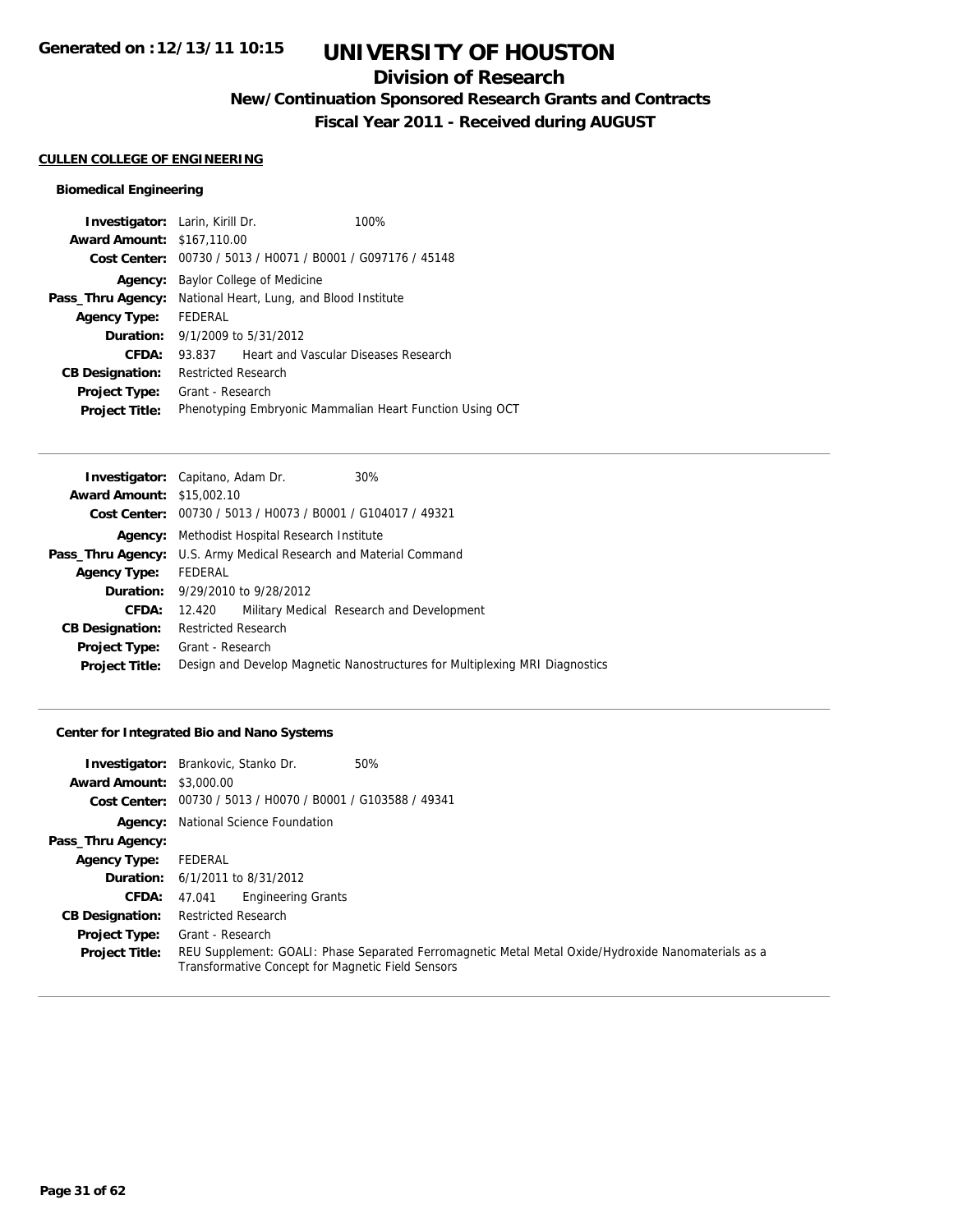## **Division of Research**

**New/Continuation Sponsored Research Grants and Contracts**

**Fiscal Year 2011 - Received during AUGUST**

### **CULLEN COLLEGE OF ENGINEERING**

### **Center for Integrated Bio and Nano Systems**

|                                 | <b>Investigator:</b> Willson, Richard C. Dr.<br>10%            |  |
|---------------------------------|----------------------------------------------------------------|--|
| <b>Award Amount: \$1,521.80</b> |                                                                |  |
| Cost Center:                    | 00730 / 5016 / H0070 / B0001 / G103579 / 48456                 |  |
| Agency:                         | University of Texas Medical Branch at Galveston                |  |
| Pass_Thru Agency:               | National Institute of Allergy and Infectious Diseases          |  |
| <b>Agency Type:</b>             | FEDERAL                                                        |  |
|                                 | <b>Duration:</b> 3/1/2011 to 2/29/2012                         |  |
| CFDA:                           |                                                                |  |
| <b>CB Designation:</b>          | <b>Restricted Research</b>                                     |  |
| <b>Project Type:</b>            | Grant - Research                                               |  |
| <b>Project Title:</b>           | Towards the Development of a Syndrome-Specific Diagnostic Tool |  |

| <b>Investigator:</b> Ruchhoeft, Paul Dr.                                   | 20%                                                            |
|----------------------------------------------------------------------------|----------------------------------------------------------------|
| <b>Award Amount: \$3,043.60</b>                                            |                                                                |
| Cost Center: 00730 / 5016 / H0070 / B0001 / G103579 / 48456                |                                                                |
| <b>Agency:</b> University of Texas Medical Branch at Galveston             |                                                                |
| National Institute of Allergy and Infectious Diseases<br>Pass_Thru Agency: |                                                                |
| FEDERAL                                                                    |                                                                |
| <b>Duration:</b> 3/1/2011 to 2/29/2012                                     |                                                                |
|                                                                            |                                                                |
| <b>Restricted Research</b>                                                 |                                                                |
| Grant - Research                                                           |                                                                |
|                                                                            | Towards the Development of a Syndrome-Specific Diagnostic Tool |
|                                                                            |                                                                |

| <b>Award Amount: \$3,695.80</b> | <b>Investigator:</b> Ruchhoeft, Paul Dr.              | 20%                                                            |  |
|---------------------------------|-------------------------------------------------------|----------------------------------------------------------------|--|
| Cost Center:                    | 00730 / 5013 / H0067 / B0001 / G103734 / 48888        |                                                                |  |
| Agency:                         | University of Texas Medical Branch at Galveston       |                                                                |  |
| Pass_Thru Agency:               | National Institute of Allergy and Infectious Diseases |                                                                |  |
| <b>Agency Type:</b>             | FEDERAL                                               |                                                                |  |
|                                 | <b>Duration:</b> $3/1/2011$ to $2/29/2012$            |                                                                |  |
| CFDA:                           | 93.855                                                | Allergy, Immunology, and Transplantation Research              |  |
| <b>CB Designation:</b>          | <b>Restricted Research</b>                            |                                                                |  |
| <b>Project Type:</b>            | Grant - Research                                      |                                                                |  |
| <b>Project Title:</b>           |                                                       | Towards the Development of a Syndrome-specific Diagnostic Tool |  |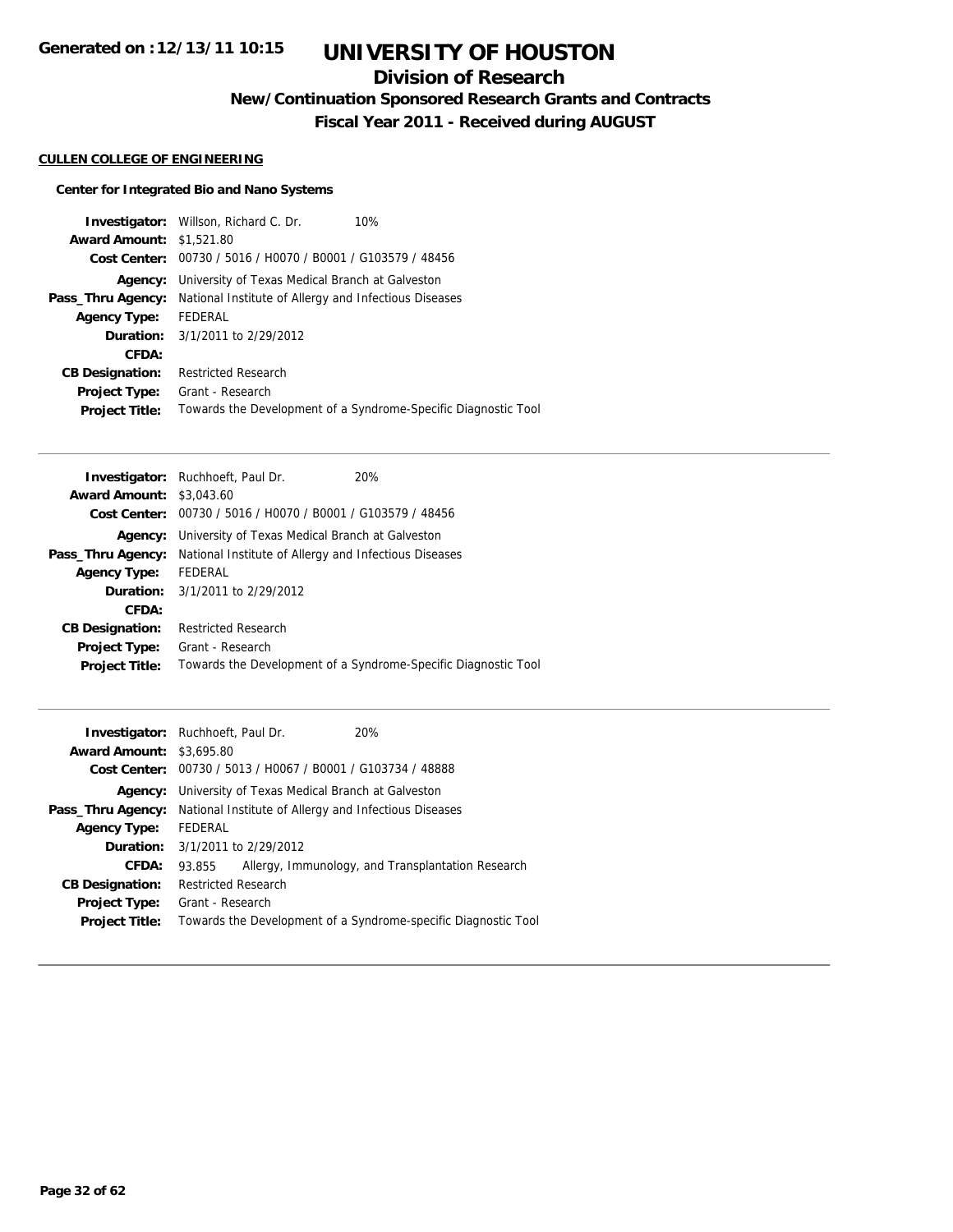## **Division of Research**

**New/Continuation Sponsored Research Grants and Contracts**

**Fiscal Year 2011 - Received during AUGUST**

#### **CULLEN COLLEGE OF ENGINEERING**

### **Center for Integrated Bio and Nano Systems**

| <b>Investigator:</b> Liu, Zhihong |                                                             |                                             | 50%                                                            |
|-----------------------------------|-------------------------------------------------------------|---------------------------------------------|----------------------------------------------------------------|
| <b>Award Amount: \$26,098.50</b>  |                                                             |                                             |                                                                |
|                                   | Cost Center: 00730 / 5013 / H0070 / B0001 / G104019 / 49298 |                                             |                                                                |
| Agency:                           | Methodist Hospital Research Institute                       |                                             |                                                                |
| Pass_Thru Agency:                 |                                                             |                                             | U.S. Army Medical Research and Material Command                |
| <b>Agency Type:</b>               | FEDERAL                                                     |                                             |                                                                |
|                                   |                                                             | <b>Duration:</b> $9/29/2010$ to $9/28/2012$ |                                                                |
| <b>CFDA:</b>                      | 12.420                                                      |                                             | Military Medical Research and Development                      |
| <b>CB Designation:</b>            | <b>Restricted Research</b>                                  |                                             |                                                                |
| <b>Project Type:</b>              | Grant - Research                                            |                                             |                                                                |
| <b>Project Title:</b>             |                                                             |                                             | Nano-engineered, Multi-channel Scaffolds for Axon Regeneration |

|                                 | <b>Investigator:</b> Willson, Richard C. Dr.<br>10%            |
|---------------------------------|----------------------------------------------------------------|
| <b>Award Amount: \$1,847.90</b> |                                                                |
|                                 | Cost Center: 00730 / 5013 / H0067 / B0001 / G103734 / 48888    |
|                                 | <b>Agency:</b> University of Texas Medical Branch at Galveston |
| Pass_Thru Agency:               | National Institute of Allergy and Infectious Diseases          |
| <b>Agency Type:</b>             | FEDERAL                                                        |
|                                 | <b>Duration:</b> $3/1/2011$ to $2/29/2012$                     |
| CFDA:                           | Allergy, Immunology, and Transplantation Research<br>93.855    |
| <b>CB Designation:</b>          | <b>Restricted Research</b>                                     |
| <b>Project Type:</b>            | Grant - Research                                               |
| <b>Project Title:</b>           | Towards the Development of a Syndrome-specific Diagnostic Tool |
|                                 |                                                                |

|                                 | <b>Investigator:</b> Willson, Richard C. Dr.                   | 41%                                                            |
|---------------------------------|----------------------------------------------------------------|----------------------------------------------------------------|
| <b>Award Amount: \$6,239.38</b> |                                                                |                                                                |
|                                 | Cost Center: 00730 / 5016 / H0070 / B0001 / G103579 / 48456    |                                                                |
|                                 | <b>Agency:</b> University of Texas Medical Branch at Galveston |                                                                |
| Pass_Thru Agency:               | National Institute of Allergy and Infectious Diseases          |                                                                |
| Agency Type:                    | FEDERAL                                                        |                                                                |
|                                 | <b>Duration:</b> 3/1/2011 to 2/29/2012                         |                                                                |
| CFDA:                           |                                                                |                                                                |
| <b>CB Designation:</b>          | <b>Restricted Research</b>                                     |                                                                |
| Project Type:                   | Grant - Research                                               |                                                                |
| <b>Project Title:</b>           |                                                                | Towards the Development of a Syndrome-Specific Diagnostic Tool |
|                                 |                                                                |                                                                |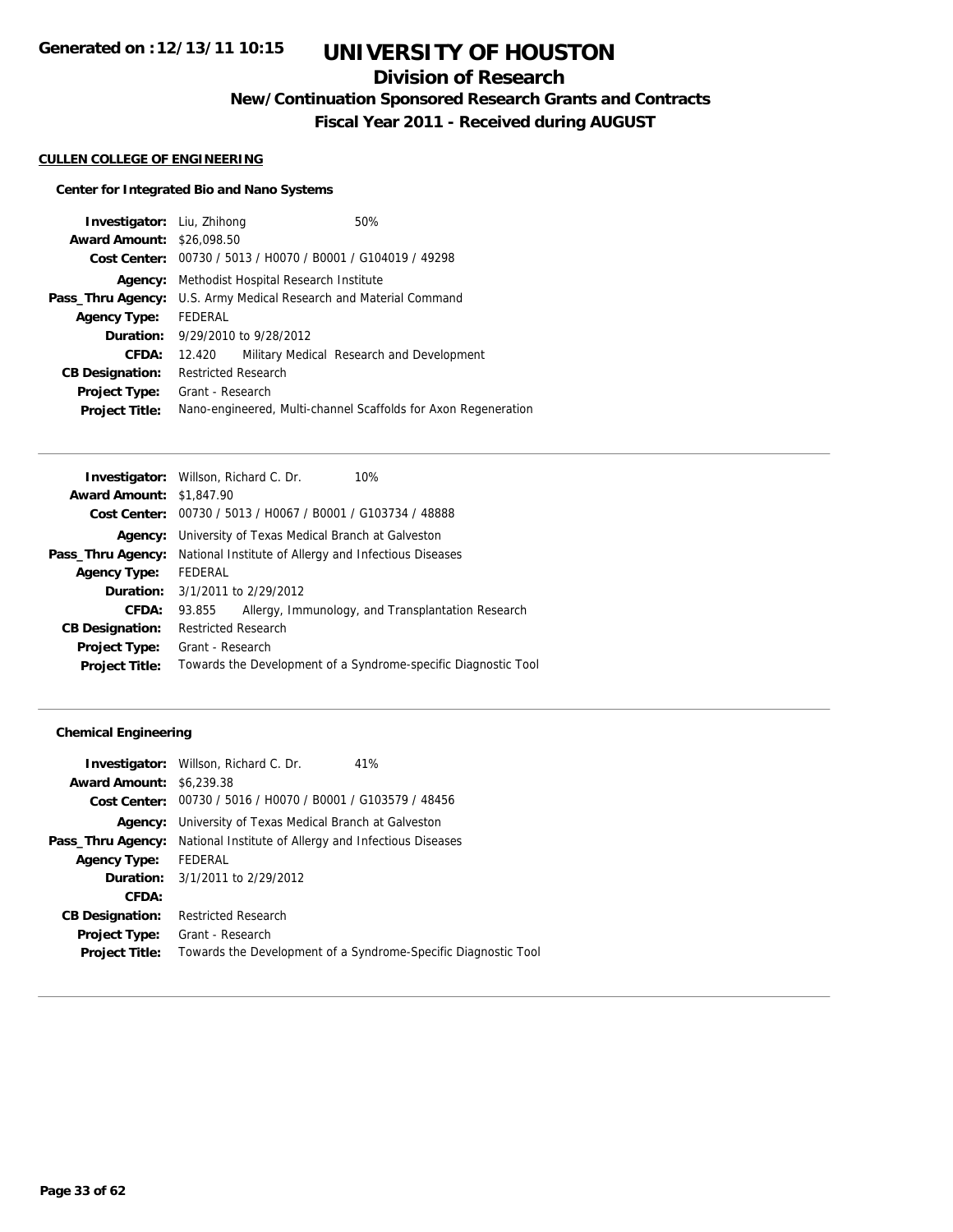## **Division of Research**

**New/Continuation Sponsored Research Grants and Contracts**

**Fiscal Year 2011 - Received during AUGUST**

### **CULLEN COLLEGE OF ENGINEERING**

|                                 | <b>Investigator:</b> Willson, Richard C. Dr.<br>100%        |  |  |
|---------------------------------|-------------------------------------------------------------|--|--|
| <b>Award Amount: \$3,610.00</b> |                                                             |  |  |
|                                 | Cost Center: 00730 / 5015 / H0067 / B0001 / G103578 / 48576 |  |  |
| Agency:                         | University of Texas Medical Branch at Galveston             |  |  |
| Pass_Thru Agency:               | National Institute of Allergy and Infectious Diseases       |  |  |
| <b>Agency Type:</b>             | FEDERAL                                                     |  |  |
|                                 | <b>Duration:</b> 3/1/2011 to 2/29/2012                      |  |  |
| CFDA:                           | Allergy, Immunology, and Transplantation Research<br>93.855 |  |  |
| <b>CB Designation:</b>          | <b>Restricted Research</b>                                  |  |  |
| <b>Project Type:</b>            | Grant - Research                                            |  |  |
| <b>Project Title:</b>           | WRCE Diagnotics Development Core - Yr 3 of 5 Yr. Award      |  |  |

|                                   | 100%<br><b>Investigator:</b> Cirino, Patrick Dr.                                                         |
|-----------------------------------|----------------------------------------------------------------------------------------------------------|
| <b>Award Amount: \$127,623.00</b> |                                                                                                          |
|                                   | Cost Center: 00730 / 5013 / H0067 / B0001 / G103480 / 49316                                              |
|                                   | <b>Agency:</b> National Science Foundation                                                               |
| Pass_Thru Agency:                 |                                                                                                          |
| <b>Agency Type:</b>               | FEDERAL                                                                                                  |
|                                   | <b>Duration:</b> 1/1/2011 to 1/31/2012                                                                   |
| <b>CFDA:</b>                      | <b>Engineering Grants</b><br>47.041                                                                      |
| <b>CB Designation:</b>            | <b>Restricted Research</b>                                                                               |
| Project Type:                     | Grant - Research                                                                                         |
| <b>Project Title:</b>             | CAREER: Engineering Regulatory Protein Effector Specificity to Facilitate Combinatorial Library Analyses |
|                                   |                                                                                                          |

|                                 | 100%<br><b>Investigator:</b> Varadarajan, Navin Dr.                            |
|---------------------------------|--------------------------------------------------------------------------------|
| <b>Award Amount: \$9,980.00</b> |                                                                                |
|                                 | Cost Center: 00730 / 5015 / H0067 / B0001 / G102950 / 48785                    |
| Agency:                         | University of Texas Medical Branch at Galveston                                |
|                                 | <b>Pass_Thru Agency:</b> National Institute of Allergy and Infectious Diseases |
| <b>Agency Type:</b>             | FEDERAL                                                                        |
| Duration:                       | 3/1/2011 to 2/29/2012                                                          |
| <b>CFDA:</b>                    | Allergy, Immunology, and Transplantation Research<br>93.855                    |
| <b>CB Designation:</b>          | <b>Restricted Research</b>                                                     |
| Project Type:                   | Grant - Research                                                               |
| <b>Project Title:</b>           | Quantitative mapping of CD8+ T-cell responses during chikungunya vaccination   |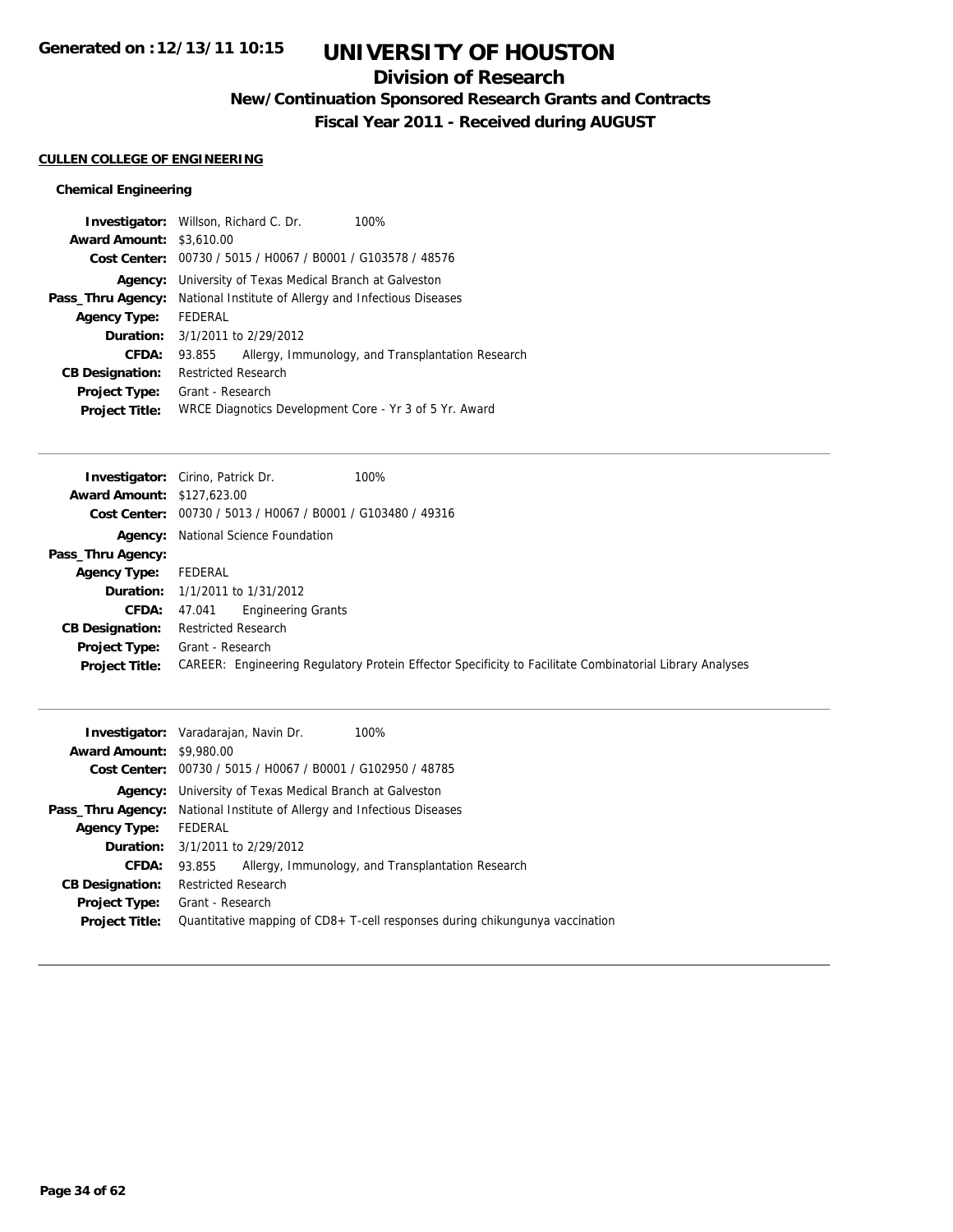## **Division of Research**

**New/Continuation Sponsored Research Grants and Contracts**

**Fiscal Year 2011 - Received during AUGUST**

### **CULLEN COLLEGE OF ENGINEERING**

| <b>Award Amount:</b>   | <b>Investigator:</b> Harold, Michael Dr.<br>\$65,296.00  | 100% |
|------------------------|----------------------------------------------------------|------|
| Cost Center:           | 00730 / 5022 / H0067 / B0001 / G104220 / 49471           |      |
| Agency:                | Total                                                    |      |
| Pass_Thru Agency:      |                                                          |      |
| <b>Agency Type:</b>    | <b>PROFIT</b>                                            |      |
|                        | <b>Duration:</b> 6/1/2011 to 12/31/2011                  |      |
| CFDA:                  |                                                          |      |
| <b>CB Designation:</b> | <b>Restricted Research</b>                               |      |
| <b>Project Type:</b>   | Grant - Research                                         |      |
| <b>Project Title:</b>  | Preparation and Evaluation of Modified Ceramic Membranes |      |

| <b>Award Amount:</b><br>\$800.00<br>Cost Center: 00730 / 5021 / H0067 / B0100 / G104208 / 49414 |  |
|-------------------------------------------------------------------------------------------------|--|
|                                                                                                 |  |
|                                                                                                 |  |
| <b>Agency:</b> Oak Ridge Associated Universities                                                |  |
| Pass_Thru Agency:                                                                               |  |
| NON PROFIT<br><b>Agency Type:</b>                                                               |  |
| <b>Duration:</b> 8/1/2011 to 8/31/2012                                                          |  |
| CFDA:                                                                                           |  |
| Non Restricted Research<br><b>CB Designation:</b>                                               |  |
| Other Support - Research<br><b>Project Type:</b>                                                |  |
| Rimer Research Travel Account<br><b>Project Title:</b>                                          |  |

|                                         | <b>Investigator:</b> Khabashesku, Valery Dr.<br>50%         |
|-----------------------------------------|-------------------------------------------------------------|
| <b>Award Amount: \$17,500.00</b>        |                                                             |
|                                         | Cost Center: 00730 / 5043 / H0067 / B0001 / G104053 / 49339 |
|                                         | Agency: Clarkson Aerospace Corporation                      |
| <b>Pass_Thru Agency:</b> U.S. Air Force |                                                             |
| Agency Type: FEDERAL                    |                                                             |
|                                         | <b>Duration:</b> 6/21/2011 to 8/31/2011                     |
| CFDA:                                   | 12.800 Air Force Defense Research Sciences Program          |
| <b>CB Designation:</b>                  | <b>Restricted Research</b>                                  |
| Project Type:                           | Contract - Research                                         |
| <b>Project Title:</b>                   | Fatique and Fracture of Nanocomposite Laminates             |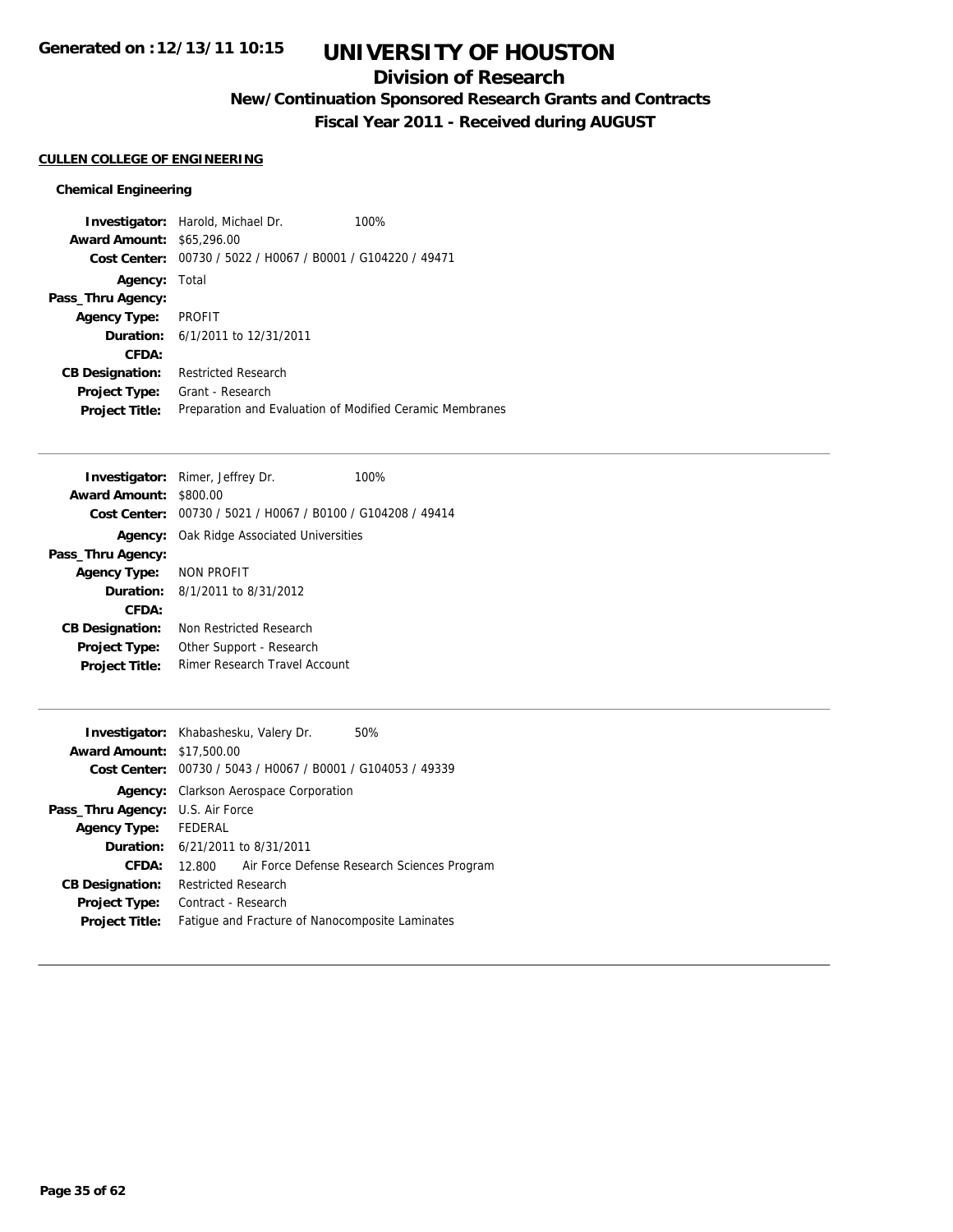## **Division of Research**

**New/Continuation Sponsored Research Grants and Contracts**

**Fiscal Year 2011 - Received during AUGUST**

### **CULLEN COLLEGE OF ENGINEERING**

| <b>Investigator:</b> Davis, Dan Dr.     |                            |                                               | 50%                                                         |
|-----------------------------------------|----------------------------|-----------------------------------------------|-------------------------------------------------------------|
| <b>Award Amount: \$17,500.00</b>        |                            |                                               |                                                             |
|                                         |                            |                                               | Cost Center: 00730 / 5043 / H0067 / B0001 / G104053 / 49339 |
|                                         |                            | <b>Agency:</b> Clarkson Aerospace Corporation |                                                             |
| <b>Pass_Thru Agency:</b> U.S. Air Force |                            |                                               |                                                             |
| Agency Type: FEDERAL                    |                            |                                               |                                                             |
| <b>Duration:</b> 6/21/2011 to 8/31/2011 |                            |                                               |                                                             |
| CFDA:                                   |                            |                                               | 12.800 Air Force Defense Research Sciences Program          |
| <b>CB Designation:</b>                  | <b>Restricted Research</b> |                                               |                                                             |
| Project Type:                           | Contract - Research        |                                               |                                                             |
| <b>Project Title:</b>                   |                            |                                               | Fatigue and Fracture of Nanocomposite Laminates             |

|                                 | <b>Investigator:</b> Willson, Richard C. Dr.                | 41%                                                            |
|---------------------------------|-------------------------------------------------------------|----------------------------------------------------------------|
| <b>Award Amount: \$7,576.39</b> |                                                             |                                                                |
|                                 | Cost Center: 00730 / 5013 / H0067 / B0001 / G103734 / 48888 |                                                                |
| Agency:                         | University of Texas Medical Branch at Galveston             |                                                                |
| Pass_Thru Agency:               | National Institute of Allergy and Infectious Diseases       |                                                                |
| <b>Agency Type:</b>             | FEDERAL                                                     |                                                                |
|                                 | <b>Duration:</b> 3/1/2011 to 2/29/2012                      |                                                                |
| CFDA:                           | 93.855                                                      | Allergy, Immunology, and Transplantation Research              |
| <b>CB Designation:</b>          | <b>Restricted Research</b>                                  |                                                                |
| Project Type:                   | Grant - Research                                            |                                                                |
| <b>Project Title:</b>           |                                                             | Towards the Development of a Syndrome-specific Diagnostic Tool |
|                                 |                                                             |                                                                |

| <b>Award Amount: \$21,987.50</b> | <b>Investigator:</b> Flumerfelt, Raymond W. Dr. 12.5%<br>Cost Center: 00730 / 5013 / H0503 / B0001 / G098857 / 44892 |
|----------------------------------|----------------------------------------------------------------------------------------------------------------------|
|                                  | <b>Agency:</b> USE DED100; U.S. Department of Education                                                              |
| Pass_Thru Agency:                |                                                                                                                      |
| <b>Agency Type:</b>              | FEDERAL                                                                                                              |
|                                  | <b>Duration:</b> 8/15/2009 to 8/14/2012                                                                              |
| <b>CFDA:</b>                     | 84.200 Graduate Assistance in Areas of National Need                                                                 |
| <b>CB Designation:</b>           | <b>Restricted Research</b>                                                                                           |
| Project Type:                    | Grant - Research                                                                                                     |
| <b>Project Title:</b>            | Doctoral Education and Training in Wind Energy at National Wind Energy Center, University of Houston                 |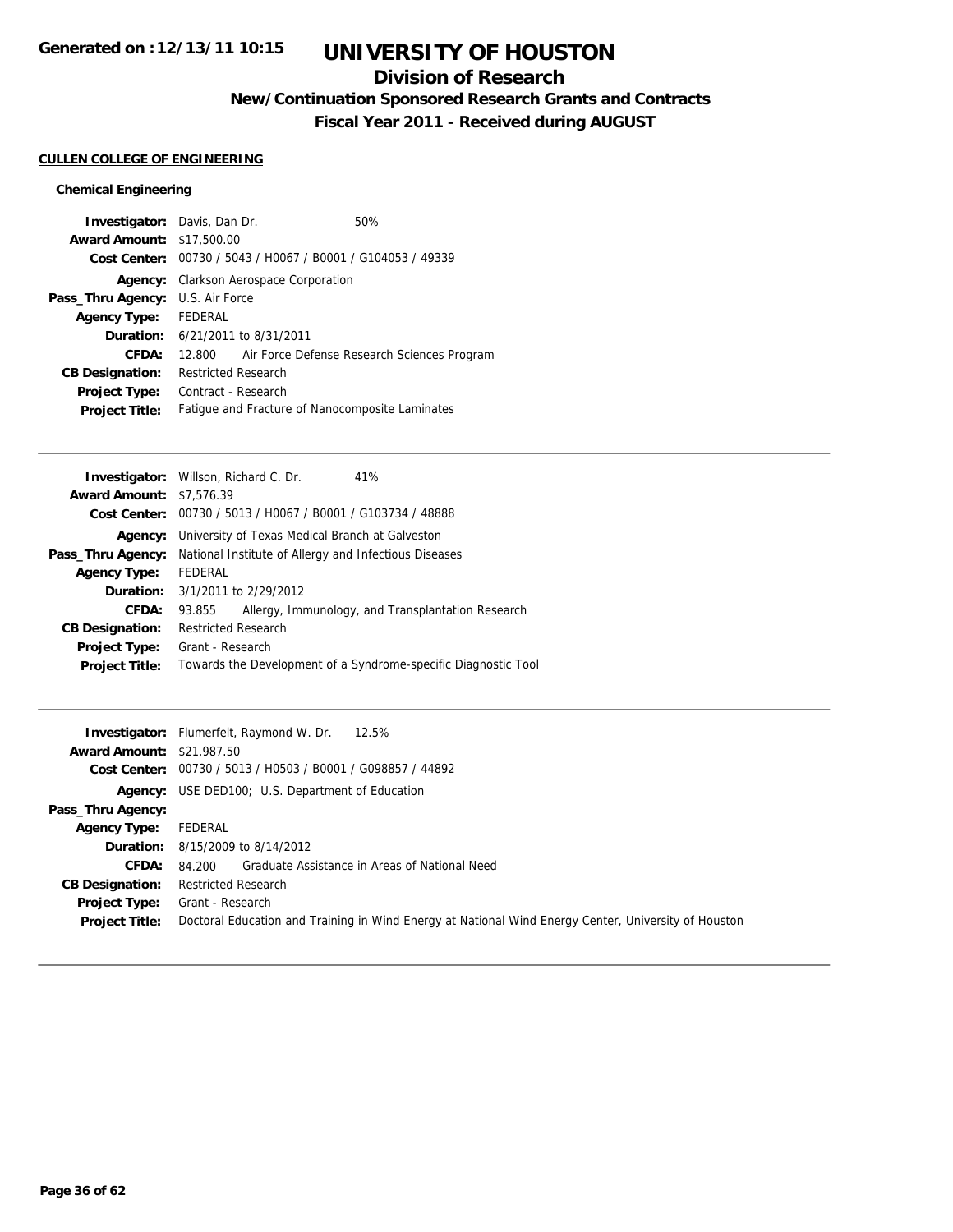## **Division of Research**

**New/Continuation Sponsored Research Grants and Contracts**

**Fiscal Year 2011 - Received during AUGUST**

### **CULLEN COLLEGE OF ENGINEERING**

### **Civil Engineering**

|                                   | 25%<br><b>Investigator:</b> Rodrigues, Debora Dr.                                                        |
|-----------------------------------|----------------------------------------------------------------------------------------------------------|
| <b>Award Amount: \$107,322.00</b> |                                                                                                          |
|                                   | Cost Center: 00730 / 5013 / H0070 / B0001 / G103297 / 49380                                              |
|                                   | <b>Agency:</b> National Science Foundation                                                               |
| Pass_Thru Agency:                 |                                                                                                          |
| <b>Agency Type:</b>               | FEDERAL                                                                                                  |
|                                   | <b>Duration:</b> 8/15/2011 to 7/31/2014                                                                  |
| <b>CFDA:</b>                      | Engineering Grants<br>47.041                                                                             |
| <b>CB Designation:</b>            | <b>Restricted Research</b>                                                                               |
| <b>Project Type:</b>              | Grant - Research                                                                                         |
| <b>Project Title:</b>             | RET in Engineering and Computer Science Site at the University of Houston: Innovations in Nanotechnology |

|                                 | 10%<br><b>Investigator:</b> Rifai, Hanadi Dr.                                                                                                           |
|---------------------------------|---------------------------------------------------------------------------------------------------------------------------------------------------------|
| <b>Award Amount: \$6,000.00</b> |                                                                                                                                                         |
|                                 | Cost Center: 00730 / 5013 / H0070 / B0001 / G099818 / 44942                                                                                             |
|                                 | <b>Agency:</b> National Science Foundation                                                                                                              |
| Pass_Thru Agency:               |                                                                                                                                                         |
| <b>Agency Type:</b>             | FEDERAL                                                                                                                                                 |
|                                 | <b>Duration:</b> 9/1/2009 to 8/31/2014                                                                                                                  |
| <b>CFDA:</b>                    | 47.076 Education and Human Resources                                                                                                                    |
| <b>CB Designation:</b>          | <b>Restricted Research</b>                                                                                                                              |
| Project Type:                   | Grant - Research                                                                                                                                        |
| <b>Project Title:</b>           | STEP Forward: STEM Talent Expansion Program for Women and Under Represented Group Recruitment and<br>Retention Development at the University of Houston |

|                                   | 50%                                                                                                                                                                                                                                                                                                                                    |
|-----------------------------------|----------------------------------------------------------------------------------------------------------------------------------------------------------------------------------------------------------------------------------------------------------------------------------------------------------------------------------------|
| <b>Award Amount: \$154,595.50</b> |                                                                                                                                                                                                                                                                                                                                        |
|                                   |                                                                                                                                                                                                                                                                                                                                        |
|                                   |                                                                                                                                                                                                                                                                                                                                        |
|                                   |                                                                                                                                                                                                                                                                                                                                        |
| Agency Type: FEDERAL              |                                                                                                                                                                                                                                                                                                                                        |
|                                   |                                                                                                                                                                                                                                                                                                                                        |
| 47.041                            |                                                                                                                                                                                                                                                                                                                                        |
|                                   |                                                                                                                                                                                                                                                                                                                                        |
|                                   |                                                                                                                                                                                                                                                                                                                                        |
|                                   |                                                                                                                                                                                                                                                                                                                                        |
|                                   | <b>Investigator:</b> Willam, Kaspar Dr.<br>Cost Center: 00730 / 5013 / H0068 / B0001 / G102444 / 49140<br>Agency: National Science Foundation<br><b>Duration:</b> 7/15/2011 to 6/30/2014<br><b>Engineering Grants</b><br><b>Restricted Research</b><br>Grant - Research<br>Interface Mechanics of Masonry Panels under Biaxial Loading |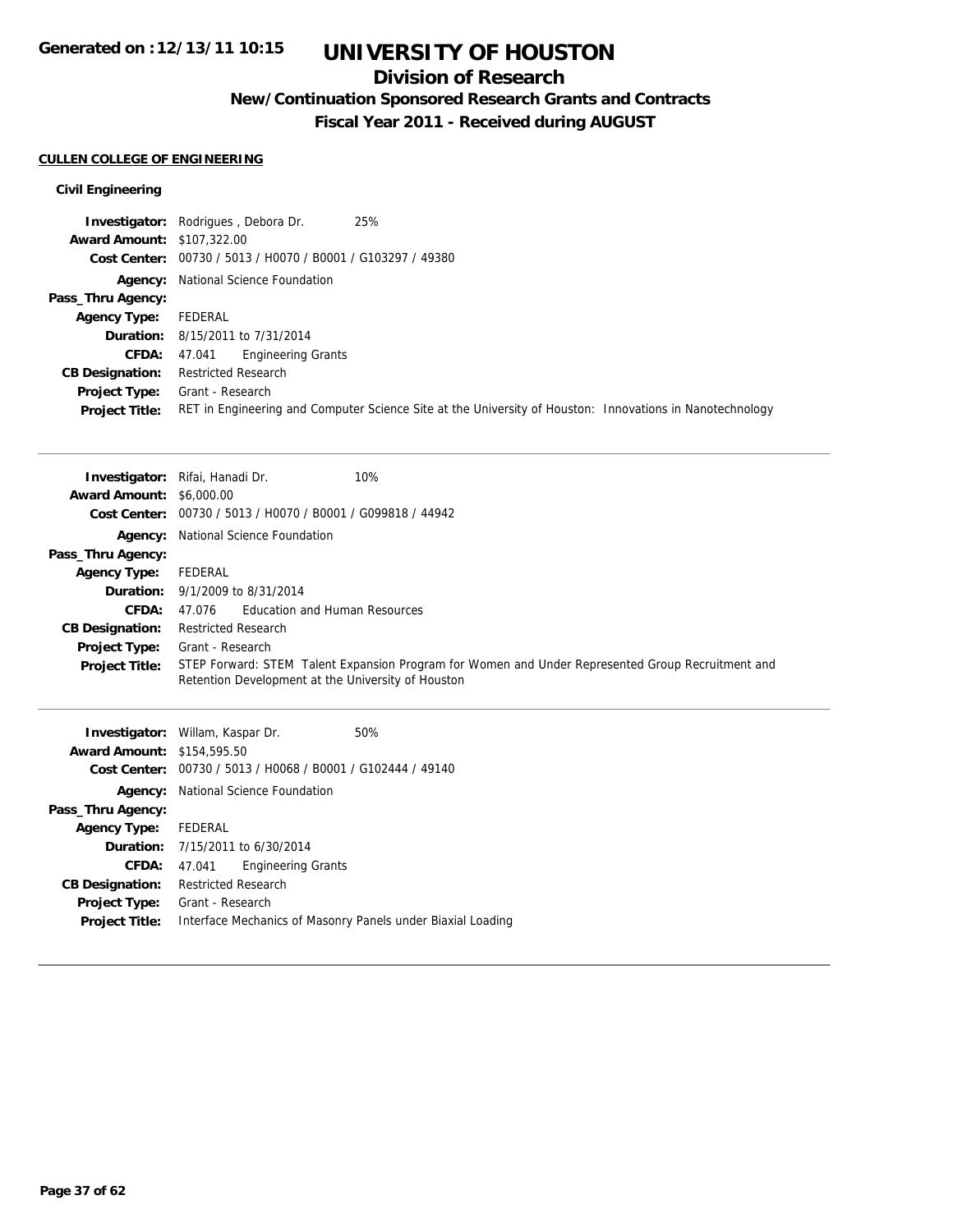## **Division of Research**

**New/Continuation Sponsored Research Grants and Contracts**

**Fiscal Year 2011 - Received during AUGUST**

### **CULLEN COLLEGE OF ENGINEERING**

### **Civil Engineering**

|                                   | <b>Investigator:</b> Ayoub, Ashraf Dr.                      | 50%                                                         |
|-----------------------------------|-------------------------------------------------------------|-------------------------------------------------------------|
| <b>Award Amount: \$154,595.50</b> |                                                             |                                                             |
|                                   | Cost Center: 00730 / 5013 / H0068 / B0001 / G102444 / 49140 |                                                             |
|                                   | <b>Agency:</b> National Science Foundation                  |                                                             |
| Pass_Thru Agency:                 |                                                             |                                                             |
| Agency Type: FEDERAL              |                                                             |                                                             |
|                                   | <b>Duration:</b> 7/15/2011 to 6/30/2014                     |                                                             |
| CFDA:                             | <b>Engineering Grants</b><br>47.041                         |                                                             |
| <b>CB Designation:</b>            | <b>Restricted Research</b>                                  |                                                             |
| Project Type:                     | Grant - Research                                            |                                                             |
| <b>Project Title:</b>             |                                                             | Interface Mechanics of Masonry Panels under Biaxial Loading |

|                                 | 100%<br><b>Investigator:</b> Chellam, Shankar Dr.                                                                                             |
|---------------------------------|-----------------------------------------------------------------------------------------------------------------------------------------------|
| <b>Award Amount: \$6,000.00</b> |                                                                                                                                               |
|                                 | Cost Center: $00730 / 5013 / 40068 / 80001 / 6103763 / 49486$                                                                                 |
|                                 | <b>Agency:</b> National Science Foundation                                                                                                    |
| Pass_Thru Agency:               |                                                                                                                                               |
| <b>Agency Type:</b>             | FEDERAL                                                                                                                                       |
|                                 | <b>Duration:</b> 8/24/2011 to 4/30/2013                                                                                                       |
| <b>CFDA:</b>                    | <b>Engineering Grants</b><br>47.041                                                                                                           |
| <b>CB Designation:</b>          | <b>Restricted Research</b>                                                                                                                    |
| <b>Project Type:</b>            | Grant - Research                                                                                                                              |
| <b>Project Title:</b>           | REU supplement to 'Collaborative Research: Shape Effects on Microorganism Removal by Microfiltration and<br><b>Ultrafiltration Membranes'</b> |

### **Composites Engineering and Applications Center**

|                                  | 8%<br><b>Investigator:</b> Wang, Su Su Dr.                                                           |
|----------------------------------|------------------------------------------------------------------------------------------------------|
| <b>Award Amount: \$14,072.00</b> |                                                                                                      |
|                                  | Cost Center: 00730 / 5013 / H0503 / B0001 / G098857 / 44892                                          |
|                                  | <b>Agency:</b> USE DED100; U.S. Department of Education                                              |
| Pass_Thru Agency:                |                                                                                                      |
| <b>Agency Type:</b>              | FEDERAL                                                                                              |
|                                  | <b>Duration:</b> 8/15/2009 to 8/14/2012                                                              |
| <b>CFDA:</b>                     | 84.200 Graduate Assistance in Areas of National Need                                                 |
| <b>CB Designation:</b>           | <b>Restricted Research</b>                                                                           |
| Project Type:                    | Grant - Research                                                                                     |
| <b>Project Title:</b>            | Doctoral Education and Training in Wind Energy at National Wind Energy Center, University of Houston |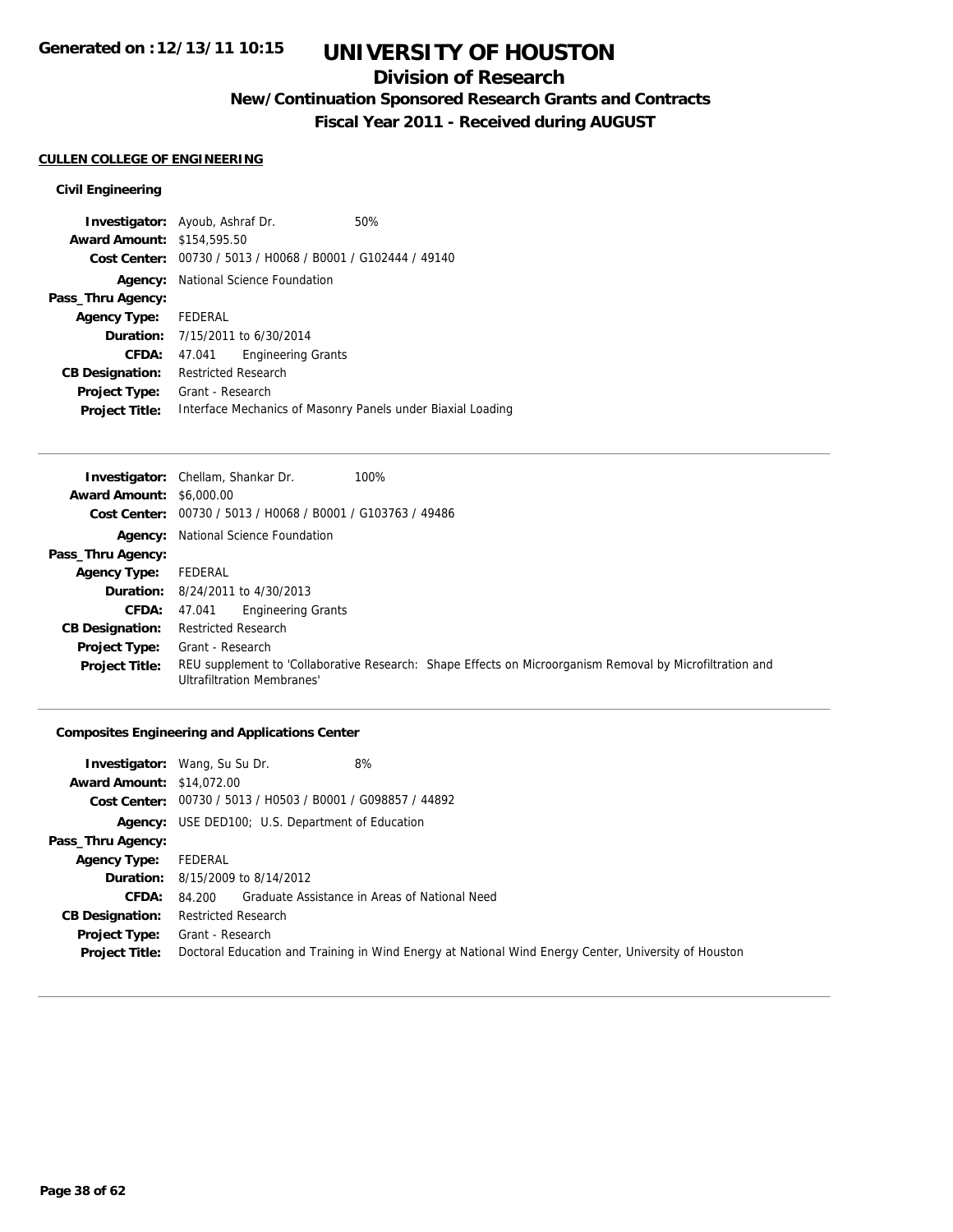## **Division of Research**

**New/Continuation Sponsored Research Grants and Contracts**

**Fiscal Year 2011 - Received during AUGUST**

### **CULLEN COLLEGE OF ENGINEERING**

### **Dean, Engineering**

|                                 | 10%<br><b>Investigator:</b> Zerda, Katherine Dr.                                                                                                        |
|---------------------------------|---------------------------------------------------------------------------------------------------------------------------------------------------------|
| <b>Award Amount: \$6,000.00</b> |                                                                                                                                                         |
|                                 | Cost Center: 00730 / 5013 / H0070 / B0001 / G099818 / 44942                                                                                             |
|                                 | <b>Agency:</b> National Science Foundation                                                                                                              |
| Pass_Thru Agency:               |                                                                                                                                                         |
| <b>Agency Type:</b>             | FEDERAL                                                                                                                                                 |
|                                 | <b>Duration:</b> 9/1/2009 to 8/31/2014                                                                                                                  |
| CFDA:                           | 47.076 Education and Human Resources                                                                                                                    |
| <b>CB Designation:</b>          | <b>Restricted Research</b>                                                                                                                              |
| <b>Project Type:</b>            | Grant - Research                                                                                                                                        |
| <b>Project Title:</b>           | STEP Forward: STEM Talent Expansion Program for Women and Under Represented Group Recruitment and<br>Retention Development at the University of Houston |

|                                 | 50%<br><b>Investigator:</b> Brankovic, Stanko Dr.                                                                                                        |
|---------------------------------|----------------------------------------------------------------------------------------------------------------------------------------------------------|
| <b>Award Amount: \$3,000.00</b> |                                                                                                                                                          |
|                                 | Cost Center: 00730 / 5013 / H0070 / B0001 / G103588 / 49341                                                                                              |
|                                 | Agency: National Science Foundation                                                                                                                      |
| Pass_Thru Agency:               |                                                                                                                                                          |
| <b>Agency Type:</b>             | FEDERAL                                                                                                                                                  |
|                                 | <b>Duration:</b> 6/1/2011 to 8/31/2012                                                                                                                   |
| <b>CFDA:</b>                    | <b>Engineering Grants</b><br>47.041                                                                                                                      |
| <b>CB Designation:</b>          | <b>Restricted Research</b>                                                                                                                               |
| <b>Project Type:</b>            | Grant - Research                                                                                                                                         |
| <b>Project Title:</b>           | REU Supplement: GOALI: Phase Separated Ferromagnetic Metal Metal Oxide/Hydroxide Nanomaterials as a<br>Transformative Concept for Magnetic Field Sensors |

|                                 | <b>Investigator:</b> Ruchhoeft, Paul Dr.                    | 21%                                                            |
|---------------------------------|-------------------------------------------------------------|----------------------------------------------------------------|
| <b>Award Amount: \$3,195.78</b> |                                                             |                                                                |
|                                 | Cost Center: 00730 / 5016 / H0070 / B0001 / G103579 / 48456 |                                                                |
| Agency:                         | University of Texas Medical Branch at Galveston             |                                                                |
| Pass_Thru Agency:               | National Institute of Allergy and Infectious Diseases       |                                                                |
| <b>Agency Type:</b>             | FEDERAL                                                     |                                                                |
|                                 | <b>Duration:</b> 3/1/2011 to 2/29/2012                      |                                                                |
| CFDA:                           |                                                             |                                                                |
| <b>CB Designation:</b>          | <b>Restricted Research</b>                                  |                                                                |
| Project Type:                   | Grant - Research                                            |                                                                |
| <b>Project Title:</b>           |                                                             | Towards the Development of a Syndrome-Specific Diagnostic Tool |
|                                 |                                                             |                                                                |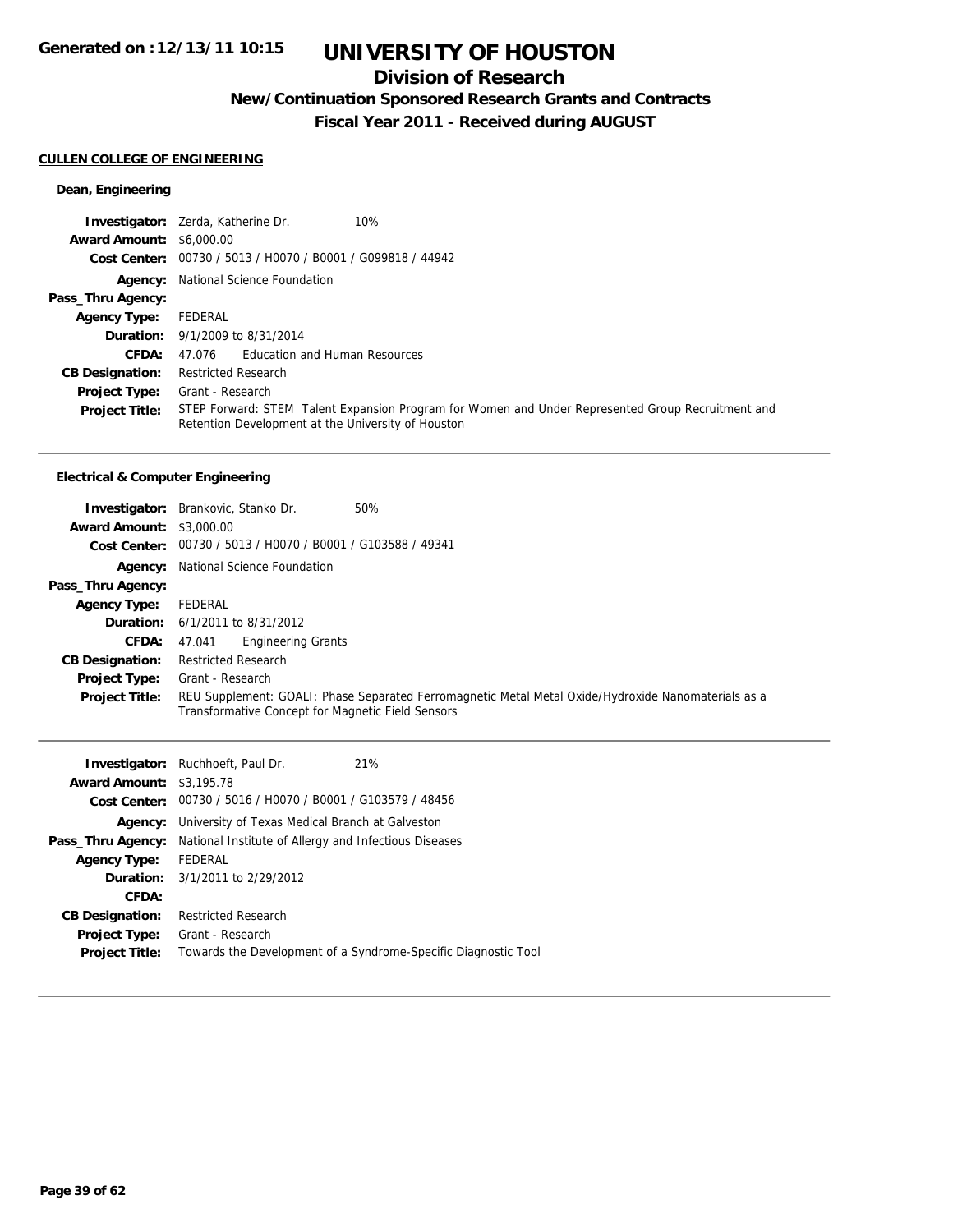## **Division of Research**

**New/Continuation Sponsored Research Grants and Contracts**

**Fiscal Year 2011 - Received during AUGUST**

### **CULLEN COLLEGE OF ENGINEERING**

|                                  | 10%<br><b>Investigator:</b> Zerda, Katherine Dr.                                                                                                        |
|----------------------------------|---------------------------------------------------------------------------------------------------------------------------------------------------------|
| <b>Award Amount: \$33,999.10</b> |                                                                                                                                                         |
|                                  | Cost Center: 00730 / 5013 / H0070 / B0001 / G097662 / 44901                                                                                             |
|                                  | <b>Agency:</b> National Science Foundation                                                                                                              |
| Pass_Thru Agency:                |                                                                                                                                                         |
| <b>Agency Type:</b>              | FEDERAL                                                                                                                                                 |
|                                  | <b>Duration:</b> 9/1/2009 to 8/31/2014                                                                                                                  |
| CFDA:                            | 47.076 Education and Human Resources                                                                                                                    |
| <b>CB Designation:</b>           | <b>Restricted Research</b>                                                                                                                              |
| <b>Project Type:</b>             | Grant - Research                                                                                                                                        |
| <b>Project Title:</b>            | STEP Forward: STEM Talent Expansion Program for Women and Under Represented Group Recruitment and<br>Retention Development at the University of Houston |

|                                   | 25%<br><b>Investigator:</b> Claydon, Frank Dr.                                                           |
|-----------------------------------|----------------------------------------------------------------------------------------------------------|
| <b>Award Amount: \$107,322.00</b> |                                                                                                          |
|                                   | Cost Center: 00730 / 5013 / H0070 / B0001 / G103297 / 49380                                              |
|                                   | <b>Agency:</b> National Science Foundation                                                               |
| Pass_Thru Agency:                 |                                                                                                          |
| <b>Agency Type:</b>               | FEDERAL                                                                                                  |
|                                   | <b>Duration:</b> 8/15/2011 to 7/31/2014                                                                  |
| CFDA:                             | <b>Engineering Grants</b><br>47.041                                                                      |
| <b>CB Designation:</b>            | <b>Restricted Research</b>                                                                               |
| <b>Project Type:</b>              | Grant - Research                                                                                         |
| <b>Project Title:</b>             | RET in Engineering and Computer Science Site at the University of Houston: Innovations in Nanotechnology |
|                                   |                                                                                                          |

| <b>Award Amount: \$24,000.00</b> | 40%<br><b>Investigator:</b> Long, Stuart A. Dr.                                                                                                         |  |
|----------------------------------|---------------------------------------------------------------------------------------------------------------------------------------------------------|--|
|                                  | Cost Center: 00730 / 5013 / H0070 / B0001 / G099818 / 44942                                                                                             |  |
|                                  | <b>Agency:</b> National Science Foundation                                                                                                              |  |
| Pass_Thru Agency:                |                                                                                                                                                         |  |
| <b>Agency Type:</b>              | FEDERAL                                                                                                                                                 |  |
|                                  | <b>Duration:</b> $9/1/2009$ to $8/31/2014$                                                                                                              |  |
| CFDA:                            | 47.076 Education and Human Resources                                                                                                                    |  |
| <b>CB Designation:</b>           | <b>Restricted Research</b>                                                                                                                              |  |
| <b>Project Type:</b>             | Grant - Research                                                                                                                                        |  |
| <b>Project Title:</b>            | STEP Forward: STEM Talent Expansion Program for Women and Under Represented Group Recruitment and<br>Retention Development at the University of Houston |  |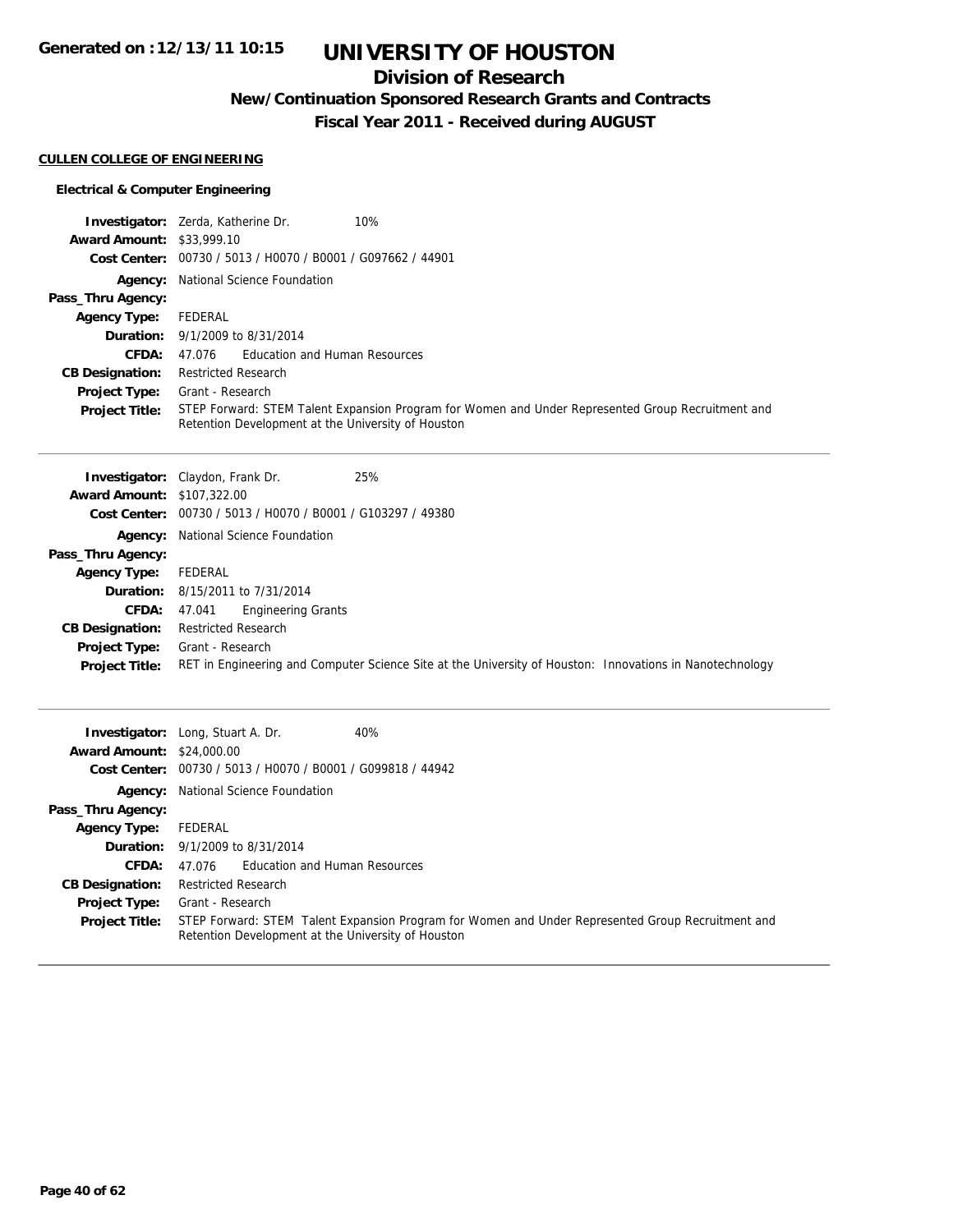## **Division of Research**

**New/Continuation Sponsored Research Grants and Contracts**

**Fiscal Year 2011 - Received during AUGUST**

### **CULLEN COLLEGE OF ENGINEERING**

|                                   | 25%<br><b>Investigator:</b> Long, Stuart A. Dr.                                                          |
|-----------------------------------|----------------------------------------------------------------------------------------------------------|
| <b>Award Amount: \$107,322.00</b> |                                                                                                          |
|                                   | Cost Center: 00730 / 5013 / H0070 / B0001 / G103297 / 49380                                              |
|                                   | <b>Agency:</b> National Science Foundation                                                               |
| Pass_Thru Agency:                 |                                                                                                          |
| <b>Agency Type:</b>               | FEDERAL                                                                                                  |
|                                   | <b>Duration:</b> 8/15/2011 to 7/31/2014                                                                  |
| <b>CFDA:</b>                      | Engineering Grants<br>47.041                                                                             |
| <b>CB Designation:</b>            | <b>Restricted Research</b>                                                                               |
| <b>Project Type:</b>              | Grant - Research                                                                                         |
| <b>Project Title:</b>             | RET in Engineering and Computer Science Site at the University of Houston: Innovations in Nanotechnology |

|                                   | 40%<br><b>Investigator:</b> Claydon, Frank Dr.                                                    |  |  |
|-----------------------------------|---------------------------------------------------------------------------------------------------|--|--|
| <b>Award Amount: \$24,000.00</b>  |                                                                                                   |  |  |
|                                   | Cost Center: 00730 / 5013 / H0070 / B0001 / G099818 / 44942                                       |  |  |
| Agency:                           | National Science Foundation                                                                       |  |  |
| Pass_Thru Agency:                 |                                                                                                   |  |  |
| <b>Agency Type:</b>               | FEDERAL                                                                                           |  |  |
| Duration:                         | 9/1/2009 to 8/31/2014                                                                             |  |  |
| CFDA:                             | <b>Education and Human Resources</b><br>47.076                                                    |  |  |
| <b>CB Designation:</b>            | <b>Restricted Research</b>                                                                        |  |  |
| <b>Project Type:</b>              | Grant - Research                                                                                  |  |  |
| <b>Project Title:</b>             | STEP Forward: STEM Talent Expansion Program for Women and Under Represented Group Recruitment and |  |  |
|                                   | Retention Development at the University of Houston                                                |  |  |
|                                   |                                                                                                   |  |  |
|                                   |                                                                                                   |  |  |
|                                   |                                                                                                   |  |  |
| <b>Investigator:</b> Chen, Ji Dr. | 100%                                                                                              |  |  |
| <b>Award Amount: \$31,254.00</b>  |                                                                                                   |  |  |
|                                   | Cost Center: 00730 / 5013 / H0070 / B0001 / G103196 / 49393                                       |  |  |
|                                   | Agency: National Science Foundation                                                               |  |  |
| Pass_Thru Agency:                 |                                                                                                   |  |  |
| <b>Agency Type:</b>               | <b>FEDERAL</b>                                                                                    |  |  |
| Duration:                         | 8/15/2011 to 7/31/2013                                                                            |  |  |
| CFDA:                             | <b>Engineering Grants</b><br>47.041                                                               |  |  |
| <b>CB Designation:</b>            | <b>Restricted Research</b>                                                                        |  |  |
| <b>Project Type:</b>              | Grant - Research                                                                                  |  |  |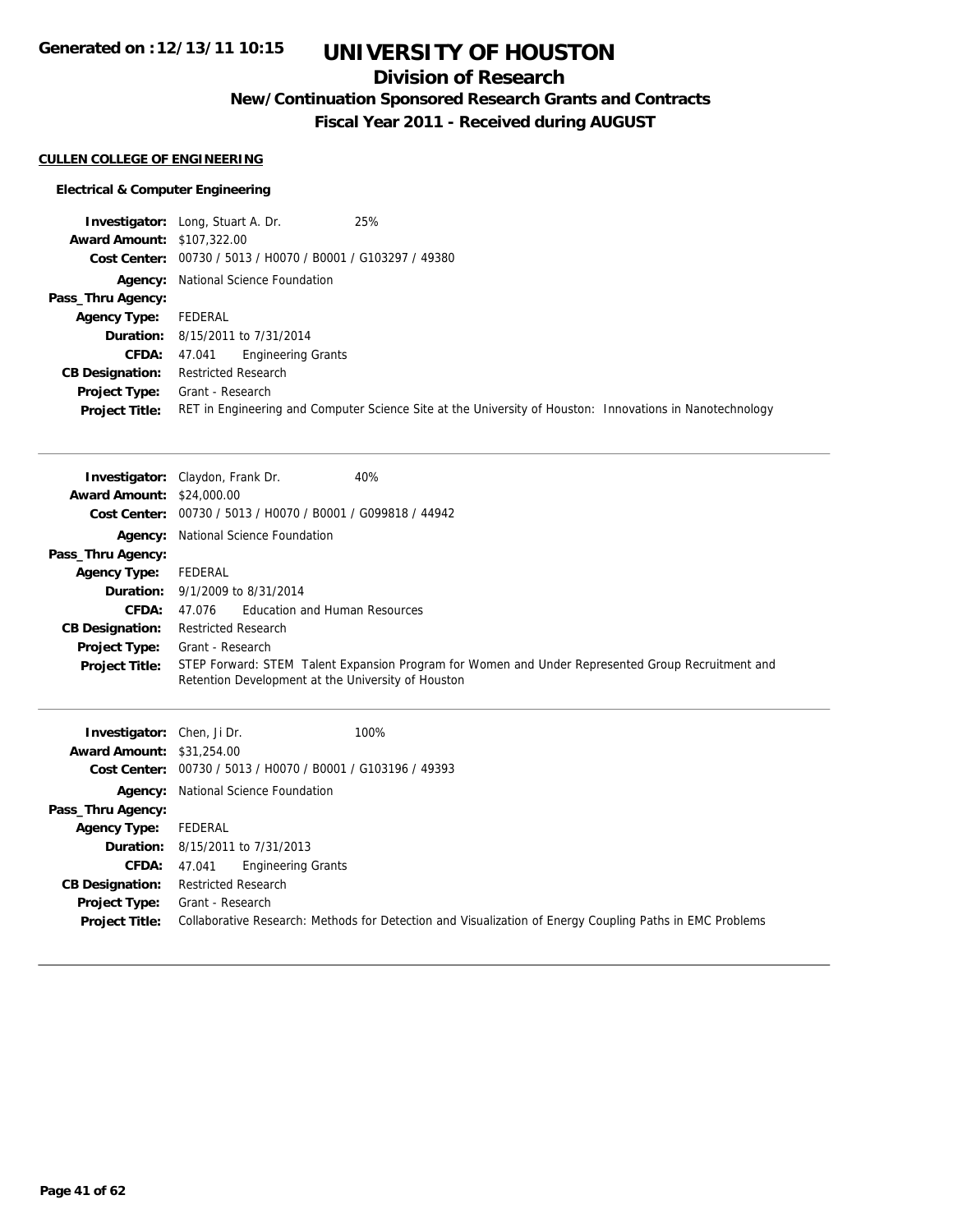## **Division of Research**

**New/Continuation Sponsored Research Grants and Contracts**

**Fiscal Year 2011 - Received during AUGUST**

### **CULLEN COLLEGE OF ENGINEERING**

| <b>Investigator:</b> Han, Zhu Dr. |                                                             | 30%                                                                        |
|-----------------------------------|-------------------------------------------------------------|----------------------------------------------------------------------------|
| <b>Award Amount: \$90,000.00</b>  |                                                             |                                                                            |
|                                   | Cost Center: 00730 / 5013 / H0108 / B0001 / G103039 / 49324 |                                                                            |
|                                   | <b>Agency:</b> National Science Foundation                  |                                                                            |
| Pass_Thru Agency:                 |                                                             |                                                                            |
| <b>Agency Type:</b>               | FEDERAL                                                     |                                                                            |
|                                   | <b>Duration:</b> 8/1/2011 to 7/31/2014                      |                                                                            |
| CFDA:                             | 47.070                                                      | Computer and Information Science and Engineering (CISE)                    |
| <b>CB Designation:</b>            | <b>Restricted Research</b>                                  |                                                                            |
| Project Type:                     | Grant - Research                                            |                                                                            |
| <b>Project Title:</b>             |                                                             | Nets: Small: Toward Wireless Co-Existence for Safety-Critical Applications |

|                                  | <b>Investigator:</b> Wolfe, John C. Dr.                           | 60%                                                                               |
|----------------------------------|-------------------------------------------------------------------|-----------------------------------------------------------------------------------|
| <b>Award Amount: \$23,265.00</b> |                                                                   |                                                                                   |
|                                  | Cost Center: $00730 / 5013 / 40070 / 80001 / 6104020 / 49322$     |                                                                                   |
|                                  | <b>Agency:</b> Methodist Hospital Research Institute              |                                                                                   |
|                                  | Pass_Thru Agency: U.S. Army Medical Research and Material Command |                                                                                   |
| <b>Agency Type:</b>              | FEDERAL                                                           |                                                                                   |
|                                  | <b>Duration:</b> 9/29/2010 to 9/28/2012                           |                                                                                   |
| CFDA:                            | 12.420                                                            | Military Medical Research and Development                                         |
| <b>CB Designation:</b>           | <b>Restricted Research</b>                                        |                                                                                   |
| Project Type:                    | Grant - Research                                                  |                                                                                   |
| <b>Project Title:</b>            |                                                                   | 3-dimensional Multisensing Probes for Neural Recording & Brain-Machine Interfaces |
|                                  |                                                                   |                                                                                   |

|                                  | <b>Investigator:</b> Bao, Jiming Dr.                        | 50%                                                            |
|----------------------------------|-------------------------------------------------------------|----------------------------------------------------------------|
| <b>Award Amount: \$26,098.50</b> |                                                             |                                                                |
|                                  | Cost Center: 00730 / 5013 / H0070 / B0001 / G104019 / 49298 |                                                                |
| Agency:                          | Methodist Hospital Research Institute                       |                                                                |
| Pass_Thru Agency:                | U.S. Army Medical Research and Material Command             |                                                                |
| <b>Agency Type:</b>              | FEDERAL                                                     |                                                                |
|                                  | <b>Duration:</b> 9/29/2010 to 9/28/2012                     |                                                                |
| <b>CFDA:</b>                     | 12.420                                                      | Military Medical Research and Development                      |
| <b>CB Designation:</b>           | <b>Restricted Research</b>                                  |                                                                |
| Project Type:                    | Grant - Research                                            |                                                                |
| <b>Project Title:</b>            |                                                             | Nano-engineered, Multi-channel Scaffolds for Axon Regeneration |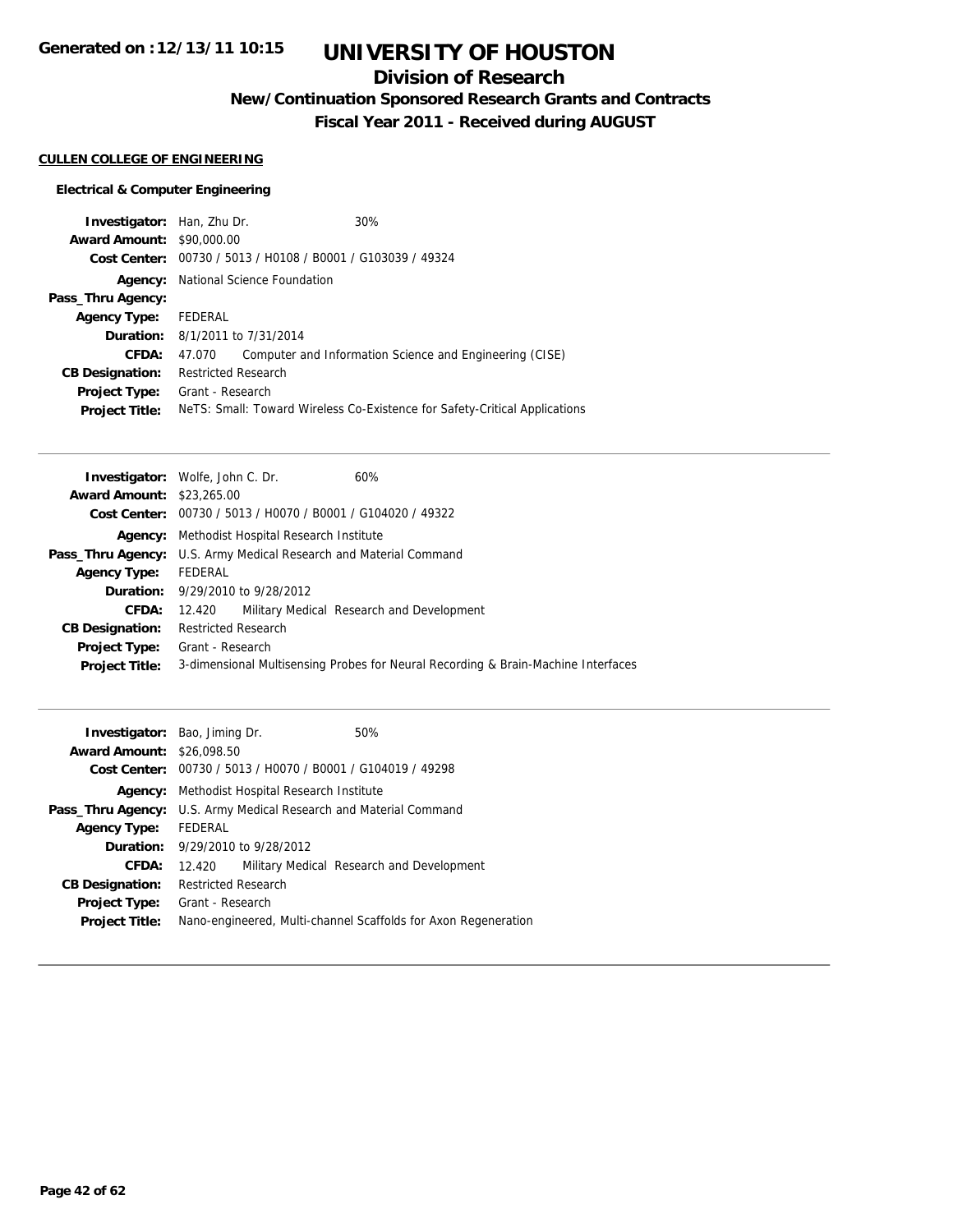## **Division of Research**

**New/Continuation Sponsored Research Grants and Contracts**

**Fiscal Year 2011 - Received during AUGUST**

#### **CULLEN COLLEGE OF ENGINEERING**

### **Electrical & Computer Engineering**

|                                   | 40%<br>Investigator: Claydon, Frank Dr.                                                                                                                 |  |  |
|-----------------------------------|---------------------------------------------------------------------------------------------------------------------------------------------------------|--|--|
| Award Amount: \$135,996.40        |                                                                                                                                                         |  |  |
|                                   | Cost Center: 00730 / 5013 / H0070 / B0001 / G097662 / 44901                                                                                             |  |  |
| Agency:                           | National Science Foundation                                                                                                                             |  |  |
| Pass_Thru Agency:                 |                                                                                                                                                         |  |  |
| <b>Agency Type:</b>               | <b>FEDERAL</b>                                                                                                                                          |  |  |
| Duration:                         | 9/1/2009 to 8/31/2014                                                                                                                                   |  |  |
| CFDA:                             | 47.076<br><b>Education and Human Resources</b>                                                                                                          |  |  |
| <b>CB Designation:</b>            | <b>Restricted Research</b>                                                                                                                              |  |  |
| Project Type:                     | Grant - Research                                                                                                                                        |  |  |
| <b>Project Title:</b>             | STEP Forward: STEM Talent Expansion Program for Women and Under Represented Group Recruitment and<br>Retention Development at the University of Houston |  |  |
|                                   |                                                                                                                                                         |  |  |
|                                   |                                                                                                                                                         |  |  |
|                                   | 40%<br><b>Investigator:</b> Long, Stuart A. Dr.                                                                                                         |  |  |
| <b>Award Amount: \$135,996.40</b> |                                                                                                                                                         |  |  |
|                                   | Cost Center: 00730 / 5013 / H0070 / B0001 / G097662 / 44901                                                                                             |  |  |
| Agency:                           | National Science Foundation                                                                                                                             |  |  |
| Pass_Thru Agency:                 |                                                                                                                                                         |  |  |
| <b>Agency Type:</b>               | <b>FEDERAL</b>                                                                                                                                          |  |  |
| Duration:                         | 9/1/2009 to 8/31/2014                                                                                                                                   |  |  |
| <b>CFDA:</b>                      | <b>Education and Human Resources</b><br>47.076                                                                                                          |  |  |
| <b>CB Designation:</b>            | <b>Restricted Research</b>                                                                                                                              |  |  |
| <b>Project Type:</b>              | Grant - Research                                                                                                                                        |  |  |
| <b>Project Title:</b>             | STEP Forward: STEM Talent Expansion Program for Women and Under Represented Group Recruitment and<br>Retention Development at the University of Houston |  |  |
|                                   |                                                                                                                                                         |  |  |
|                                   | Investigator: Roysam, Badrinath Dr.<br>100%                                                                                                             |  |  |
| <b>Award Amount: \$196,765.13</b> |                                                                                                                                                         |  |  |
|                                   | Cost Center: 00730 / 5013 / H0070 / B0001 / G103759 / 48837                                                                                             |  |  |
| Agency:                           | National Institute of Biomedical Imaging and Bioengineering                                                                                             |  |  |
| Pass_Thru Agency:                 |                                                                                                                                                         |  |  |
| <b>Agency Type:</b>               | FEDERAL                                                                                                                                                 |  |  |
| Duration:                         | 10/1/2010 to 5/31/2012                                                                                                                                  |  |  |
| <b>CFDA:</b>                      | 93.286<br><b>Biomedical Imaging Research</b>                                                                                                            |  |  |
| <b>CB Designation:</b>            | <b>Restricted Research</b>                                                                                                                              |  |  |
| <b>Project Type:</b>              | Grant - Research                                                                                                                                        |  |  |

**Project Title:** Multi - Dimensional Image Analysis Tools for Brain Tissue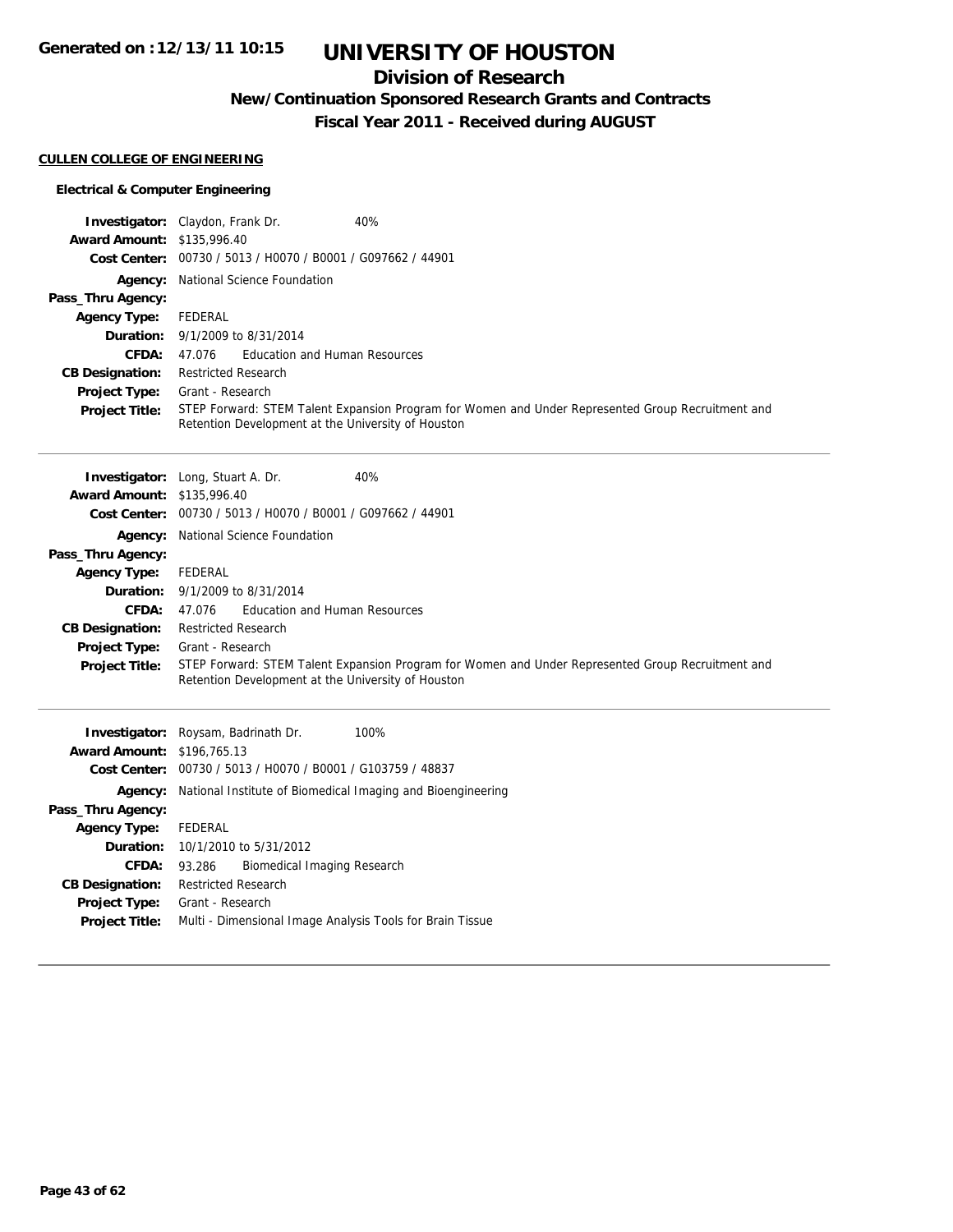## **Division of Research**

**New/Continuation Sponsored Research Grants and Contracts**

**Fiscal Year 2011 - Received during AUGUST**

#### **CULLEN COLLEGE OF ENGINEERING**

### **Electrical & Computer Engineering**

| <b>Award Amount: \$3,880.59</b> | <b>Investigator:</b> Ruchhoeft, Paul Dr.                    | 21%                                                            |
|---------------------------------|-------------------------------------------------------------|----------------------------------------------------------------|
|                                 |                                                             |                                                                |
|                                 | Cost Center: 00730 / 5013 / H0067 / B0001 / G103734 / 48888 |                                                                |
| Agency:                         | University of Texas Medical Branch at Galveston             |                                                                |
| Pass_Thru Agency:               | National Institute of Allergy and Infectious Diseases       |                                                                |
| <b>Agency Type:</b>             | FEDERAL                                                     |                                                                |
|                                 | <b>Duration:</b> 3/1/2011 to 2/29/2012                      |                                                                |
| CFDA:                           | 93.855                                                      | Allergy, Immunology, and Transplantation Research              |
| <b>CB Designation:</b>          | <b>Restricted Research</b>                                  |                                                                |
| Project Type:                   | Grant - Research                                            |                                                                |
| <b>Project Title:</b>           |                                                             | Towards the Development of a Syndrome-specific Diagnostic Tool |

|                                  | 10%<br>Investigator: Rifai, Hanadi Dr.                                                                                                                  |  |
|----------------------------------|---------------------------------------------------------------------------------------------------------------------------------------------------------|--|
| <b>Award Amount: \$33,999.10</b> |                                                                                                                                                         |  |
|                                  | Cost Center: 00730 / 5013 / H0070 / B0001 / G097662 / 44901                                                                                             |  |
|                                  | <b>Agency:</b> National Science Foundation                                                                                                              |  |
| Pass_Thru Agency:                |                                                                                                                                                         |  |
| <b>Agency Type:</b>              | FEDERAL                                                                                                                                                 |  |
|                                  | <b>Duration:</b> 9/1/2009 to 8/31/2014                                                                                                                  |  |
| <b>CFDA:</b>                     | <b>Education and Human Resources</b><br>47.076                                                                                                          |  |
| <b>CB Designation:</b>           | <b>Restricted Research</b>                                                                                                                              |  |
| <b>Project Type:</b>             | Grant - Research                                                                                                                                        |  |
| <b>Project Title:</b>            | STEP Forward: STEM Talent Expansion Program for Women and Under Represented Group Recruitment and<br>Retention Development at the University of Houston |  |

### **Industrial Engineering**

|                                  | 35%<br><b>Investigator:</b> Feng, Qianmei Dr.                                                                          |  |  |
|----------------------------------|------------------------------------------------------------------------------------------------------------------------|--|--|
| <b>Award Amount: \$45,500.00</b> |                                                                                                                        |  |  |
|                                  | Cost Center: 00730 / 5013 / H0072 / A0001 / G097811 / 43688                                                            |  |  |
|                                  | <b>Agency:</b> Jackson State University                                                                                |  |  |
|                                  | <b>Pass_Thru Agency:</b> U.S. Department of Homeland Security                                                          |  |  |
| <b>Agency Type:</b>              | FEDERAL                                                                                                                |  |  |
|                                  | <b>Duration:</b> $7/1/2008$ to $6/30/2012$                                                                             |  |  |
| <b>CFDA:</b>                     | 97.061 Centers for Homeland Security                                                                                   |  |  |
| <b>CB Designation:</b>           | Non Research                                                                                                           |  |  |
| <b>Project Type:</b>             | Contract - Instruction                                                                                                 |  |  |
| <b>Project Title:</b>            | Center of Excellence for the Study of Natural Disasters, Coastal Infrastructure and Emergency Management:<br>Education |  |  |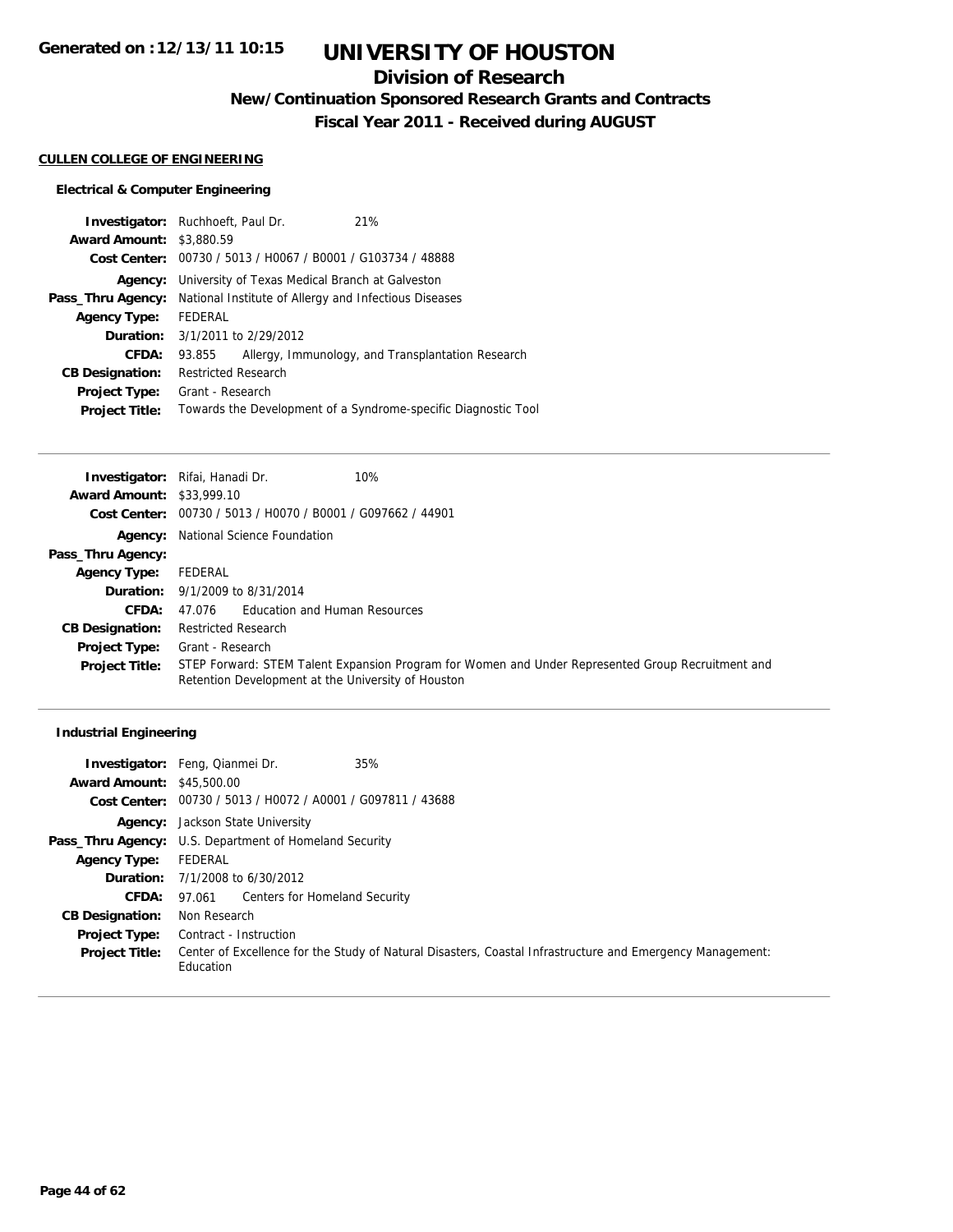## **Division of Research**

**New/Continuation Sponsored Research Grants and Contracts**

**Fiscal Year 2011 - Received during AUGUST**

### **CULLEN COLLEGE OF ENGINEERING**

### **Industrial Engineering**

| <b>Investigator:</b> Lim, Gino Dr. | 64%                                                                                                                    |  |  |
|------------------------------------|------------------------------------------------------------------------------------------------------------------------|--|--|
| <b>Award Amount: \$83,200.00</b>   |                                                                                                                        |  |  |
|                                    | Cost Center: 00730 / 5013 / H0072 / A0001 / G097811 / 43688                                                            |  |  |
|                                    | <b>Agency:</b> Jackson State University                                                                                |  |  |
|                                    | <b>Pass_Thru Agency:</b> U.S. Department of Homeland Security                                                          |  |  |
| <b>Agency Type:</b>                | FEDERAL                                                                                                                |  |  |
|                                    | <b>Duration:</b> $7/1/2008$ to $6/30/2012$                                                                             |  |  |
| <b>CFDA:</b>                       | 97.061 Centers for Homeland Security                                                                                   |  |  |
| <b>CB Designation:</b>             | Non Research                                                                                                           |  |  |
| <b>Project Type:</b>               | Contract - Instruction                                                                                                 |  |  |
| <b>Project Title:</b>              | Center of Excellence for the Study of Natural Disasters, Coastal Infrastructure and Emergency Management:<br>Education |  |  |

|                                 | 1%<br><b>Investigator:</b> Parsaei, Hamid Dr.                                                                          |  |  |
|---------------------------------|------------------------------------------------------------------------------------------------------------------------|--|--|
| <b>Award Amount: \$1,300.00</b> |                                                                                                                        |  |  |
|                                 | Cost Center: 00730 / 5013 / H0072 / A0001 / G097811 / 43688                                                            |  |  |
|                                 | <b>Agency:</b> Jackson State University                                                                                |  |  |
|                                 | Pass_Thru Agency: U.S. Department of Homeland Security                                                                 |  |  |
| <b>Agency Type:</b>             | FEDERAL                                                                                                                |  |  |
|                                 | <b>Duration:</b> $7/1/2008$ to $6/30/2012$                                                                             |  |  |
|                                 | <b>CFDA:</b> 97.061 Centers for Homeland Security                                                                      |  |  |
| <b>CB Designation:</b>          | Non Research                                                                                                           |  |  |
| <b>Project Type:</b>            | Contract - Instruction                                                                                                 |  |  |
| <b>Project Title:</b>           | Center of Excellence for the Study of Natural Disasters, Coastal Infrastructure and Emergency Management:<br>Education |  |  |

| Investigator: Kulkarni, Yashashree Dr.<br>60%               |  |  |
|-------------------------------------------------------------|--|--|
| <b>Award Amount: \$67,633.20</b>                            |  |  |
| Cost Center: 00730 / 5013 / H0073 / B0001 / G100496 / 46758 |  |  |
| Agency: National Science Foundation                         |  |  |
|                                                             |  |  |
| <b>Agency Type:</b> FEDERAL                                 |  |  |
| <b>Duration:</b> $7/1/2010$ to $6/30/2013$                  |  |  |
| Mathematical and Physical Sciences<br>47.049                |  |  |
| <b>Restricted Research</b>                                  |  |  |
| Grant - Research                                            |  |  |
| Fracture and Stability of Metallic Nanotwinned Structures   |  |  |
|                                                             |  |  |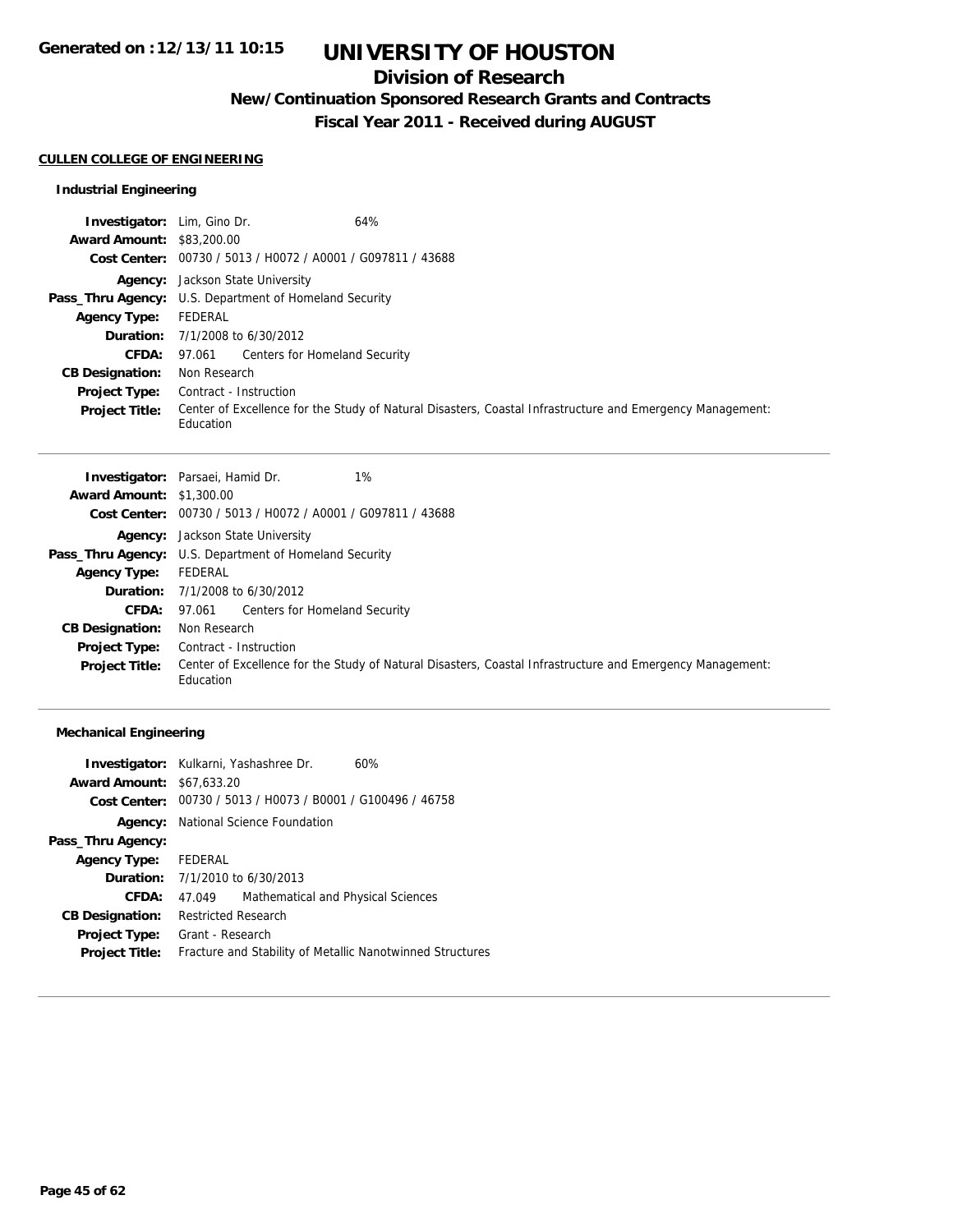## **Division of Research**

**New/Continuation Sponsored Research Grants and Contracts**

**Fiscal Year 2011 - Received during AUGUST**

### **CULLEN COLLEGE OF ENGINEERING**

| <b>Investigator:</b> Franchek, Matthew Dr.                  |                                                                                     |
|-------------------------------------------------------------|-------------------------------------------------------------------------------------|
| <b>Award Amount: \$42,875,00</b>                            |                                                                                     |
| Cost Center: 00730 / 5016 / H0073 / B0001 / G098149 / 46611 |                                                                                     |
| Agency: Texas A&M Engineering Experiment Station            |                                                                                     |
| Pass_Thru Agency: Qatar National Research Fund              |                                                                                     |
| Agency Type: FOUNDATION                                     |                                                                                     |
| <b>Duration:</b> 5/11/2010 to 5/10/2012                     |                                                                                     |
|                                                             |                                                                                     |
| <b>Restricted Research</b>                                  |                                                                                     |
| Grant - Research                                            |                                                                                     |
|                                                             | Nonlinear Control of Internal Combustion Engine for Fuel Economy and Zero Emissions |
|                                                             | 35%                                                                                 |

|                                  | <b>Investigator:</b> Mohammadpour, Javad Dr.<br>30%                                 |
|----------------------------------|-------------------------------------------------------------------------------------|
| <b>Award Amount: \$36,750.00</b> |                                                                                     |
|                                  | Cost Center: 00730 / 5016 / H0073 / B0001 / G098149 / 46611                         |
|                                  | <b>Agency:</b> Texas A&M Engineering Experiment Station                             |
|                                  | Pass_Thru Agency: Qatar National Research Fund                                      |
| <b>Agency Type:</b>              | <b>FOUNDATION</b>                                                                   |
|                                  | <b>Duration:</b> $5/11/2010$ to $5/10/2012$                                         |
| CFDA:                            |                                                                                     |
| <b>CB Designation:</b>           | <b>Restricted Research</b>                                                          |
| <b>Project Type:</b>             | Grant - Research                                                                    |
| <b>Project Title:</b>            | Nonlinear Control of Internal Combustion Engine for Fuel Economy and Zero Emissions |

|                                  | <b>Investigator:</b> Grigoriadis, Karolos M. Dr.<br>35%                             |
|----------------------------------|-------------------------------------------------------------------------------------|
| <b>Award Amount: \$42,875.00</b> |                                                                                     |
|                                  | Cost Center: 00730 / 5016 / H0073 / B0001 / G098149 / 46611                         |
|                                  | <b>Agency:</b> Texas A&M Engineering Experiment Station                             |
|                                  | <b>Pass_Thru Agency:</b> Qatar National Research Fund                               |
| <b>Agency Type:</b> FOUNDATION   |                                                                                     |
|                                  | <b>Duration:</b> 5/11/2010 to 5/10/2012                                             |
| CFDA:                            |                                                                                     |
| <b>CB Designation:</b>           | <b>Restricted Research</b>                                                          |
| Project Type:                    | Grant - Research                                                                    |
| <b>Project Title:</b>            | Nonlinear Control of Internal Combustion Engine for Fuel Economy and Zero Emissions |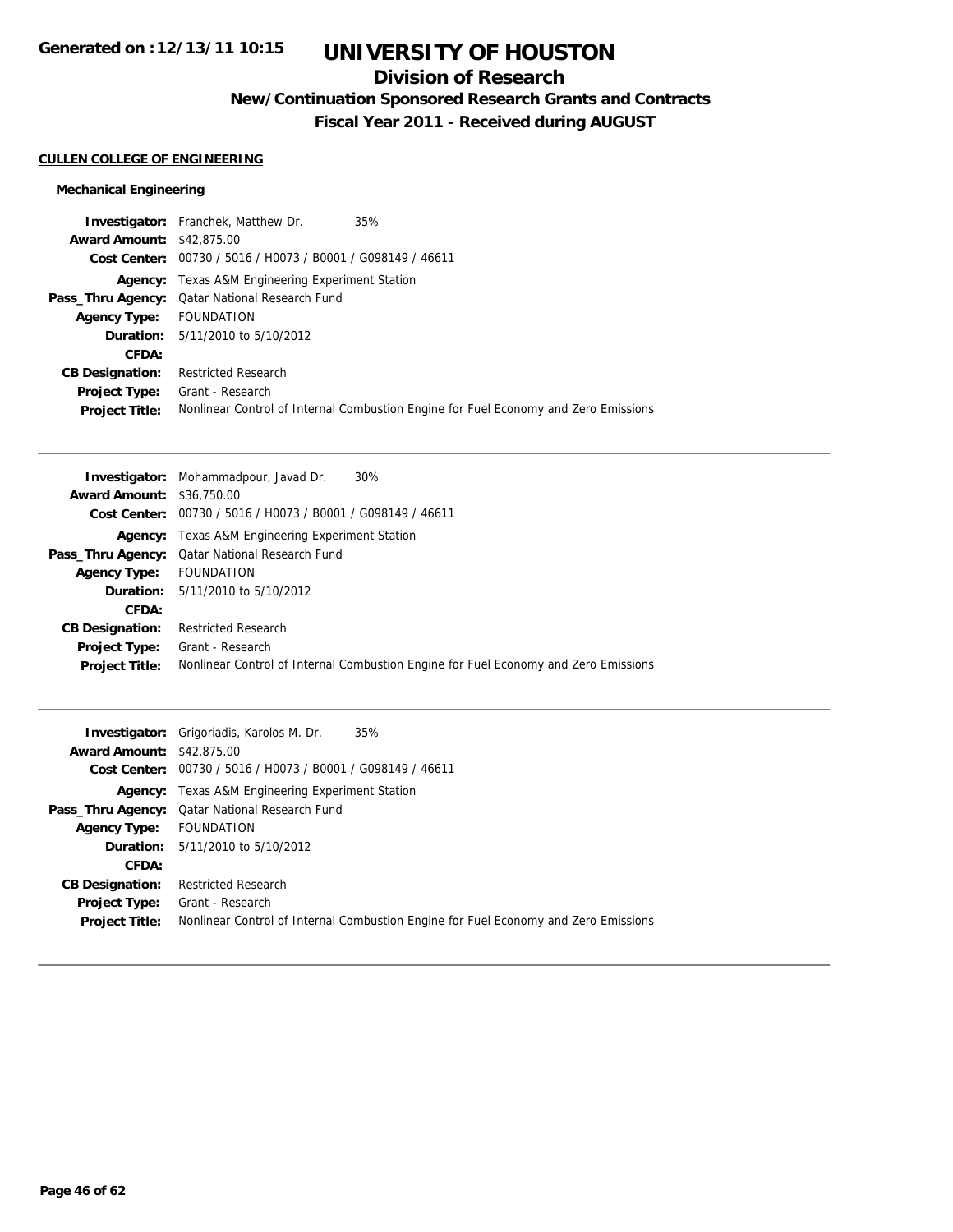## **Division of Research**

**New/Continuation Sponsored Research Grants and Contracts**

**Fiscal Year 2011 - Received during AUGUST**

### **CULLEN COLLEGE OF ENGINEERING**

|                                  | <b>Investigator:</b> Metcalfe, Ralph W. Dr.    | 50%                                                               |
|----------------------------------|------------------------------------------------|-------------------------------------------------------------------|
| <b>Award Amount: \$41,993.50</b> |                                                |                                                                   |
| Cost Center:                     | 00730 / 5021 / H0073 / B0001 / G092100 / 43000 |                                                                   |
|                                  | <b>Agency:</b> Texas Heart Institute           |                                                                   |
| Pass_Thru Agency:                |                                                |                                                                   |
| Agency Type: NON PROFIT          |                                                |                                                                   |
|                                  | <b>Duration:</b> 5/15/2008 to 3/31/2012        |                                                                   |
| CFDA:                            |                                                |                                                                   |
| <b>CB Designation:</b>           | <b>Restricted Research</b>                     |                                                                   |
| <b>Project Type:</b>             | Grant - Research                               |                                                                   |
| <b>Project Title:</b>            |                                                | A Novel Approach to Cardiac Replacement with Continuous Flow Pump |

|                                   | 60%<br><b>Investigator:</b> Liu, Liping Dr.                                                       |  |  |
|-----------------------------------|---------------------------------------------------------------------------------------------------|--|--|
| <b>Award Amount: \$120,036.60</b> |                                                                                                   |  |  |
|                                   | Cost Center: 00730 / 5013 / H0073 / B0001 / G102449 / 49199                                       |  |  |
|                                   | <b>Agency:</b> National Science Foundation                                                        |  |  |
| Pass_Thru Agency:                 |                                                                                                   |  |  |
| <b>Agency Type:</b>               | FEDERAL                                                                                           |  |  |
|                                   | <b>Duration:</b> 7/15/2011 to 6/30/2014                                                           |  |  |
| CFDA:                             | Engineering Grants<br>47.041                                                                      |  |  |
| <b>CB Designation:</b>            | <b>Restricted Research</b>                                                                        |  |  |
| <b>Project Type:</b>              | Grant - Research                                                                                  |  |  |
| <b>Project Title:</b>             | Variational Inequalities and their Applications in the Predictive Modeling of Heterogeneous Media |  |  |

| <b>Award Amount: \$4,620.00</b> | 35%<br><b>Investigator:</b> Grigoriadis, Karolos M. Dr.                                                               |
|---------------------------------|-----------------------------------------------------------------------------------------------------------------------|
|                                 | Cost Center: 00730 / 5016 / H0073 / B0001 / G101897 / 46709                                                           |
|                                 | <b>Agency:</b> Texas A&M Engineering Experiment Station                                                               |
|                                 | Pass_Thru Agency: Qatar National Research Fund                                                                        |
| <b>Agency Type:</b>             | FOUNDATION                                                                                                            |
|                                 | <b>Duration:</b> $5/11/2010$ to $5/10/2012$                                                                           |
| CFDA:                           |                                                                                                                       |
| <b>CB Designation:</b>          | <b>Restricted Research</b>                                                                                            |
| <b>Project Title:</b>           | Project Type: Grant - Research<br>Nonlinear Control of Internal Combustion Engine for Fuel Economy and Zero Emissions |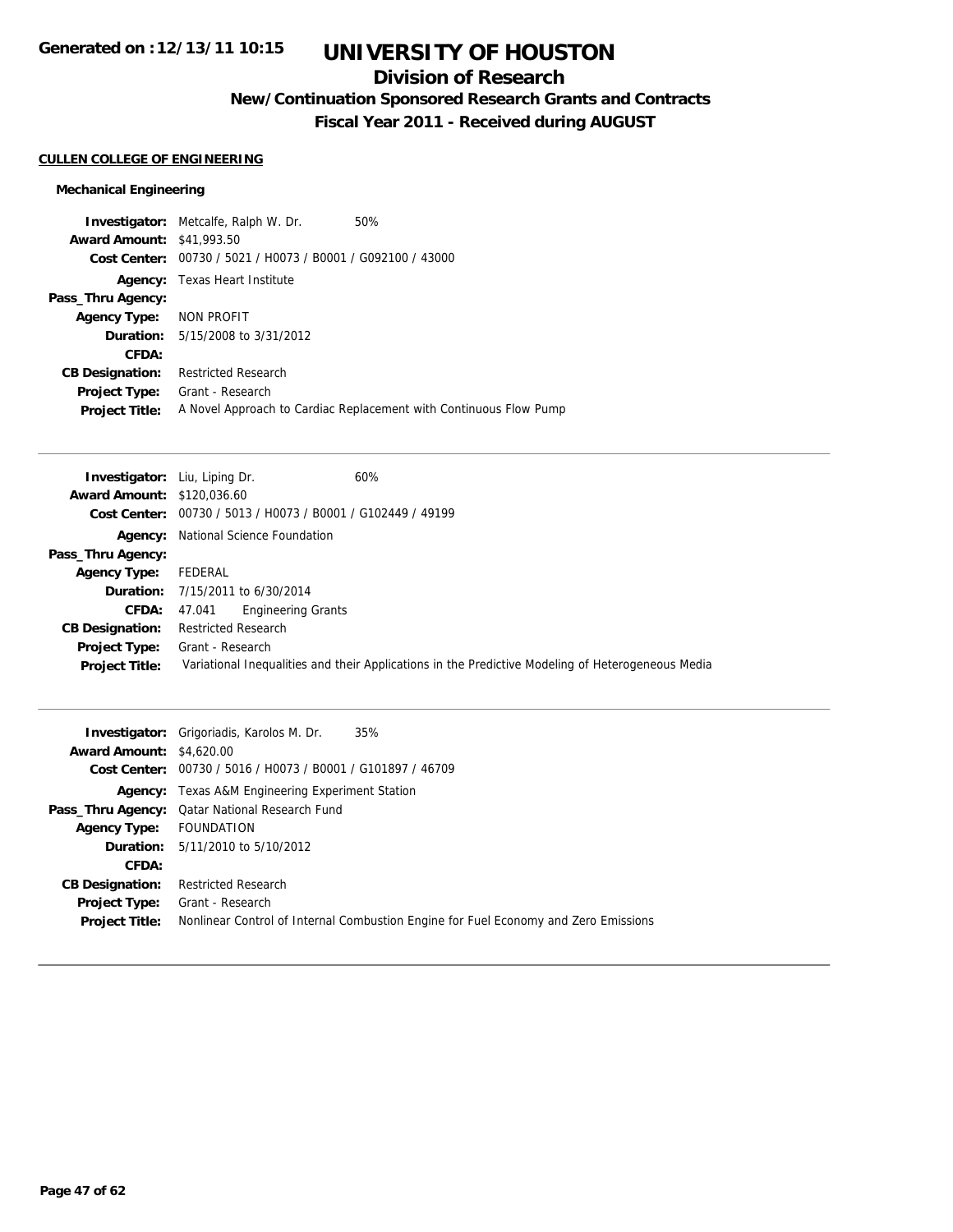## **Division of Research**

**New/Continuation Sponsored Research Grants and Contracts**

**Fiscal Year 2011 - Received during AUGUST**

### **CULLEN COLLEGE OF ENGINEERING**

|                                 | <b>Investigator:</b> Franchek, Matthew Dr.                  | 35%                                                                                 |
|---------------------------------|-------------------------------------------------------------|-------------------------------------------------------------------------------------|
| <b>Award Amount: \$4,620.00</b> |                                                             |                                                                                     |
|                                 | Cost Center: 00730 / 5016 / H0073 / B0001 / G101897 / 46709 |                                                                                     |
|                                 | Agency: Texas A&M Engineering Experiment Station            |                                                                                     |
|                                 | Pass_Thru Agency: Qatar National Research Fund              |                                                                                     |
| Agency Type: FOUNDATION         |                                                             |                                                                                     |
|                                 | <b>Duration:</b> 5/11/2010 to 5/10/2012                     |                                                                                     |
| <b>CFDA:</b>                    |                                                             |                                                                                     |
| <b>CB Designation:</b>          | <b>Restricted Research</b>                                  |                                                                                     |
| Project Type:                   | Grant - Research                                            |                                                                                     |
| <b>Project Title:</b>           |                                                             | Nonlinear Control of Internal Combustion Engine for Fuel Economy and Zero Emissions |

| <b>Investigator:</b> Sun, Li Dr.                                         |  | 50%                                                                         |
|--------------------------------------------------------------------------|--|-----------------------------------------------------------------------------|
| <b>Award Amount: \$25,003.50</b>                                         |  |                                                                             |
| Cost Center: 00730 / 5013 / H0073 / B0001 / G104017 / 49321              |  |                                                                             |
| <b>Agency:</b> Methodist Hospital Research Institute                     |  |                                                                             |
| <b>Pass_Thru Agency:</b> U.S. Army Medical Research and Material Command |  |                                                                             |
| FEDERAL                                                                  |  |                                                                             |
| <b>Duration:</b> 9/29/2010 to 9/28/2012                                  |  |                                                                             |
| 12.420                                                                   |  | Military Medical Research and Development                                   |
| <b>Restricted Research</b>                                               |  |                                                                             |
| Grant - Research                                                         |  |                                                                             |
|                                                                          |  | Design and Develop Magnetic Nanostructures for Multiplexing MRI Diagnostics |
|                                                                          |  |                                                                             |

|                                 | 30%<br><b>Investigator:</b> Mohammadpour, Javad Dr.                                                     |
|---------------------------------|---------------------------------------------------------------------------------------------------------|
| <b>Award Amount: \$3,960.00</b> |                                                                                                         |
|                                 | Cost Center: 00730 / 5016 / H0073 / B0001 / G101897 / 46709                                             |
|                                 | <b>Agency:</b> Texas A&M Engineering Experiment Station                                                 |
|                                 | Pass_Thru Agency: Qatar National Research Fund                                                          |
| <b>Agency Type:</b>             | FOUNDATION                                                                                              |
|                                 | <b>Duration:</b> $5/11/2010$ to $5/10/2012$                                                             |
| CFDA:                           |                                                                                                         |
| <b>CB Designation:</b>          | <b>Restricted Research</b>                                                                              |
| <b>Project Type:</b>            | Grant - Research<br>Nonlinear Control of Internal Combustion Engine for Fuel Economy and Zero Emissions |
| <b>Project Title:</b>           |                                                                                                         |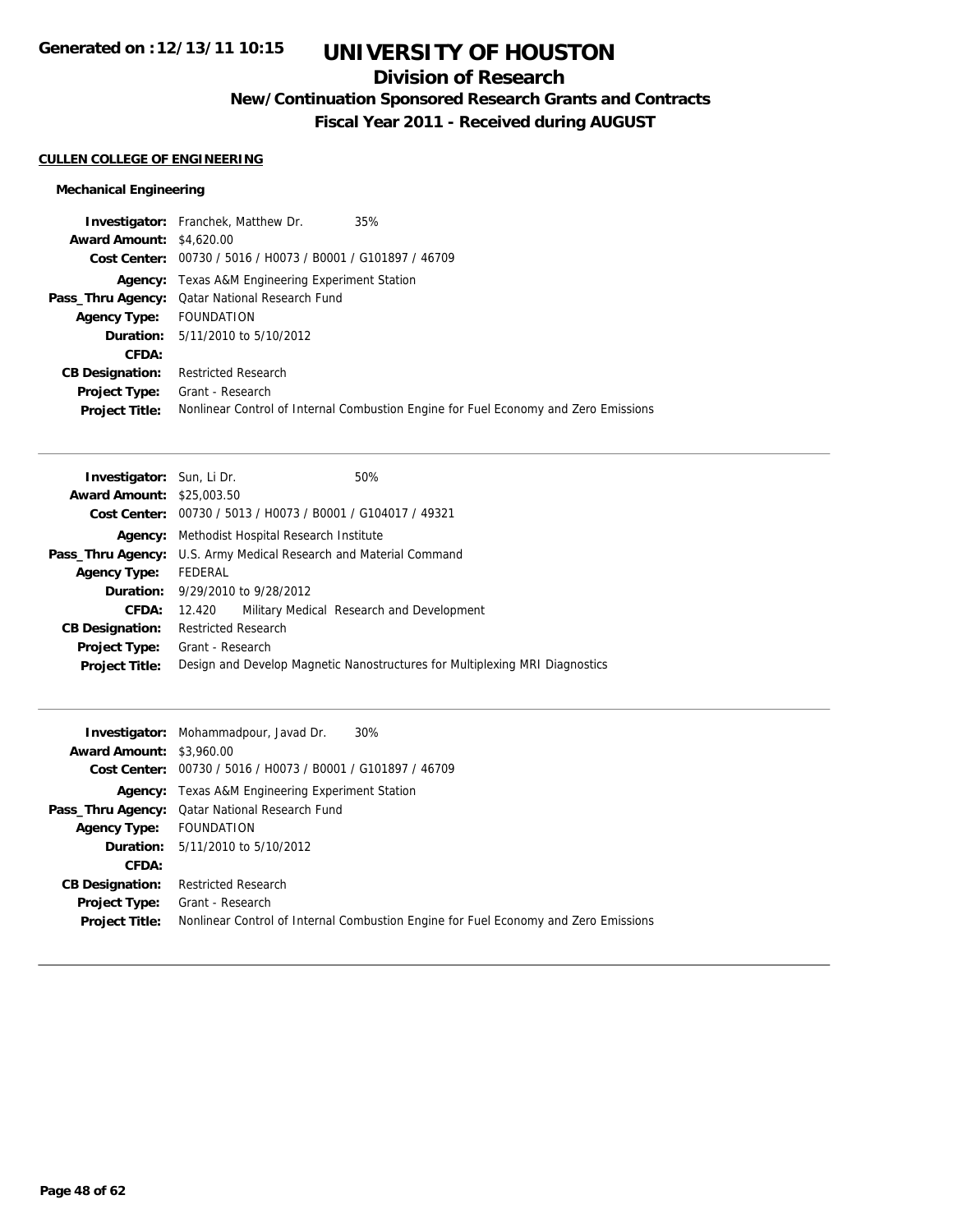## **Division of Research**

**New/Continuation Sponsored Research Grants and Contracts**

**Fiscal Year 2011 - Received during AUGUST**

### **CULLEN COLLEGE OF ENGINEERING**

| <b>Investigator:</b> Liu, Dong Dr.                                       |                            |                                                             | 20%                                                                         |
|--------------------------------------------------------------------------|----------------------------|-------------------------------------------------------------|-----------------------------------------------------------------------------|
| <b>Award Amount: \$10,001.40</b>                                         |                            |                                                             |                                                                             |
|                                                                          |                            | Cost Center: 00730 / 5013 / H0073 / B0001 / G104017 / 49321 |                                                                             |
|                                                                          |                            | <b>Agency:</b> Methodist Hospital Research Institute        |                                                                             |
| <b>Pass_Thru Agency:</b> U.S. Army Medical Research and Material Command |                            |                                                             |                                                                             |
| <b>Agency Type:</b>                                                      | FEDERAL                    |                                                             |                                                                             |
|                                                                          |                            | <b>Duration:</b> $9/29/2010$ to $9/28/2012$                 |                                                                             |
| CFDA:                                                                    | 12.420                     |                                                             | Military Medical Research and Development                                   |
| <b>CB Designation:</b>                                                   | <b>Restricted Research</b> |                                                             |                                                                             |
| <b>Project Type:</b> Grant - Research                                    |                            |                                                             |                                                                             |
| <b>Project Title:</b>                                                    |                            |                                                             | Design and Develop Magnetic Nanostructures for Multiplexing MRI Diagnostics |
|                                                                          |                            |                                                             |                                                                             |

| 15%<br><b>Investigator:</b> Sun, Li Dr.                                                                     |
|-------------------------------------------------------------------------------------------------------------|
| <b>Award Amount: \$4,351.20</b>                                                                             |
| Cost Center: 00730 / 5043 / H0073 / B0001 / G104015 / 49297                                                 |
| <b>Agency:</b> Methodist Hospital Research Institute                                                        |
| Pass_Thru Agency: U.S. Army Medical Research and Material Command                                           |
| FEDERAL                                                                                                     |
| <b>Duration:</b> 9/29/2010 to 9/28/2012                                                                     |
| Military Medical Research and Development<br>12.420                                                         |
| <b>Restricted Research</b>                                                                                  |
| Grant - Research                                                                                            |
| Design of Nanofabricated Piezoelectric Sensors for the Structural Health Monitoring of Total Hip Prostheses |
|                                                                                                             |

| <b>Award Amount: \$17,404.80</b>       | <b>Investigator:</b> Song, Gangbing Dr.<br>60%                                                                                  |
|----------------------------------------|---------------------------------------------------------------------------------------------------------------------------------|
|                                        | Cost Center: 00730 / 5043 / H0073 / B0001 / G104015 / 49297                                                                     |
|                                        | <b>Agency:</b> Methodist Hospital Research Institute                                                                            |
|                                        | <b>Pass_Thru Agency:</b> U.S. Army Medical Research and Material Command                                                        |
| <b>Agency Type:</b>                    | FEDERAL                                                                                                                         |
|                                        | <b>Duration:</b> 9/29/2010 to 9/28/2012                                                                                         |
| CFDA:                                  | Military Medical Research and Development<br>12.420                                                                             |
| <b>CB Designation:</b>                 | <b>Restricted Research</b>                                                                                                      |
| Project Type:<br><b>Project Title:</b> | Grant - Research<br>Design of Nanofabricated Piezoelectric Sensors for the Structural Health Monitoring of Total Hip Prostheses |
|                                        |                                                                                                                                 |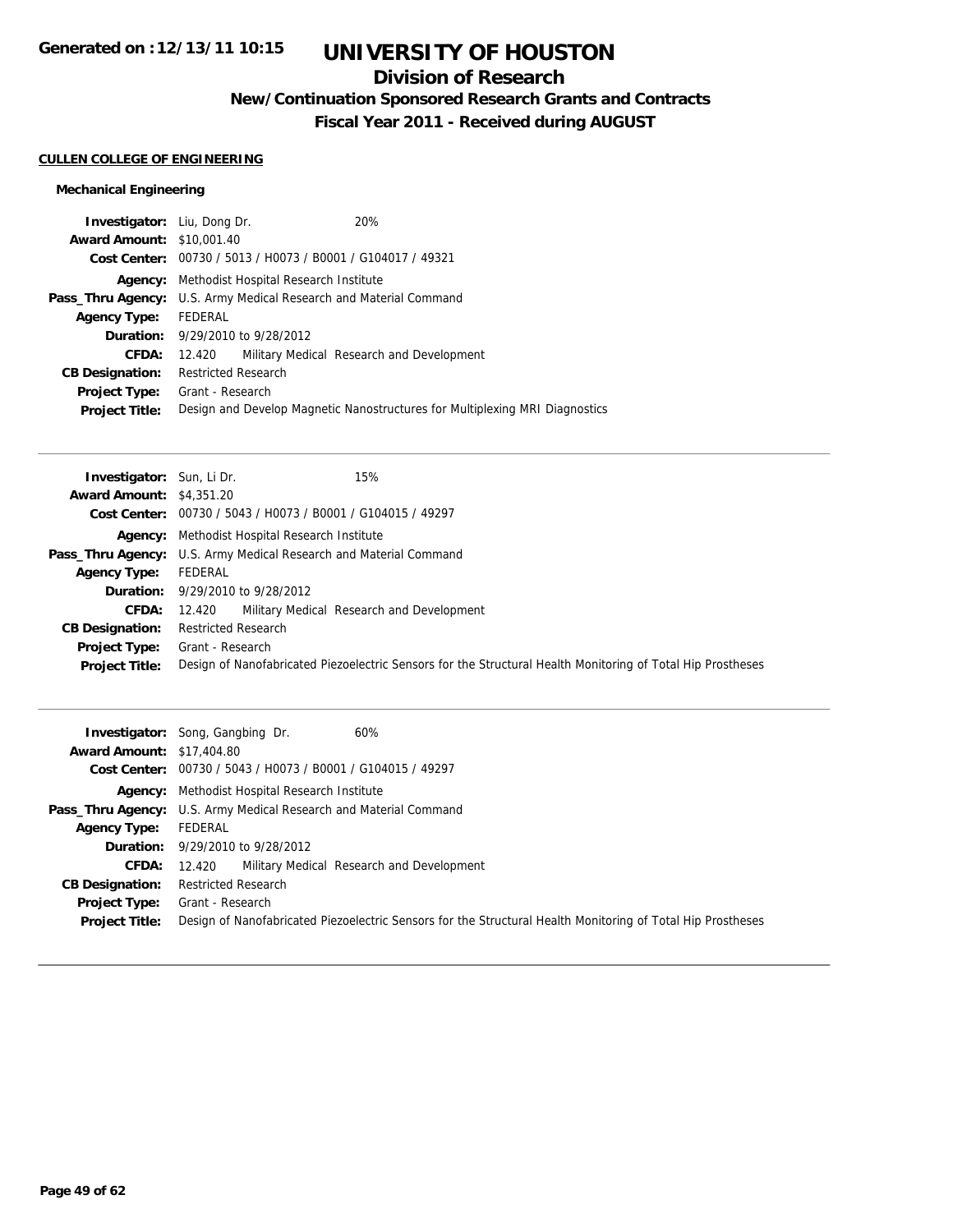## **Division of Research**

**New/Continuation Sponsored Research Grants and Contracts**

**Fiscal Year 2011 - Received during AUGUST**

### **CULLEN COLLEGE OF ENGINEERING**

|                                  | 9%<br><b>Investigator:</b> Wang, Su Su Dr.                                                           |
|----------------------------------|------------------------------------------------------------------------------------------------------|
| <b>Award Amount: \$15,831,00</b> |                                                                                                      |
|                                  | Cost Center: 00730 / 5013 / H0503 / B0001 / G098857 / 44892                                          |
|                                  | <b>Agency:</b> USE DED100; U.S. Department of Education                                              |
| Pass_Thru Agency:                |                                                                                                      |
| <b>Agency Type:</b>              | FEDERAL                                                                                              |
|                                  | <b>Duration:</b> 8/15/2009 to 8/14/2012                                                              |
| <b>CFDA:</b>                     | 84.200 Graduate Assistance in Areas of National Need                                                 |
| <b>CB Designation:</b>           | <b>Restricted Research</b>                                                                           |
| Project Type:                    | Grant - Research                                                                                     |
| <b>Project Title:</b>            | Doctoral Education and Training in Wind Energy at National Wind Energy Center, University of Houston |

|                                  | <b>Investigator:</b> Selvamanickam, Venkat Dr.<br>50%              |
|----------------------------------|--------------------------------------------------------------------|
| <b>Award Amount: \$75,000.00</b> |                                                                    |
|                                  | Cost Center: 00730 / 5043 / H0452 / B0001 / G101830 / 49473        |
|                                  | <b>Agency:</b> Superpower, Inc.                                    |
|                                  | <b>Pass_Thru Agency:</b> U.S. Department of Energy                 |
| <b>Agency Type:</b>              | FEDERAL                                                            |
|                                  | <b>Duration:</b> 4/18/2011 to 6/30/2012                            |
| CFDA:                            | Advanced Research and Projects Agency - Energy Financial<br>81.135 |
| <b>CB Designation:</b>           | <b>Restricted Research</b>                                         |
| <b>Project Type:</b>             | Contract - Research                                                |
| <b>Project Title:</b>            | ARPA-E: 30 T Superconducting Magnetic Energy Storage system        |

| <b>Award Amount: \$41,993.50</b><br>Cost Center: | <b>Investigator:</b> Franchek, Matthew Dr.<br>00730 / 5021 / H0073 / B0001 / G092100 / 43000 | 50%                                                               |
|--------------------------------------------------|----------------------------------------------------------------------------------------------|-------------------------------------------------------------------|
|                                                  | <b>Agency:</b> Texas Heart Institute                                                         |                                                                   |
| Pass_Thru Agency:                                |                                                                                              |                                                                   |
| Agency Type:                                     | NON PROFIT                                                                                   |                                                                   |
|                                                  | <b>Duration:</b> $5/15/2008$ to $3/31/2012$                                                  |                                                                   |
| CFDA:                                            |                                                                                              |                                                                   |
| <b>CB Designation:</b>                           | <b>Restricted Research</b>                                                                   |                                                                   |
| <b>Project Type:</b>                             | Grant - Research                                                                             |                                                                   |
| <b>Project Title:</b>                            |                                                                                              | A Novel Approach to Cardiac Replacement with Continuous Flow Pump |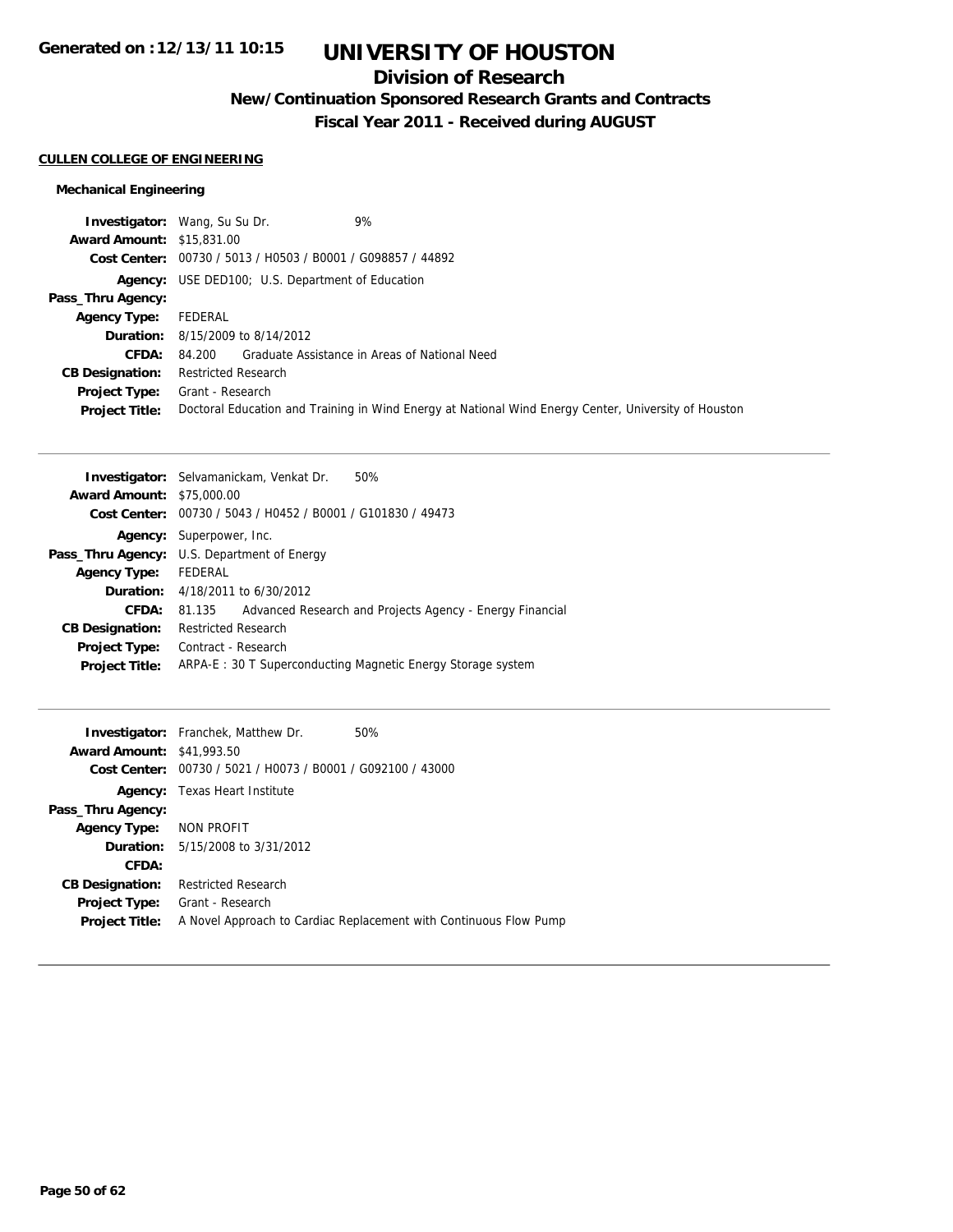## **Division of Research**

**New/Continuation Sponsored Research Grants and Contracts**

**Fiscal Year 2011 - Received during AUGUST**

#### **CULLEN COLLEGE OF ENGINEERING**

### **Mechanical Engineering**

| <b>Investigator:</b> Sun, Li Dr. | 25%                                                                                                  |
|----------------------------------|------------------------------------------------------------------------------------------------------|
| <b>Award Amount: \$43,975.00</b> |                                                                                                      |
|                                  | Cost Center: 00730 / 5013 / H0503 / B0001 / G098857 / 44892                                          |
|                                  | <b>Agency:</b> USE DED100; U.S. Department of Education                                              |
| Pass_Thru Agency:                |                                                                                                      |
| <b>Agency Type:</b>              | FEDERAL                                                                                              |
|                                  | <b>Duration:</b> 8/15/2009 to 8/14/2012                                                              |
| <b>CFDA:</b>                     | 84.200 Graduate Assistance in Areas of National Need                                                 |
| <b>CB Designation:</b>           | <b>Restricted Research</b>                                                                           |
| <b>Project Type:</b>             | Grant - Research                                                                                     |
| <b>Project Title:</b>            | Doctoral Education and Training in Wind Energy at National Wind Energy Center, University of Houston |

|                                  | 25%<br><b>Investigator:</b> Song, Gangbing Dr.                                                       |
|----------------------------------|------------------------------------------------------------------------------------------------------|
| <b>Award Amount: \$43,975.00</b> |                                                                                                      |
|                                  | Cost Center: 00730 / 5013 / H0503 / B0001 / G098857 / 44892                                          |
|                                  | <b>Agency:</b> USE DED100; U.S. Department of Education                                              |
| Pass_Thru Agency:                |                                                                                                      |
| <b>Agency Type:</b>              | FEDERAL                                                                                              |
|                                  | <b>Duration:</b> 8/15/2009 to 8/14/2012                                                              |
| <b>CFDA:</b>                     | Graduate Assistance in Areas of National Need<br>84.200                                              |
| <b>CB Designation:</b>           | <b>Restricted Research</b>                                                                           |
| <b>Project Type:</b>             | Grant - Research                                                                                     |
| <b>Project Title:</b>            | Doctoral Education and Training in Wind Energy at National Wind Energy Center, University of Houston |

### **Nanosystem Manufacturing Center**

|                                  | <b>Investigator:</b> Wolfe, John C. Dr.                                  | 40%                                                                               |
|----------------------------------|--------------------------------------------------------------------------|-----------------------------------------------------------------------------------|
| <b>Award Amount: \$15,510.00</b> |                                                                          |                                                                                   |
|                                  | Cost Center: 00730 / 5013 / H0070 / B0001 / G104020 / 49322              |                                                                                   |
|                                  | <b>Agency:</b> Methodist Hospital Research Institute                     |                                                                                   |
|                                  | <b>Pass_Thru Agency:</b> U.S. Army Medical Research and Material Command |                                                                                   |
| <b>Agency Type:</b>              | FEDERAL                                                                  |                                                                                   |
|                                  | <b>Duration:</b> $9/29/2010$ to $9/28/2012$                              |                                                                                   |
| CFDA:                            | 12.420                                                                   | Military Medical Research and Development                                         |
| <b>CB Designation:</b>           | <b>Restricted Research</b>                                               |                                                                                   |
| <b>Project Type:</b>             | Grant - Research                                                         |                                                                                   |
| <b>Project Title:</b>            |                                                                          | 3-dimensional Multisensing Probes for Neural Recording & Brain-Machine Interfaces |
|                                  |                                                                          |                                                                                   |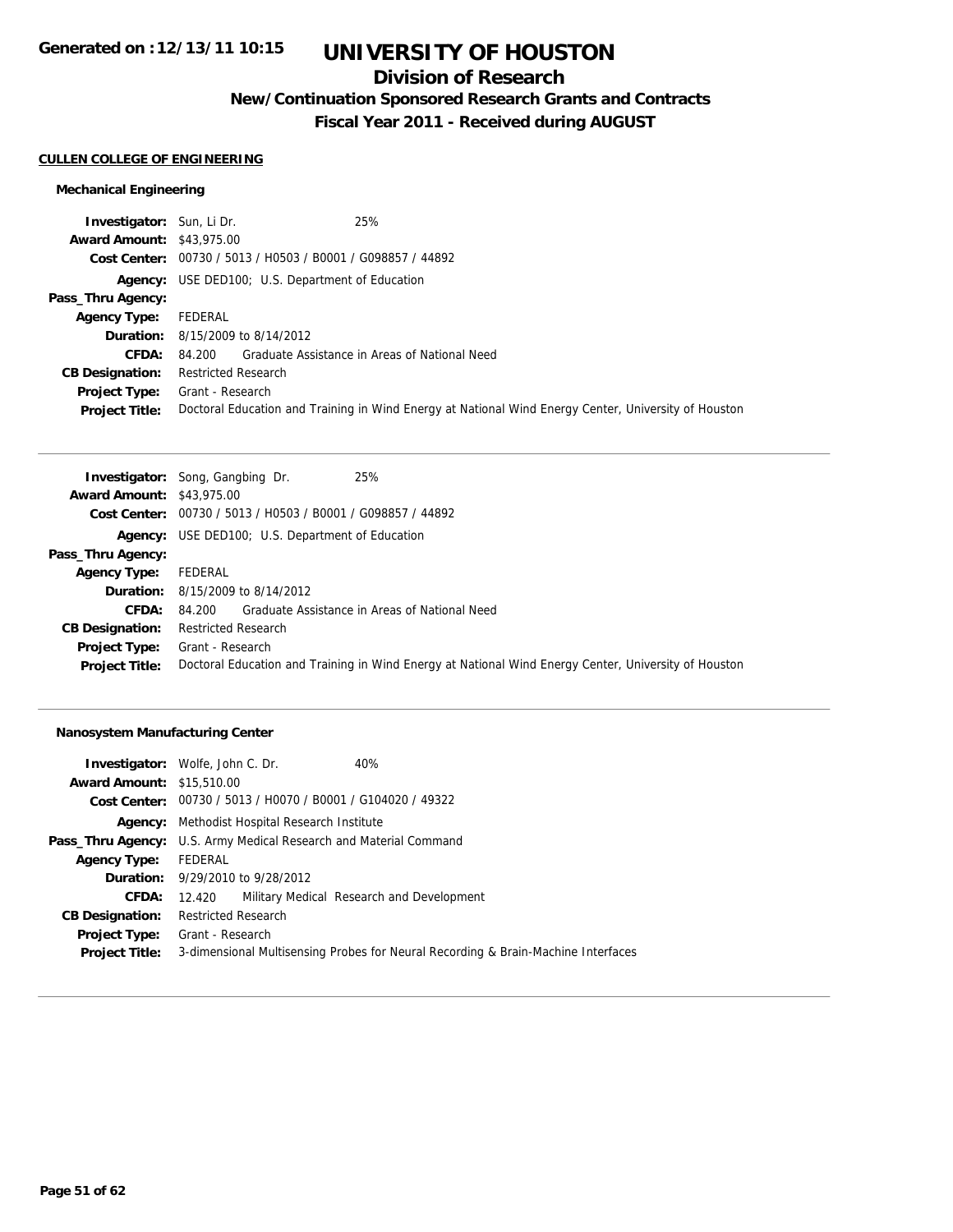## **Division of Research**

**New/Continuation Sponsored Research Grants and Contracts**

**Fiscal Year 2011 - Received during AUGUST**

#### **CULLEN COLLEGE OF ENGINEERING**

### **National Wind Energy Center**

|                                  | 12.5%<br><b>Investigator:</b> Flumerfelt, Raymond W. Dr.                                             |
|----------------------------------|------------------------------------------------------------------------------------------------------|
| <b>Award Amount: \$21,987.50</b> |                                                                                                      |
|                                  | Cost Center: 00730 / 5013 / H0503 / B0001 / G098857 / 44892                                          |
|                                  | <b>Agency:</b> USE DED100; U.S. Department of Education                                              |
| Pass_Thru Agency:                |                                                                                                      |
| <b>Agency Type:</b>              | FEDERAL                                                                                              |
|                                  | <b>Duration:</b> 8/15/2009 to 8/14/2012                                                              |
| <b>CFDA:</b>                     | 84.200 Graduate Assistance in Areas of National Need                                                 |
| <b>CB Designation:</b>           | <b>Restricted Research</b>                                                                           |
| <b>Project Type:</b>             | Grant - Research                                                                                     |
| <b>Project Title:</b>            | Doctoral Education and Training in Wind Energy at National Wind Energy Center, University of Houston |

| 8%<br><b>Investigator:</b> Wang, Su Su Dr.                                                           |
|------------------------------------------------------------------------------------------------------|
| <b>Award Amount: \$14,072.00</b>                                                                     |
| Cost Center: 00730 / 5013 / H0503 / B0001 / G098857 / 44892                                          |
| <b>Agency:</b> USE DED100; U.S. Department of Education                                              |
|                                                                                                      |
| FEDERAL                                                                                              |
| <b>Duration:</b> 8/15/2009 to 8/14/2012                                                              |
| 84.200 Graduate Assistance in Areas of National Need                                                 |
| <b>Restricted Research</b>                                                                           |
| Grant - Research                                                                                     |
| Doctoral Education and Training in Wind Energy at National Wind Energy Center, University of Houston |
|                                                                                                      |

### **DIVISION OF RESEARCH**

### **Center for Advanced Materials**

|                        | <b>Investigator:</b> Freundlich, Alexandre Dr.<br>50%       |
|------------------------|-------------------------------------------------------------|
| <b>Award Amount:</b>   | \$22,500.00                                                 |
|                        | Cost Center: 00730 / 5022 / H0453 / B0001 / G104130 / 49369 |
| Agency:                | Nano EnerTex, Inc.                                          |
| Pass_Thru Agency:      |                                                             |
| Agency Type:           | <b>PROFIT</b>                                               |
|                        | <b>Duration:</b> $7/1/2011$ to $6/30/2012$                  |
| CFDA:                  |                                                             |
| <b>CB Designation:</b> | <b>Restricted Research</b>                                  |
| Project Type:          | Contract - Research                                         |
| <b>Project Title:</b>  | Ultra-Thin III-V Films for Tandem Photovaltaic Application  |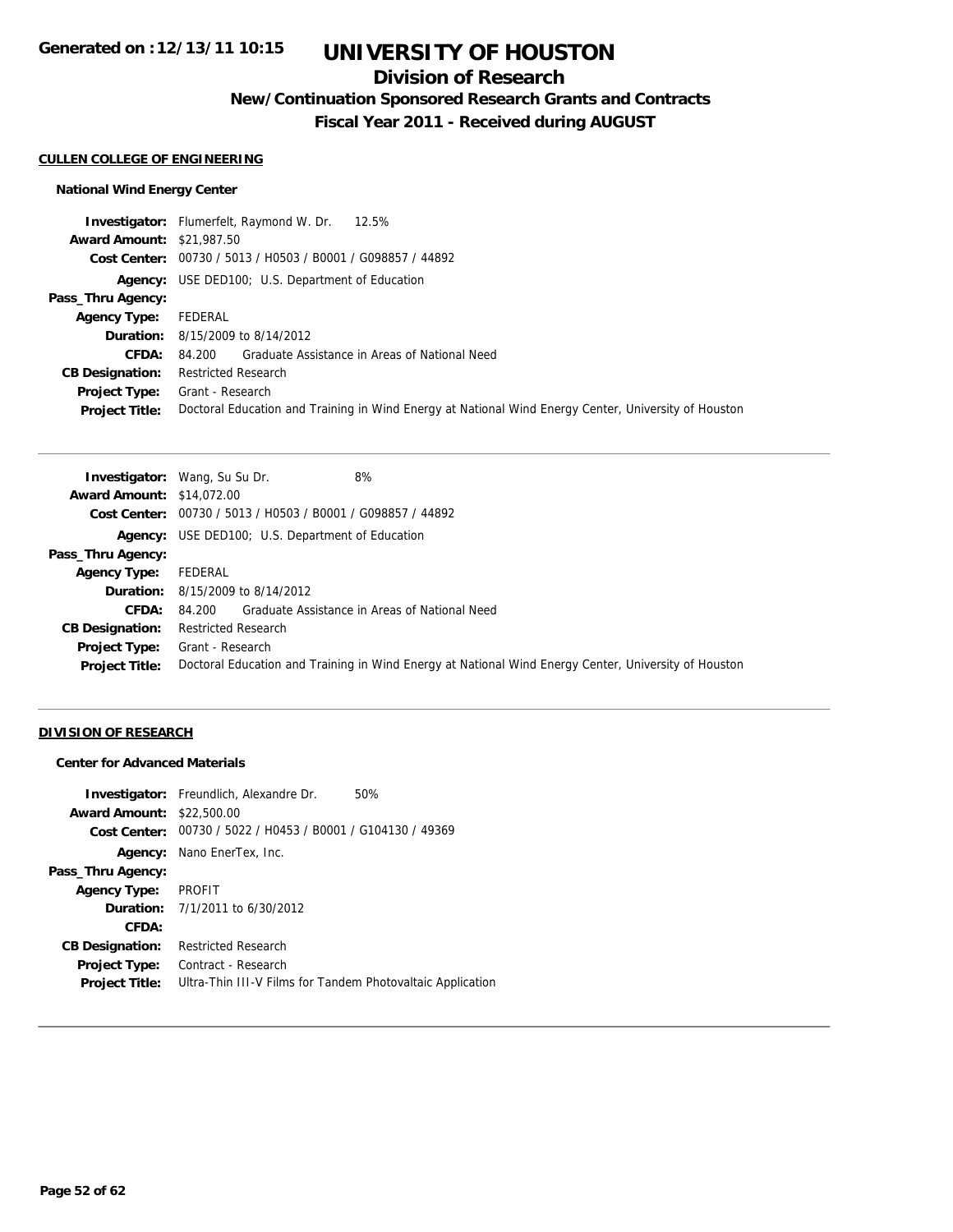## **Division of Research**

**New/Continuation Sponsored Research Grants and Contracts**

**Fiscal Year 2011 - Received during AUGUST**

#### **DIVISION OF RESEARCH**

#### **Center for Biomedical & Environmental Genomics**

**Investigator:** Fofanov, Yuriy Dr. 60% **Award Amount:** \$75,000.00 **Cost Center:** 00730 / 5022 / H0546 / B0001 / G104068 / 49394 **Agency:** Eureka Genomics, Inc **Pass\_Thru Agency: Agency Type:** PROFIT **Duration:** 7/1/2011 to 10/31/2011 **CFDA: CB Designation:** Restricted Research **Project Type:** Contract - Research **Project Title:** Microbiome changes associated with pre-term birth & Colorectal Cancer

#### **Division of Research**

| Investigator: AndersnFletcher, Elizabeth Dr. 100%           |  |  |  |
|-------------------------------------------------------------|--|--|--|
| <b>Award Amount: \$7,700.00</b>                             |  |  |  |
| Cost Center: 00730 / 5013 / H0233 / H0001 / G101855 / 49283 |  |  |  |
| National Science Foundation                                 |  |  |  |
|                                                             |  |  |  |
| Agency Type: FEDERAL                                        |  |  |  |
| <b>Duration:</b> 7/15/2011 to 6/30/2016                     |  |  |  |
| <b>Education and Human Resources</b><br>47 076              |  |  |  |
| Non Research                                                |  |  |  |
| Grant - Scholarship/Fellowship                              |  |  |  |
| Graduate Research Fellowship Program-Master                 |  |  |  |
|                                                             |  |  |  |

#### **Houston Coastal Center**

|                                   | 50%<br><b>Investigator:</b> Holland, Julian Dr.                                                                                                                      |
|-----------------------------------|----------------------------------------------------------------------------------------------------------------------------------------------------------------------|
| <b>Award Amount: \$109,770.00</b> |                                                                                                                                                                      |
|                                   | Cost Center: 00730 / 5013 / H0104 / B0001 / G104046 / 49368                                                                                                          |
|                                   | <b>Agency:</b> National Science Foundation                                                                                                                           |
| Pass_Thru Agency:                 |                                                                                                                                                                      |
| <b>Agency Type:</b>               | FEDERAL                                                                                                                                                              |
|                                   | <b>Duration:</b> 7/1/2011 to 7/31/2012                                                                                                                               |
| <b>CFDA:</b>                      | <b>Biological Sciences</b><br>47.074                                                                                                                                 |
| <b>CB Designation:</b>            | <b>Restricted Research</b>                                                                                                                                           |
| <b>Project Type:</b>              | Grant - Research                                                                                                                                                     |
| <b>Project Title:</b>             | Integrating Consumer-Resource Theory into Density-Dependent Mechanisms for Limiting Population Growth and<br>Overexploitation in a Pollinating Seed-eating Mutualism |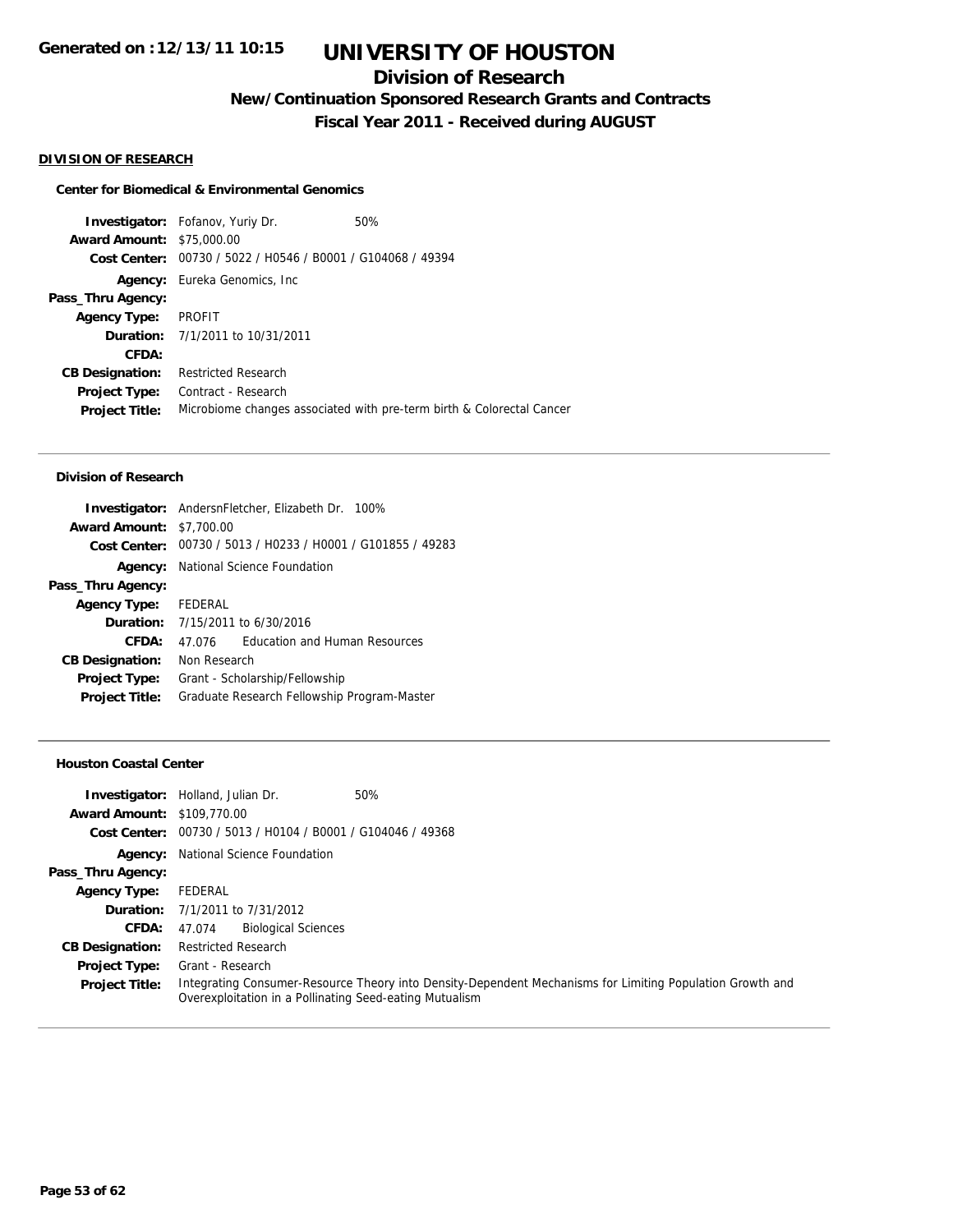## **Division of Research**

**New/Continuation Sponsored Research Grants and Contracts**

**Fiscal Year 2011 - Received during AUGUST**

#### **DIVISION OF RESEARCH**

### **TcSUH**

| <b>Award Amount: \$45,088.80</b> | <b>Investigator:</b> Kulkarni, Yashashree Dr.<br>40%<br>Cost Center: 00730 / 5013 / H0073 / B0001 / G100496 / 46758 |  |  |
|----------------------------------|---------------------------------------------------------------------------------------------------------------------|--|--|
|                                  | <b>Agency:</b> National Science Foundation                                                                          |  |  |
| Pass_Thru Agency:                |                                                                                                                     |  |  |
| <b>Agency Type:</b>              | FEDERAL                                                                                                             |  |  |
|                                  | <b>Duration:</b> $7/1/2010$ to $6/30/2013$                                                                          |  |  |
| CFDA:                            | Mathematical and Physical Sciences<br>47.049                                                                        |  |  |
| <b>CB Designation:</b>           | <b>Restricted Research</b>                                                                                          |  |  |
| <b>Project Type:</b>             | Grant - Research                                                                                                    |  |  |
| <b>Project Title:</b>            | Fracture and Stability of Metallic Nanotwinned Structures                                                           |  |  |

| 40%<br><b>Investigator:</b> Liu, Liping Dr.                                                       |
|---------------------------------------------------------------------------------------------------|
| <b>Award Amount: \$80,024.40</b>                                                                  |
| Cost Center: 00730 / 5013 / H0073 / B0001 / G102449 / 49199                                       |
| <b>Agency:</b> National Science Foundation                                                        |
|                                                                                                   |
| FEDERAL                                                                                           |
| <b>Duration:</b> 7/15/2011 to 6/30/2014                                                           |
| Engineering Grants<br>47.041                                                                      |
| <b>Restricted Research</b>                                                                        |
| Grant - Research                                                                                  |
| Variational Inequalities and their Applications in the Predictive Modeling of Heterogeneous Media |
|                                                                                                   |

|                                  | <b>Investigator:</b> Selvamanickam, Venkat Dr.<br>50%              |  |  |  |
|----------------------------------|--------------------------------------------------------------------|--|--|--|
| <b>Award Amount: \$75,000.00</b> |                                                                    |  |  |  |
|                                  | Cost Center: 00730 / 5043 / H0452 / B0001 / G101830 / 49473        |  |  |  |
|                                  | <b>Agency:</b> Superpower, Inc.                                    |  |  |  |
|                                  | <b>Pass_Thru Agency:</b> U.S. Department of Energy                 |  |  |  |
| <b>Agency Type:</b>              | FEDERAL                                                            |  |  |  |
|                                  | <b>Duration:</b> 4/18/2011 to 6/30/2012                            |  |  |  |
| CFDA:                            | Advanced Research and Projects Agency - Energy Financial<br>81.135 |  |  |  |
| <b>CB Designation:</b>           | <b>Restricted Research</b>                                         |  |  |  |
| <b>Project Type:</b>             | Contract - Research                                                |  |  |  |
| <b>Project Title:</b>            | ARPA-E : 30 T Superconducting Magnetic Energy Storage system       |  |  |  |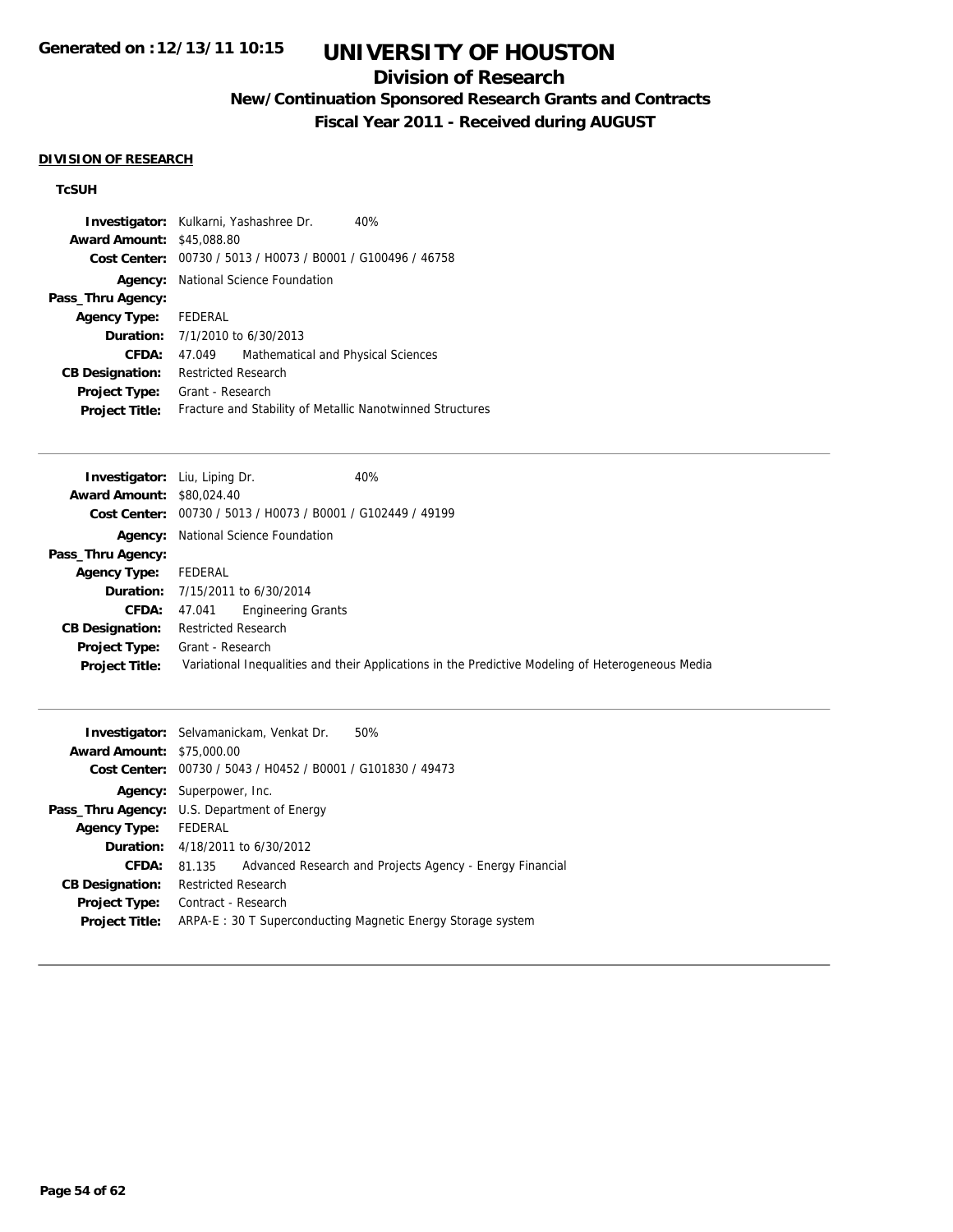## **Division of Research**

**New/Continuation Sponsored Research Grants and Contracts**

**Fiscal Year 2011 - Received during AUGUST**

#### **DIVISION OF RESEARCH**

### **TcSUH**

| <b>Investigator:</b> Weinstein, Roy Dr.<br><b>Award Amount: \$12,000.00</b> |                                                             |  | 50%<br>Cost Center: 00730 / 5022 / H0112 / B0001 / G103911 / 49420 |  |
|-----------------------------------------------------------------------------|-------------------------------------------------------------|--|--------------------------------------------------------------------|--|
|                                                                             | <b>Agency:</b> American Magley Technology, Inc.             |  |                                                                    |  |
|                                                                             | <b>Pass_Thru Agency:</b> U.S. Navy Office of Naval Research |  |                                                                    |  |
| <b>Agency Type:</b>                                                         | FEDERAL                                                     |  |                                                                    |  |
|                                                                             | <b>Duration:</b> 8/1/2011 to 12/31/2011                     |  |                                                                    |  |
| CFDA:                                                                       | 14.506                                                      |  | General Research and Technology Activity                           |  |
| <b>CB Designation:</b>                                                      | Restricted Research                                         |  |                                                                    |  |
| <b>Project Type:</b>                                                        | Contract - Research                                         |  |                                                                    |  |
| <b>Project Title:</b>                                                       |                                                             |  | New Energy Storage Technology: Electromechanical Battery (EMB)     |  |

|                                 | <b>Investigator:</b> Cai, Chengzhi Dr.                      | 40%                                                                               |
|---------------------------------|-------------------------------------------------------------|-----------------------------------------------------------------------------------|
| <b>Award Amount: \$7,533.15</b> |                                                             |                                                                                   |
|                                 | Cost Center: 00730 / 5021 / H0107 / B0001 / G100768 / 45585 |                                                                                   |
|                                 | <b>Agency:</b> Baylor College of Medicine                   |                                                                                   |
| Pass_Thru Agency:               |                                                             |                                                                                   |
| <b>Agency Type:</b>             | UNIVERSITY                                                  |                                                                                   |
|                                 | <b>Duration:</b> 9/1/2009 to 8/31/2011                      |                                                                                   |
| CFDA:                           |                                                             |                                                                                   |
| <b>CB Designation:</b>          | <b>Restricted Research</b>                                  |                                                                                   |
| <b>Project Type:</b>            | Grant - Research                                            |                                                                                   |
| <b>Project Title:</b>           |                                                             | Nanoscale Urinary Catheter Surface Modification to Enhance Bacterial Interference |
|                                 |                                                             |                                                                                   |

### **Texas Learning/Computation Center**

|                                  | 5%<br><b>Investigator:</b> Francis, David Dr.                                                          |
|----------------------------------|--------------------------------------------------------------------------------------------------------|
| <b>Award Amount: \$29,995.60</b> |                                                                                                        |
|                                  | Cost Center: 00730 / 5015 / H0288 / B0001 / G100232 / 46963                                            |
|                                  | <b>Agency:</b> University of Texas at Austin                                                           |
|                                  | <b>Pass_Thru Agency:</b> USE DED100; U.S. Department of Education                                      |
| <b>Agency Type:</b>              | FEDERAL                                                                                                |
|                                  | <b>Duration:</b> $7/1/2010$ to $6/30/2012$                                                             |
| <b>CFDA:</b>                     | National Institute on Student Achievement, Curriculum and Assessment<br>84.305                         |
| <b>CB Designation:</b>           | <b>Restricted Research</b>                                                                             |
| <b>Project Type:</b>             | Grant - Research                                                                                       |
| <b>Project Title:</b>            | Understanding Malleable Cognitive Processes and Integrated Comprehension Interventions for Grades 7-12 |
|                                  |                                                                                                        |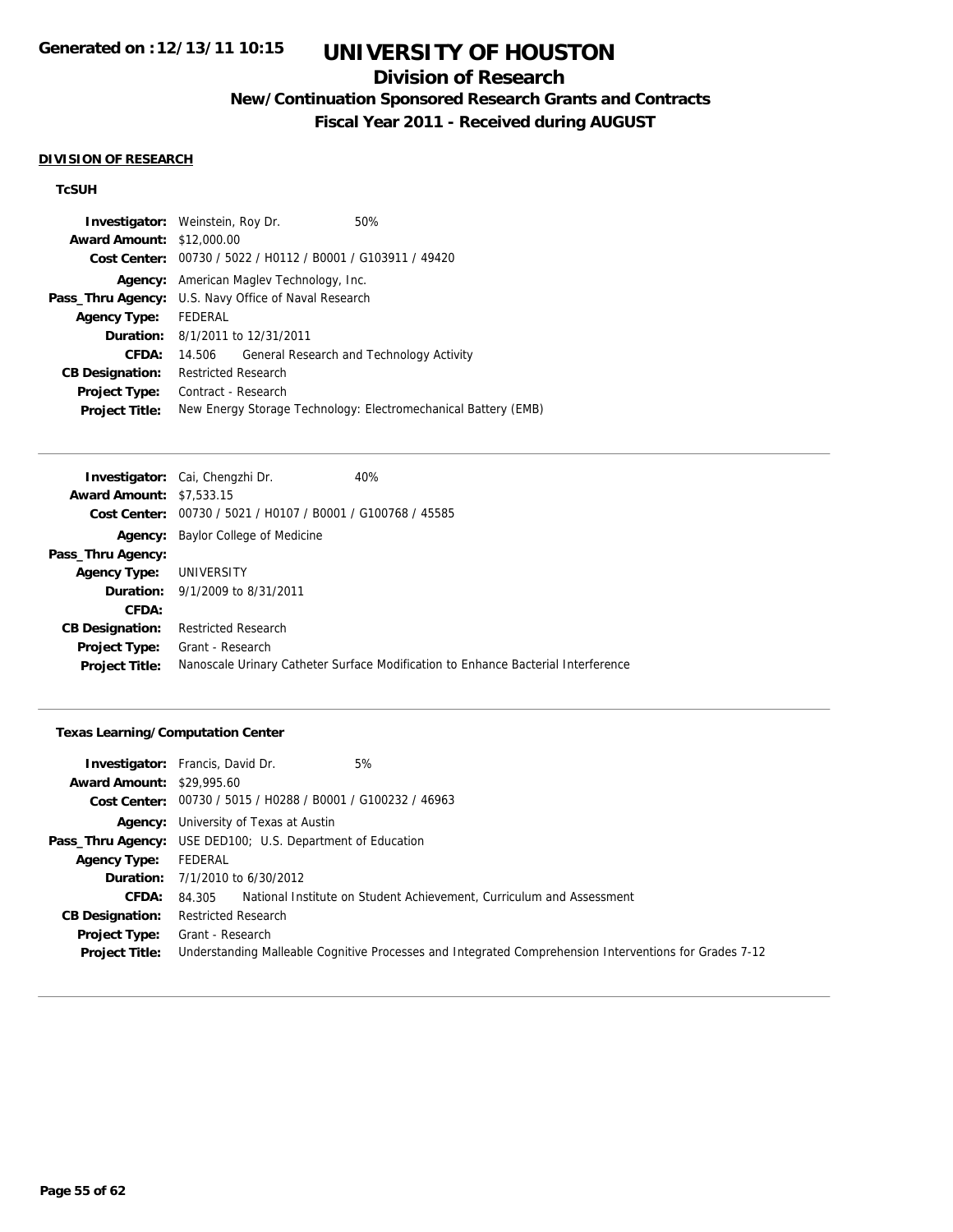## **Division of Research**

**New/Continuation Sponsored Research Grants and Contracts**

**Fiscal Year 2011 - Received during AUGUST**

### **DIVISION OF RESEARCH**

### **Texas Learning/Computation Center**

|                                  | <b>Investigator:</b> Francis, David Dr.                     | 10%                                                                  |  |
|----------------------------------|-------------------------------------------------------------|----------------------------------------------------------------------|--|
| <b>Award Amount: \$16,507.70</b> |                                                             |                                                                      |  |
|                                  | Cost Center: 00730 / 5013 / H0288 / B0001 / G097826 / 44984 |                                                                      |  |
|                                  | <b>Agency:</b> Harvard University                           |                                                                      |  |
| Pass_Thru Agency:                | USE DED100; U.S. Department of Education                    |                                                                      |  |
| <b>Agency Type:</b>              | FEDERAL                                                     |                                                                      |  |
|                                  | <b>Duration:</b> $7/1/2009$ to $6/30/2012$                  |                                                                      |  |
| CFDA:                            | 84.305                                                      | National Institute on Student Achievement, Curriculum and Assessment |  |
| <b>CB Designation:</b>           | <b>Restricted Research</b>                                  |                                                                      |  |
| <b>Project Type:</b>             | Grant - Research                                            |                                                                      |  |
| <b>Project Title:</b>            | Word Generation: An Efficacy Trial                          |                                                                      |  |

| <b>Investigator:</b> Francis, David Dr. |                                                             |  | 5%                                           |
|-----------------------------------------|-------------------------------------------------------------|--|----------------------------------------------|
| <b>Award Amount: \$6,820.00</b>         |                                                             |  |                                              |
|                                         | Cost Center: 00730 / 5013 / H0125 / B0001 / G092583 / 38899 |  |                                              |
| Agency:                                 | National Institute of Child Health and Human Development    |  |                                              |
| Pass_Thru Agency:                       |                                                             |  |                                              |
| <b>Agency Type:</b>                     | FEDERAL                                                     |  |                                              |
|                                         | <b>Duration:</b> $6/1/2006$ to $11/30/2011$                 |  |                                              |
| CFDA:                                   | 93.865                                                      |  | Center for Research for Mothers and Children |
| <b>CB Designation:</b>                  | <b>Restricted Research</b>                                  |  |                                              |
| <b>Project Type:</b>                    | Grant - Research                                            |  |                                              |
| <b>Project Title:</b>                   | Texas Center for Learning Disabilites - Master              |  |                                              |
|                                         |                                                             |  |                                              |

| <b>Investigator:</b> Papadakis, Emanuel Dr.<br><b>Award Amount: \$4,652.43</b> |                                                                                                       |  | 4.4%                                |  |
|--------------------------------------------------------------------------------|-------------------------------------------------------------------------------------------------------|--|-------------------------------------|--|
|                                                                                | Cost Center: 00730 / 5013 / H0246 / B0001 / G099205 / 45781                                           |  |                                     |  |
|                                                                                | <b>Agency:</b> U.S. Army Research Office                                                              |  |                                     |  |
| Pass_Thru Agency:                                                              |                                                                                                       |  |                                     |  |
| <b>Agency Type:</b>                                                            | FEDERAL                                                                                               |  |                                     |  |
|                                                                                | <b>Duration:</b> 12/18/2009 to 12/13/2011                                                             |  |                                     |  |
| <b>CFDA:</b>                                                                   | 12.910                                                                                                |  | Research and Technology Development |  |
| <b>CB Designation:</b>                                                         | <b>Restricted Research</b>                                                                            |  |                                     |  |
| <b>Project Type:</b><br><b>Project Title:</b>                                  | Co-Op Agreement - Research<br>RECOLLECT: Robust and Accurate Face Recognition in Real-Life Conditions |  |                                     |  |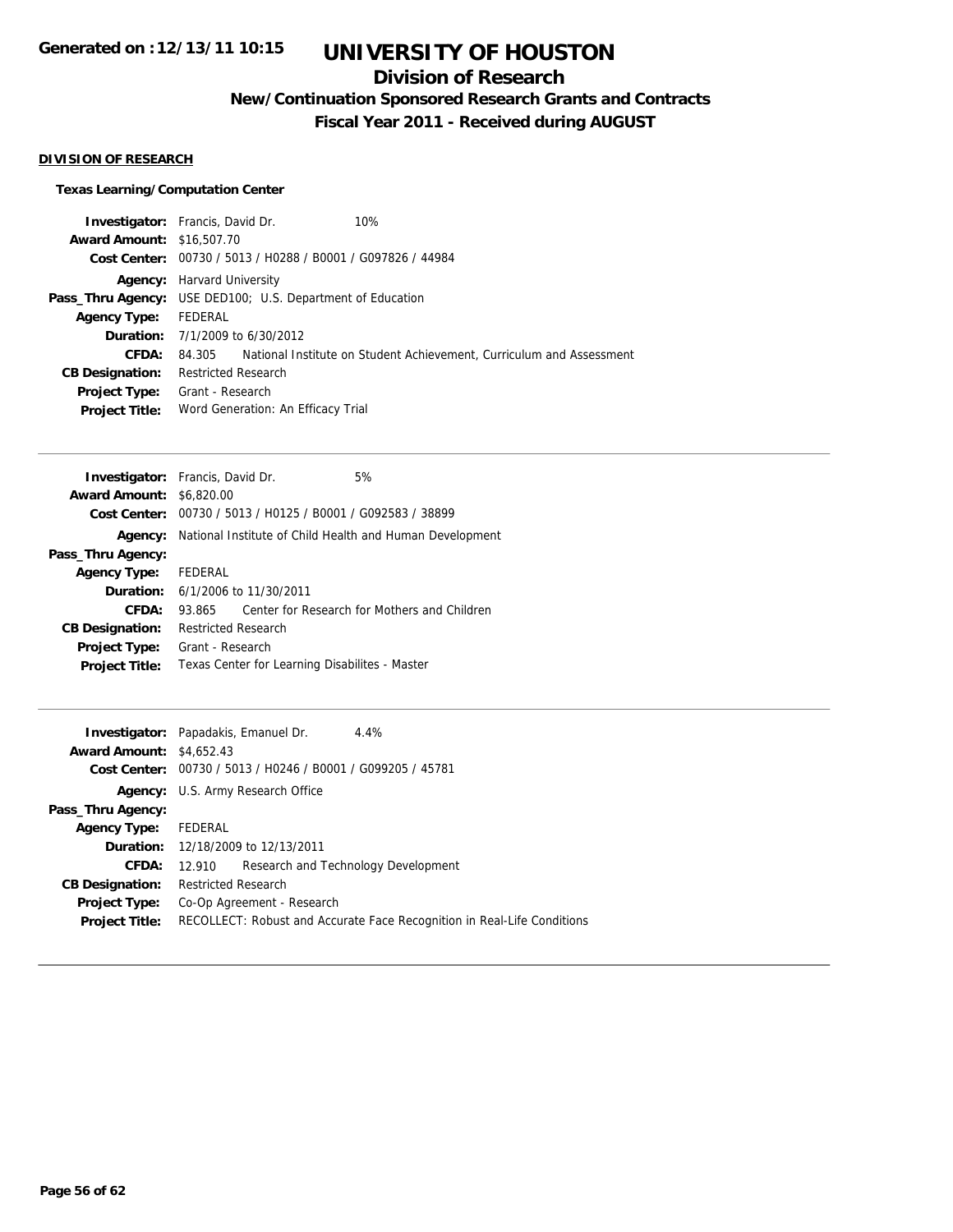## **Division of Research**

**New/Continuation Sponsored Research Grants and Contracts**

**Fiscal Year 2011 - Received during AUGUST**

#### **DIVISION OF RESEARCH**

### **Texas Learning/Computation Center**

|                      | 22.5%                                                                                                                                                                                                                                                                                                          |
|----------------------|----------------------------------------------------------------------------------------------------------------------------------------------------------------------------------------------------------------------------------------------------------------------------------------------------------------|
|                      |                                                                                                                                                                                                                                                                                                                |
|                      |                                                                                                                                                                                                                                                                                                                |
|                      |                                                                                                                                                                                                                                                                                                                |
|                      |                                                                                                                                                                                                                                                                                                                |
|                      |                                                                                                                                                                                                                                                                                                                |
|                      |                                                                                                                                                                                                                                                                                                                |
|                      | Research and Technology Development                                                                                                                                                                                                                                                                            |
|                      |                                                                                                                                                                                                                                                                                                                |
|                      |                                                                                                                                                                                                                                                                                                                |
|                      | RECOLLECT: Robust and Accurate Face Recognition in Real-Life Conditions                                                                                                                                                                                                                                        |
| Agency Type: FEDERAL | <b>Investigator:</b> Kakadiaris, Ioannis Dr.<br><b>Award Amount: \$23,790.83</b><br>Cost Center: 00730 / 5013 / H0246 / B0001 / G099205 / 45781<br><b>Agency:</b> U.S. Army Research Office<br><b>Duration:</b> 12/18/2009 to 12/13/2011<br>12.910<br><b>Restricted Research</b><br>Co-Op Agreement - Research |

| <b>Investigator:</b> Shah, Shishir Dr. |                            |                                                             | 22.5%                                                                   |
|----------------------------------------|----------------------------|-------------------------------------------------------------|-------------------------------------------------------------------------|
| <b>Award Amount: \$23,790.83</b>       |                            |                                                             |                                                                         |
|                                        |                            | Cost Center: 00730 / 5013 / H0246 / B0001 / G099205 / 45781 |                                                                         |
|                                        |                            | <b>Agency:</b> U.S. Army Research Office                    |                                                                         |
| Pass_Thru Agency:                      |                            |                                                             |                                                                         |
| <b>Agency Type:</b>                    | FEDERAL                    |                                                             |                                                                         |
|                                        |                            | <b>Duration:</b> 12/18/2009 to 12/13/2011                   |                                                                         |
| CFDA:                                  | 12.910                     |                                                             | Research and Technology Development                                     |
| <b>CB Designation:</b>                 | <b>Restricted Research</b> |                                                             |                                                                         |
| <b>Project Type:</b>                   |                            | Co-Op Agreement - Research                                  |                                                                         |
| <b>Project Title:</b>                  |                            |                                                             | RECOLLECT: Robust and Accurate Face Recognition in Real-Life Conditions |
|                                        |                            |                                                             |                                                                         |

### **TIMES**

|                                   | <b>Investigator:</b> Francis, David Dr.<br>35%                                                         |
|-----------------------------------|--------------------------------------------------------------------------------------------------------|
| <b>Award Amount: \$209,969.20</b> |                                                                                                        |
|                                   | Cost Center: 00730 / 5015 / H0288 / B0001 / G100232 / 46963                                            |
|                                   | <b>Agency:</b> University of Texas at Austin                                                           |
|                                   | <b>Pass_Thru Agency:</b> USE DED100; U.S. Department of Education                                      |
| <b>Agency Type:</b>               | FEDERAL                                                                                                |
|                                   | <b>Duration:</b> $7/1/2010$ to $6/30/2012$                                                             |
| <b>CFDA:</b>                      | 84.305 National Institute on Student Achievement, Curriculum and Assessment                            |
| <b>CB Designation:</b>            | <b>Restricted Research</b>                                                                             |
| <b>Project Type:</b>              | Grant - Research                                                                                       |
| <b>Project Title:</b>             | Understanding Malleable Cognitive Processes and Integrated Comprehension Interventions for Grades 7-12 |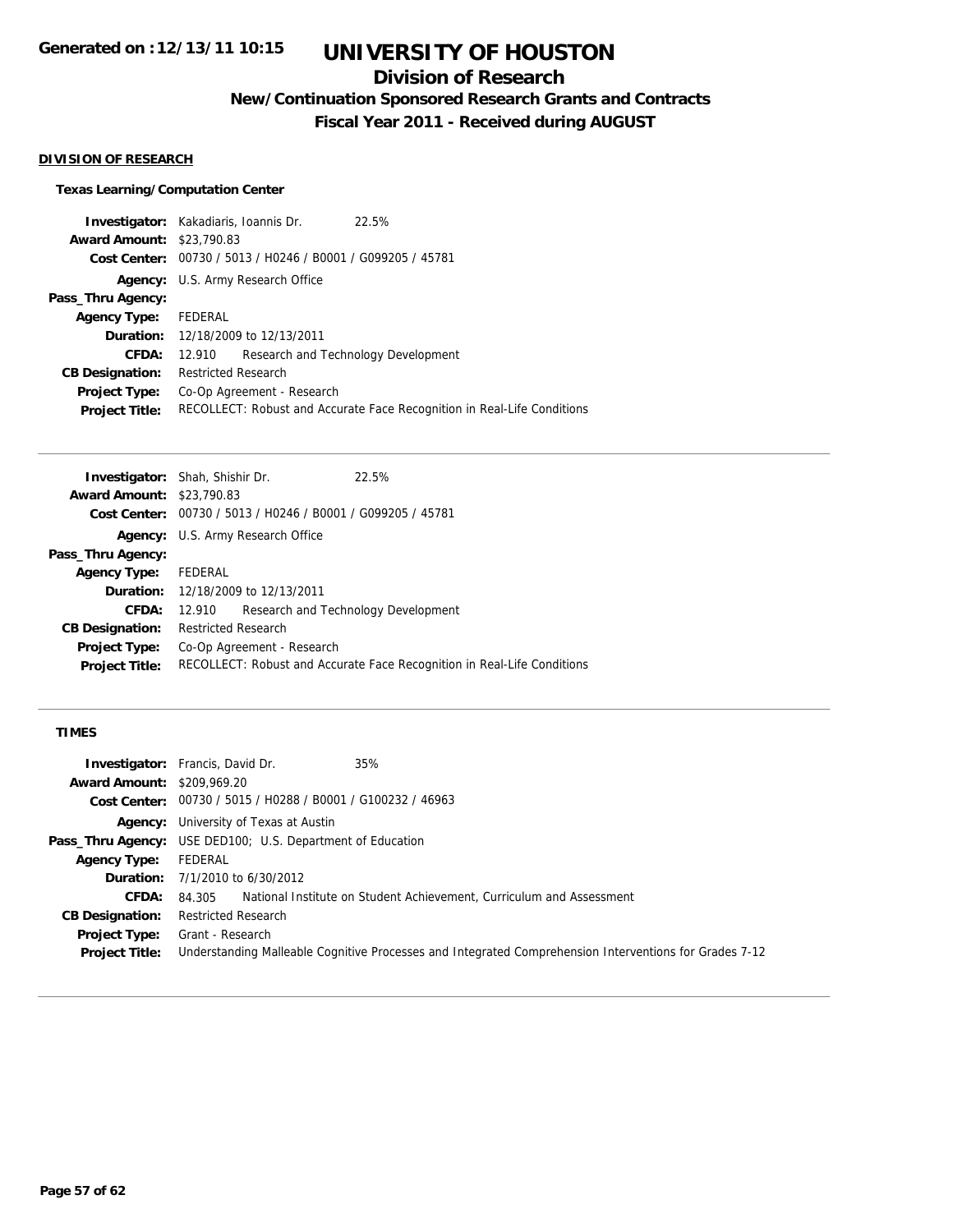## **Division of Research**

**New/Continuation Sponsored Research Grants and Contracts**

**Fiscal Year 2011 - Received during AUGUST**

#### **DIVISION OF RESEARCH**

### **TIMES**

|                                   | <b>Investigator:</b> Francis, David Dr.                           | 70%                                                                  |
|-----------------------------------|-------------------------------------------------------------------|----------------------------------------------------------------------|
| <b>Award Amount: \$115,553.90</b> |                                                                   |                                                                      |
|                                   | Cost Center: 00730 / 5013 / H0288 / B0001 / G097826 / 44984       |                                                                      |
|                                   | <b>Agency:</b> Harvard University                                 |                                                                      |
|                                   | <b>Pass_Thru Agency:</b> USE DED100; U.S. Department of Education |                                                                      |
| <b>Agency Type:</b>               | FEDERAL                                                           |                                                                      |
|                                   | <b>Duration:</b> 7/1/2009 to 6/30/2012                            |                                                                      |
| CFDA:                             | 84.305                                                            | National Institute on Student Achievement, Curriculum and Assessment |
| <b>CB Designation:</b>            | <b>Restricted Research</b>                                        |                                                                      |
| Project Type:                     | Grant - Research                                                  |                                                                      |
| <b>Project Title:</b>             | Word Generation: An Efficacy Trial                                |                                                                      |

| <b>Investigator:</b> Francis, David Dr. |                     |                                             | 32%                                                         |  |
|-----------------------------------------|---------------------|---------------------------------------------|-------------------------------------------------------------|--|
| <b>Award Amount: \$43,648.00</b>        |                     |                                             |                                                             |  |
|                                         |                     |                                             | Cost Center: 00730 / 5013 / H0125 / B0001 / G092583 / 38899 |  |
| Agency:                                 |                     |                                             | National Institute of Child Health and Human Development    |  |
| Pass_Thru Agency:                       |                     |                                             |                                                             |  |
| <b>Agency Type:</b>                     | FEDERAL             |                                             |                                                             |  |
|                                         |                     | <b>Duration:</b> $6/1/2006$ to $11/30/2011$ |                                                             |  |
| CFDA:                                   | 93.865              |                                             | Center for Research for Mothers and Children                |  |
| <b>CB Designation:</b>                  | Restricted Research |                                             |                                                             |  |
| <b>Project Type:</b>                    | Grant - Research    |                                             |                                                             |  |
| <b>Project Title:</b>                   |                     |                                             | Texas Center for Learning Disabilites - Master              |  |
|                                         |                     |                                             |                                                             |  |

### **GRADUATE COLLEGE OF SOCIAL WORK**

#### **Center for Health Equities & Evaluation Research**

| <b>Investigator:</b> Torres, Isabel Dr. |                            |                                                             | 100%                                                                           |
|-----------------------------------------|----------------------------|-------------------------------------------------------------|--------------------------------------------------------------------------------|
| <b>Award Amount: \$110,996.00</b>       |                            |                                                             |                                                                                |
|                                         |                            | Cost Center: 00730 / 5013 / H0662 / B0001 / G103309 / 48641 |                                                                                |
| Agency:                                 |                            | National Cancer Institute                                   |                                                                                |
| Pass_Thru Agency:                       |                            |                                                             |                                                                                |
| Agency Type:                            | FEDERAL                    |                                                             |                                                                                |
| <b>Duration:</b> 2/1/2011 to 8/31/2015  |                            |                                                             |                                                                                |
| <b>CFDA:</b>                            |                            | 93.398 Cancer Research Manpower                             |                                                                                |
| <b>CB Designation:</b>                  | <b>Restricted Research</b> |                                                             |                                                                                |
| <b>Project Type:</b>                    | Grant - Research           |                                                             |                                                                                |
| <b>Project Title:</b>                   |                            |                                                             | End-of-life Treatment Preferences of Latino Medicare Beneficiaries with Cancer |
|                                         |                            |                                                             |                                                                                |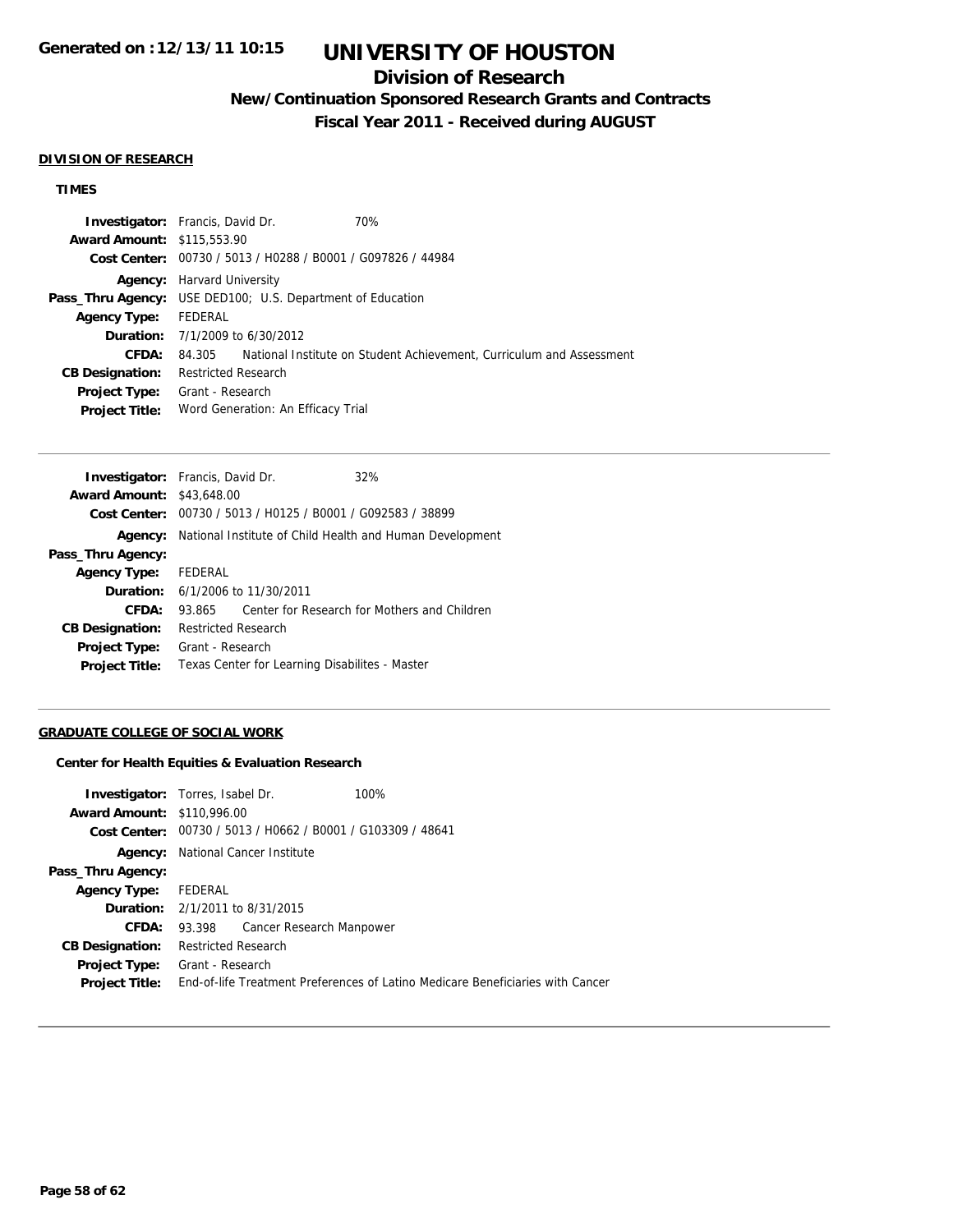## **Division of Research**

**New/Continuation Sponsored Research Grants and Contracts**

**Fiscal Year 2011 - Received during AUGUST**

#### **GRADUATE COLLEGE OF SOCIAL WORK**

### **Child & Family for Innovative Research**

| <b>Investigator:</b> Bordnick, Patrick Dr. |                            |                                                             | 100% |
|--------------------------------------------|----------------------------|-------------------------------------------------------------|------|
| <b>Award Amount: \$11,459.00</b>           |                            |                                                             |      |
|                                            |                            | Cost Center: 00730 / 5013 / H0509 / B0001 / G099626 / 46127 |      |
|                                            |                            | Agency: National Institute on Alcohol Abuse and Alcoholism  |      |
| Pass_Thru Agency:                          |                            |                                                             |      |
| Agency Type: FEDERAL                       |                            |                                                             |      |
|                                            |                            | <b>Duration:</b> 3/15/2010 to 2/28/2013                     |      |
| CFDA:                                      | 93.273                     | Alcohol Research Programs                                   |      |
| <b>CB Designation:</b>                     | <b>Restricted Research</b> |                                                             |      |
| <b>Project Type:</b>                       | Grant - Research           |                                                             |      |
| <b>Project Title:</b>                      |                            | Exploring the Role of Context in Alcohol Craving            |      |

#### **Dean, Social Work**

| <b>Investigator:</b> Colby, Ira Dr. |                                                | 100%                                                                    |
|-------------------------------------|------------------------------------------------|-------------------------------------------------------------------------|
| <b>Award Amount: \$4,000.00</b>     |                                                |                                                                         |
| <b>Cost Center:</b>                 | 00730 / 5021 / H0129 / B0001 / G103898 / 49299 |                                                                         |
|                                     | <b>Agency: CUNY York College</b>               |                                                                         |
| Pass_Thru Agency:                   |                                                |                                                                         |
| Agency Type: UNIVERSITY             |                                                |                                                                         |
|                                     | <b>Duration:</b> 1/1/2011 to 4/30/2012         |                                                                         |
| CFDA:                               |                                                |                                                                         |
| <b>CB Designation:</b>              | <b>Restricted Research</b>                     |                                                                         |
| <b>Project Type:</b>                | Contract - Research                            |                                                                         |
| <b>Project Title:</b>               |                                                | Social Work Trauma Education Field Coordinator (SAMHSA National Center) |
|                                     |                                                |                                                                         |

### **Drug and Social Policy Research**

|                                   | <b>Investigator:</b> Valdez, Avelardo Dr. |                              | 100%                                                                 |
|-----------------------------------|-------------------------------------------|------------------------------|----------------------------------------------------------------------|
| <b>Award Amount: \$325,878.00</b> |                                           |                              |                                                                      |
|                                   |                                           |                              | Cost Center: 00730 / 5013 / H0508 / B0001 / G097255 / 44865          |
| Agency:                           | National Institute on Drug Abuse          |                              |                                                                      |
| Pass_Thru Agency:                 |                                           |                              |                                                                      |
| <b>Agency Type:</b>               | FEDERAL                                   |                              |                                                                      |
|                                   | <b>Duration:</b> 8/1/2009 to 8/31/2011    |                              |                                                                      |
| CFDA:                             | 93.279                                    | Drug Abuse Research Programs |                                                                      |
| <b>CB Designation:</b>            | <b>Restricted Research</b>                |                              |                                                                      |
| <b>Project Type:</b>              | Grant - Research                          |                              |                                                                      |
| <b>Project Title:</b>             |                                           |                              | Interdisciplinary Research Training Institute on Hispanic Drug Abuse |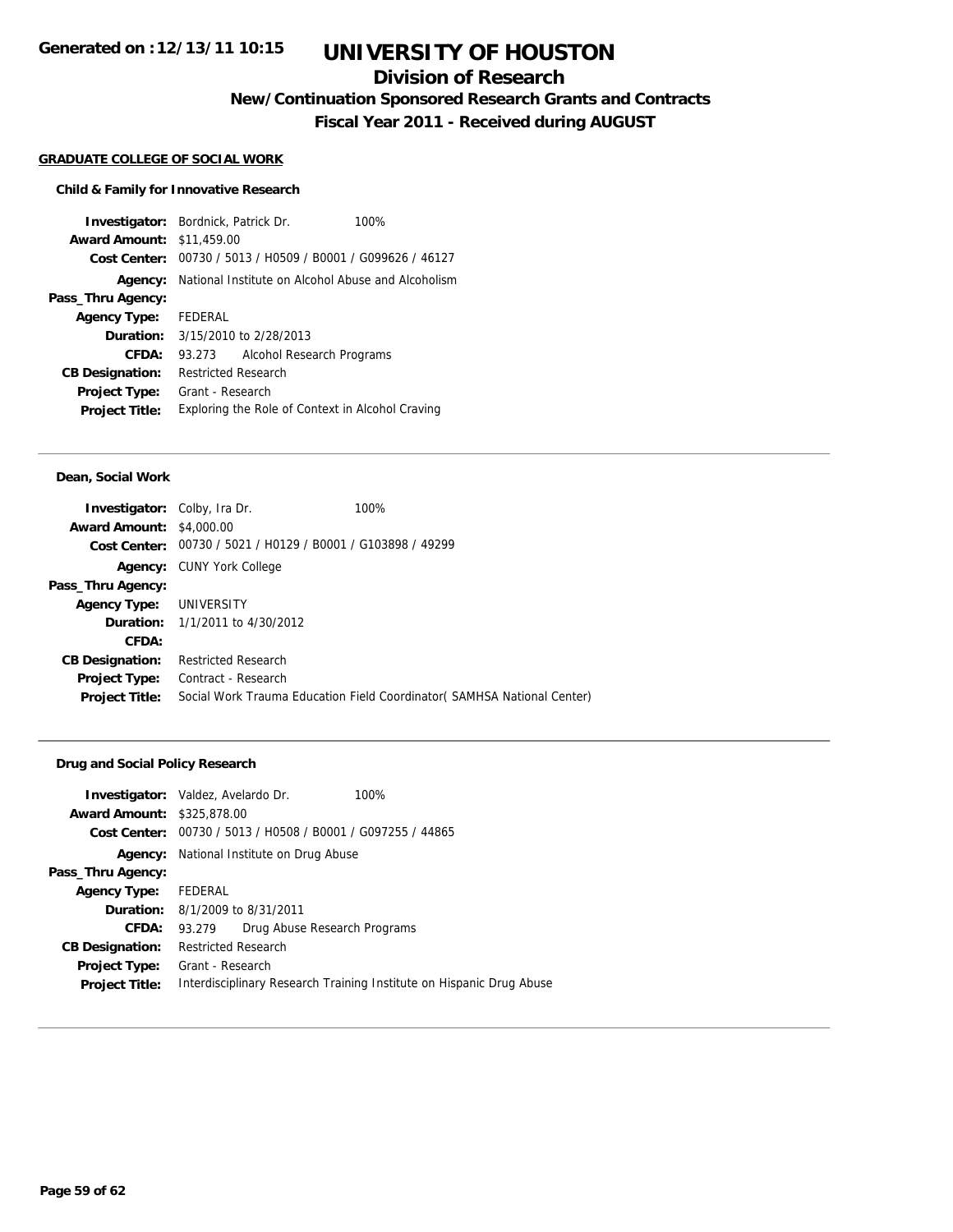**Generated on :12/13/11 10:15**

# **UNIVERSITY OF HOUSTON**

## **Division of Research**

**New/Continuation Sponsored Research Grants and Contracts**

**Fiscal Year 2011 - Received during AUGUST**

#### **GRADUATE COLLEGE OF SOCIAL WORK**

### **Drug and Social Policy Research**

| <b>Investigator:</b> Valdez, Avelardo Dr.  |                            |                                                             | 92%                                                           |
|--------------------------------------------|----------------------------|-------------------------------------------------------------|---------------------------------------------------------------|
| <b>Award Amount: \$382,779.80</b>          |                            |                                                             |                                                               |
|                                            |                            | Cost Center: 00730 / 5013 / H0508 / B0001 / G099494 / 44747 |                                                               |
|                                            |                            | <b>Agency:</b> National Institute on Drug Abuse             |                                                               |
| Pass_Thru Agency:                          |                            |                                                             |                                                               |
| Agency Type: FEDERAL                       |                            |                                                             |                                                               |
| <b>Duration:</b> $7/1/2009$ to $6/30/2012$ |                            |                                                             |                                                               |
| <b>CFDA:</b>                               | 93.279                     | Drug Abuse Research Programs                                |                                                               |
| <b>CB Designation:</b>                     | <b>Restricted Research</b> |                                                             |                                                               |
| Project Type:                              | Grant - Research           |                                                             |                                                               |
| <b>Project Title:</b>                      |                            |                                                             | University of Houston Drug Abuse Research Development Program |

### **HILTON COLLEGE OF HOTEL AND RESTAURANT MANAGEMENT**

### **Hotel and Restaurant Management**

|                                  | <b>Investigator:</b> Bowen, John Dr.                       | 50% |
|----------------------------------|------------------------------------------------------------|-----|
| <b>Award Amount: \$12,800.00</b> |                                                            |     |
| Cost Center:                     | 00730 / 5022 / H0081 / B0001 / G103711 / 49342             |     |
|                                  | <b>Agency:</b> Marina Bay Sands                            |     |
| Pass_Thru Agency:                |                                                            |     |
| Agency Type: PROFIT              |                                                            |     |
|                                  | <b>Duration:</b> 4/14/2011 to 12/31/2011                   |     |
| CFDA:                            |                                                            |     |
| <b>CB Designation:</b>           | <b>Restricted Research</b>                                 |     |
| Project Type:                    | Contract - Research                                        |     |
| <b>Project Title:</b>            | Consumer behavior of casino resort customers in Singapore. |     |

|                                  | <b>Investigator:</b> Shoemaker, Stowe Dr.                   | 50% |
|----------------------------------|-------------------------------------------------------------|-----|
| <b>Award Amount: \$12,800.00</b> |                                                             |     |
|                                  | Cost Center: 00730 / 5022 / H0081 / B0001 / G103711 / 49342 |     |
|                                  | <b>Agency:</b> Marina Bay Sands                             |     |
| Pass_Thru Agency:                |                                                             |     |
| <b>Agency Type:</b>              | PROFIT                                                      |     |
|                                  | <b>Duration:</b> 4/14/2011 to 12/31/2011                    |     |
| CFDA:                            |                                                             |     |
| <b>CB Designation:</b>           | <b>Restricted Research</b>                                  |     |
| Project Type:                    | Contract - Research                                         |     |
| <b>Project Title:</b>            | Consumer behavior of casino resort customers in Singapore.  |     |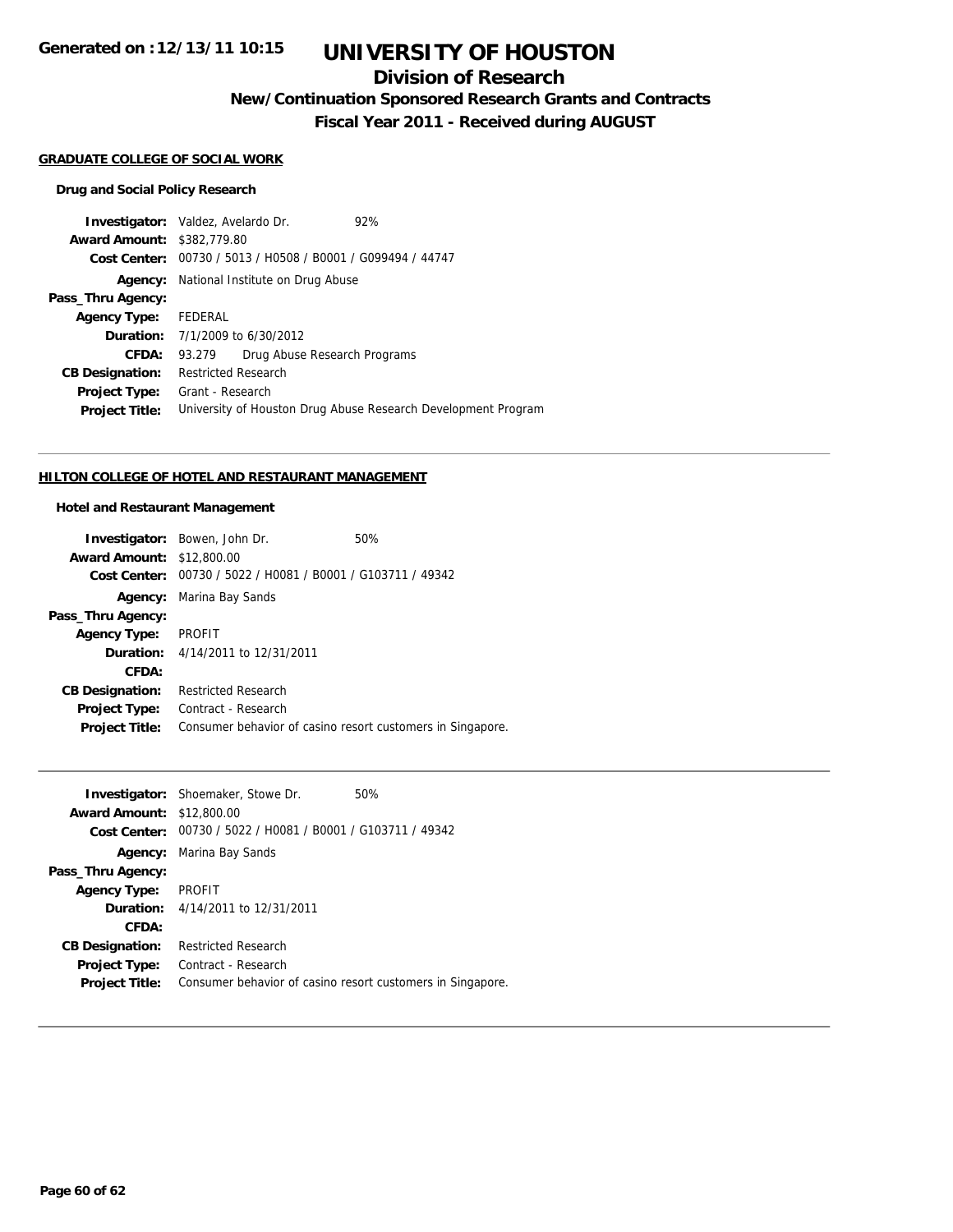## **Division of Research**

**New/Continuation Sponsored Research Grants and Contracts**

**Fiscal Year 2011 - Received during AUGUST**

#### **SENIOR V.P. FOR ACADEMIC AFFAIRS AND PROVOST**

#### **Learning and Assessment Services**

**Investigator:** Daniel, Patrick Mr. 100% **Award Amount:** \$12,000.00 **Cost Center:** 00730 / 5016 / H0219 / E0001 / G103980 / 49382 **Agency:** Texas Higher Education Coordinating Board **Pass\_Thru Agency: Agency Type:** STATE **Duration:** 8/1/2011 to 4/30/2012 **CFDA: CB Designation:** Non Research **Project Type:** Grant - Student Service **Project Title:** College Students Taking STAAR Study.

#### **Undergraduate Studies**

|                                  | 100%<br><b>Investigator:</b> DeFranco, Agnes Lee Dr.        |
|----------------------------------|-------------------------------------------------------------|
| <b>Award Amount: \$70,000.00</b> |                                                             |
|                                  | Cost Center: 00730 / 5016 / H0454 / C0001 / G103470 / 49433 |
| Agency:                          | Texas Higher Education Coordinating Board                   |
| Pass_Thru Agency:                |                                                             |
| Agency Type: STATE               |                                                             |
|                                  | <b>Duration:</b> 7/28/2011 to 8/31/2012                     |
| CFDA:                            |                                                             |
| <b>CB Designation:</b>           | Non Restricted Research                                     |
| <b>Project Type:</b>             | Co-Op Agreement - Research                                  |
| <b>Project Title:</b>            | <b>Student Services Program for Student Success</b>         |
|                                  |                                                             |